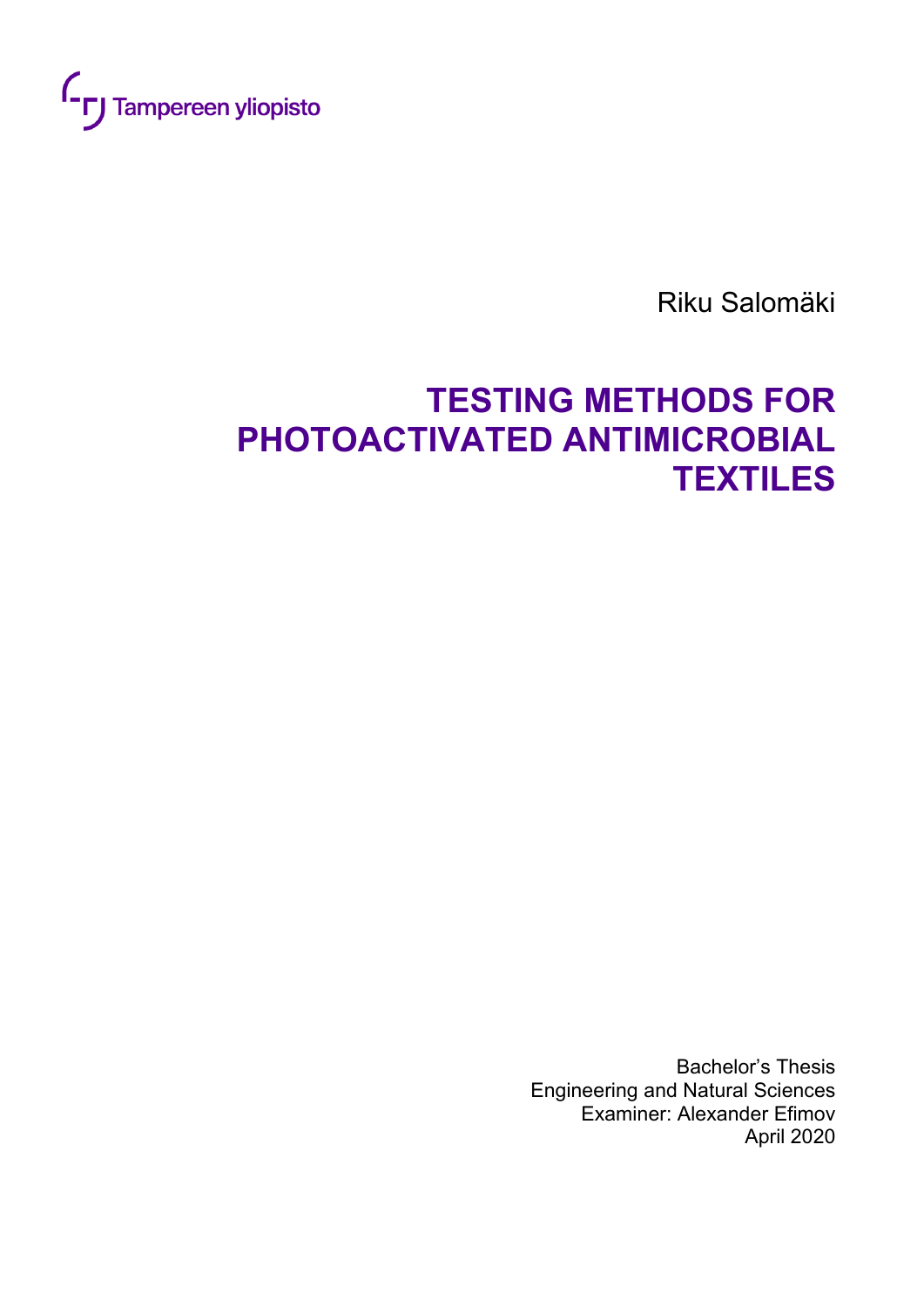## **TIIVISTELMÄ**

Riku Salomäki: Valoaktivoituvien antimikrobiaalisten tekstiilien testausmenetelmät Kandidaatintyö Tampereen yliopisto Teknis-luonnontieteellinen Huhtikuu 2020

Fotodynaamista antimikrobiaalista kemoterapiaa pidetään yhtenä mahdollisena tapana kiertää lääkeresistenttejä mikrobeja ja hillitä taudinaiheuttajien leviämistä. Se pohjautuu valoherkistimiksi kutsuttujen yhdisteiden kykyyn absorboida valoa ja siirtää virittynyt energiatila ilmassa lähellä olevalle molekylaariselle hapelle. Menetelmän antimikrobiaalinen teho syntyy *in situ* tuotetuista reaktiivisista happiyhdisteistä, joista menetelmälle tärkein on singlettihappi. Reaktiiviset happiyhdisteet tuhoavat mikrobeja hapettamalla mm. lipidejä, proteiineja ja DNA:ta johtaen lopulta solukuolemaan. Valoherkistimillä voidaan funktionalisoida esimerkiksi tekstiilejä tai muita pintoja.

Tämä työ on kirjallisuusselvitys, jonka alussa käydään lyhyesti läpi valoterapioiden kehitystä, hapen kemiaa, reaktiivisten happiyhdisteiden muodostumista valoherkistimien avulla sekä erilaisia valoherkistiminä toimivia molekyylejä. Pohjustuksen jälkeen esitellään antimikrobiaalisia tekstiilejä sekä niiden vaikuttavia aineita ja valmistusmenetelmiä. Työn päätarkoituksena on selvittää, mitä eri menetelmiä käytetään antimikrobiaalisten tekstiilien tehokkuuden testaamiseen ja miten ne vertautuvat keskenään. Myös testimenetelmien soveltuvuutta valoaktivoituven antimikrobiaalisten tekstiilien testaamiseen pohditaan.

Antimikrobiaalisia materiaaleja ja pintoja tutkitaan mahdollisina keinoina hillitä taudinaiheuttajien leviämistä. Suurin osa ihmisten kärsimistä taudeista tarttuu pinnoilla kasvavista biofilmeiksi kutsutuista mikrobiyhdyskunnista. Biofilmit ovat erityisen kestäviä ja hankalia tuhota niiden mikrobeja suojaavan rakenteensa vuoksi. Kaupallisissa antimikrobiaalisissa tekstiileissä vaikuttavana aineena hyödynnetään paljon mm. hopeayhdisteitä. Valoaktivoidut antimikrobiaaliset tekstiilit ovat uudempi keksintö, jossa kangas on funktionalisoitu valoherkistimillä.

Antimikrobiaalisten tekstiilien tehokkuuden testaamiseen on olemassa monia standardoituja menetelmiä. Testitulokset eri tutkimusten välillä ovat kuitenkin vaikeasti verrattavissa ja toistettavissa. Tuloksiin vaikuttaa mm. mikrobien kasvualusta, inkubaatio-olosuhteet, kontaktiaika mikrobien ja näytteen välillä, mikrobikonsentraatio sekä mikrobikanta ja tapa, jolla tehokkuus lasketaan. Lisäksi vaikuttavan aineen vähäinen diffuusio ja liukoisuus ympäröivään aineeseen saattaa tuottaa jopa vääriä negatiivisia tuloksia osassa testeistä. Valoaktivoitujen näytteiden kohdalla on myös huomioitava valon tasainen jakautuminen inkubaation aikana.

Työssä esitellään 6 kvalitatiivista testimenetelmää ja 8 kvantitatiivista menetelmää antibakteerisien ominaisuuksien testaamiseen. Lisäksi esitellään kaksi antifungaalisen, sekä yksi antiviraalisen tehokkuuden testausmenetelmää. Antibakteerisien ominaisuuksien testejä vertaillaan keskenään. Kvantitatiivisten testien tulosten analysointiin esitellään kolme tapaa, joista yhdyskuntia muodostavien yksiköiden laskeminen agarin pinnalla on yleisin käytetty tapa. Se on kuitenkin menetelmistä eniten aikaa vievä ja työläin. Kaksi muuta tapaa hyödyntävät valon absorption mittausta. MTT-analyysi mittaa mikrobien pelkistämän värilliseksi muuttuneen yhdisteen konsentraatiota spektrometrisesti. OD<sub>600</sub>-analyysissä mitataan suoraan liuoksessa olevien mikrobisolujen määrää niiden absorboiman valon perusteella. Jokainen analyysimenetelmä mittaa hieman eri asiaa ja vertailu näiden välillä on mahdotonta.

On tärkeää löytää parhaat menetelmät valoaktiivisten antimikrobiaalisten tekstiilien testaamiseen, jotta niiden kehitys voisi edetä mahdollisimman tehokkaasti. Suunnittelemalla testit huolellisesti voidaan mahdollisesti saada tuotettua toistettavissa olevia ja vertailukelpoisia tuloksia.

Avainsanat: Fotodynaaminen antimikrobiaalinen kemoterapia, ftalosyaniini, valoherkistin, antibiottiresistenssi, antimikrobiaaliset tekstiilit

Tämän julkaisun alkuperäisyys on tarkastettu Turnitin OriginalityCheck –ohjelmalla.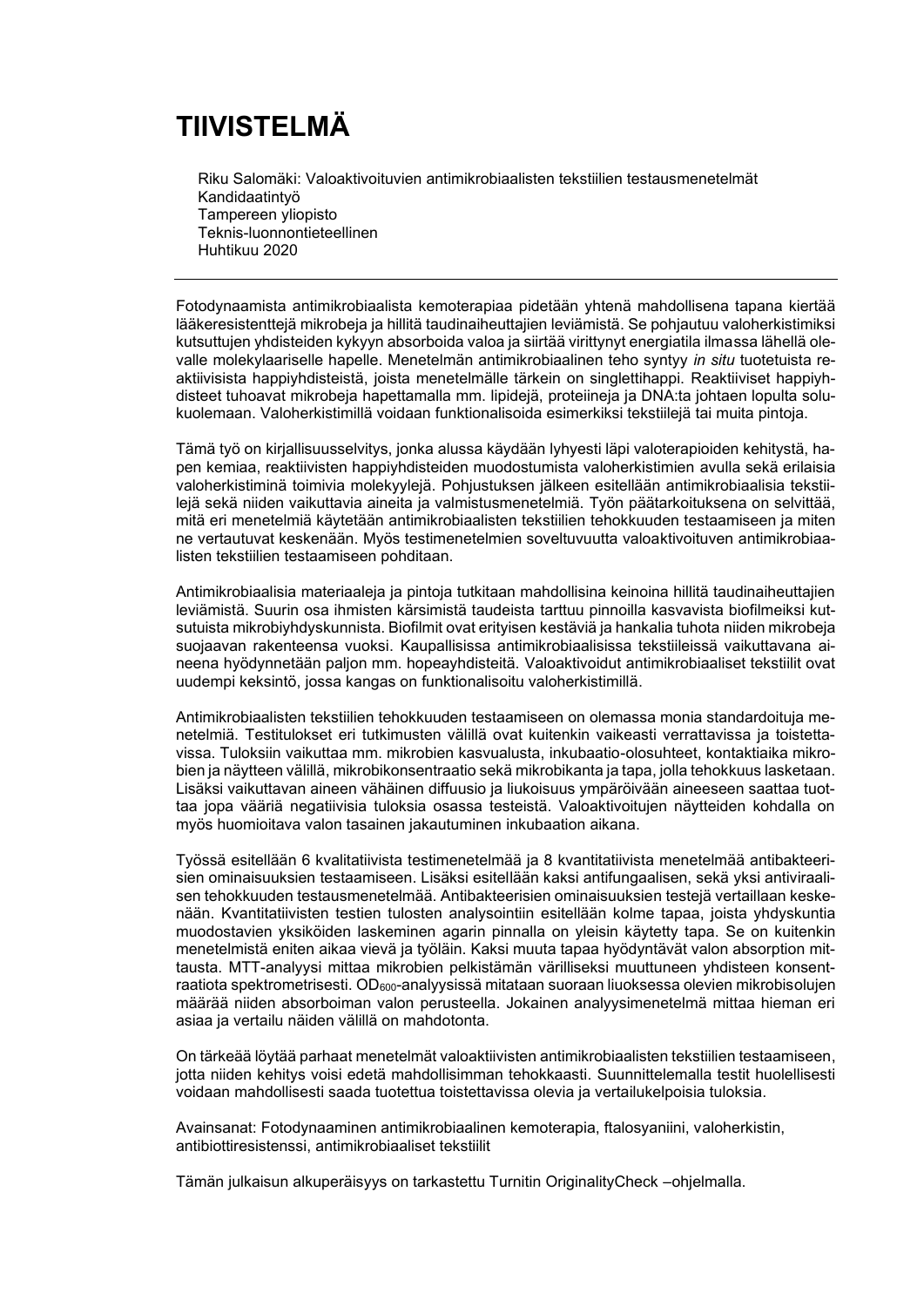## **ABSTRACT**

Riku Salomäki: Testing Methods for Photoactivated Antimicrobial Textiles Bachelor's Thesis Tampere University Science and Engineering April 2020

Photodynamic antimicrobial chemotherapy is considered as a possible way to circumvent antimicrobial resistance and control the spreading of multidrug-resistant microbes. It is based on molecules called photosensitizers, which can absorb light and transfer the excited energy state to ambient molecular oxygen. The antimicrobial activity is mediated by *in situ* generated reactive oxygen species, of which the most important is singlet oxygen. Reactive oxygen species destroy microbes by a multipath oxidation of, for example, lipids, proteins, and DNA eventually leading to cell death. For example, textiles and other surfaces can be functionalized with photosensitizers.

This thesis is a literature review. In the beginning, a quick overview on the development of light therapies is presented, followed by brief chemistry of oxygen, light-sensitized generation of reactive oxygen species, and examples of different photosensitizers. Then antimicrobial textiles are discussed along with examples of active substances used and methods of production. The goal of this thesis is to find out the methods used to test the efficacy of antimicrobial textiles and compare them. The applicability of these methods for photoantimicrobial textiles is also considered.

Research on antimicrobial materials and surfaces aims for the development of methods to control the spreading of disease-causing microbes. Most diseases encountered by humans are caused by microbial communities, called biofilms, growing on surfaces. Biofilms are exceptionally resistant and difficult to destroy due to their protective structure. Commercial antimicrobial textiles utilise, for example, silver-based compounds as their active ingredient. Light-activated antimicrobial textiles are a more recent invention, which is based on functionalizing the textile with photosensitizers.

Many standardized methods are recognized for the testing of efficacy of antimicrobial textiles. Test results between different studies are, however, poorly comparable and difficult to reproduce. Results from tests are affected by the growth media, incubation conditions, contact time between the microbe and the sample, microbial concentration and strain, as well as the method of analysing the outcome. Also, minimal diffusion or solubility of the antimicrobial agent to the surrounding media may result in false-negative results in some methods. When considering photoantimicrobial textiles, the even distribution of light must also be considered. Three methods are described for analysis of quantitative tests.

Six qualitative and eight quantitative methods for antibacterial testing are presented. Also, two antifungal and one antiviral test methods are discussed. Test methods for antibacterial efficacy are compared with each other. Three methods for analysing the results from quantitative testing are described, of which the most often encountered method is the counting of colony forming units on agar. This method is also the most laborious and time consuming. The other two rely on measuring absorption of light. The MTT assay measures the concentration of a colourful substance produced by reduction via active microbes. In the  $OD<sub>600</sub>$  assay the concentration of microbial cells is measured by direct measurement of optical absorption. Each of these methods measure a somewhat different quality of the microbes and thus must be compared with caution.

It is important to find the best methods for testing photoantimicrobial textiles for the development to move forward efficiently. Careful designing of the tests could possibly produce reproducible and comparable results.

Keywords: Photodynamic antimicrobial chemotherapy, photosensitizer, antimicrobial textile, antimicrobial resistance, antibiotic

The originality of this thesis has been checked using the Turnitin OriginalityCheck service.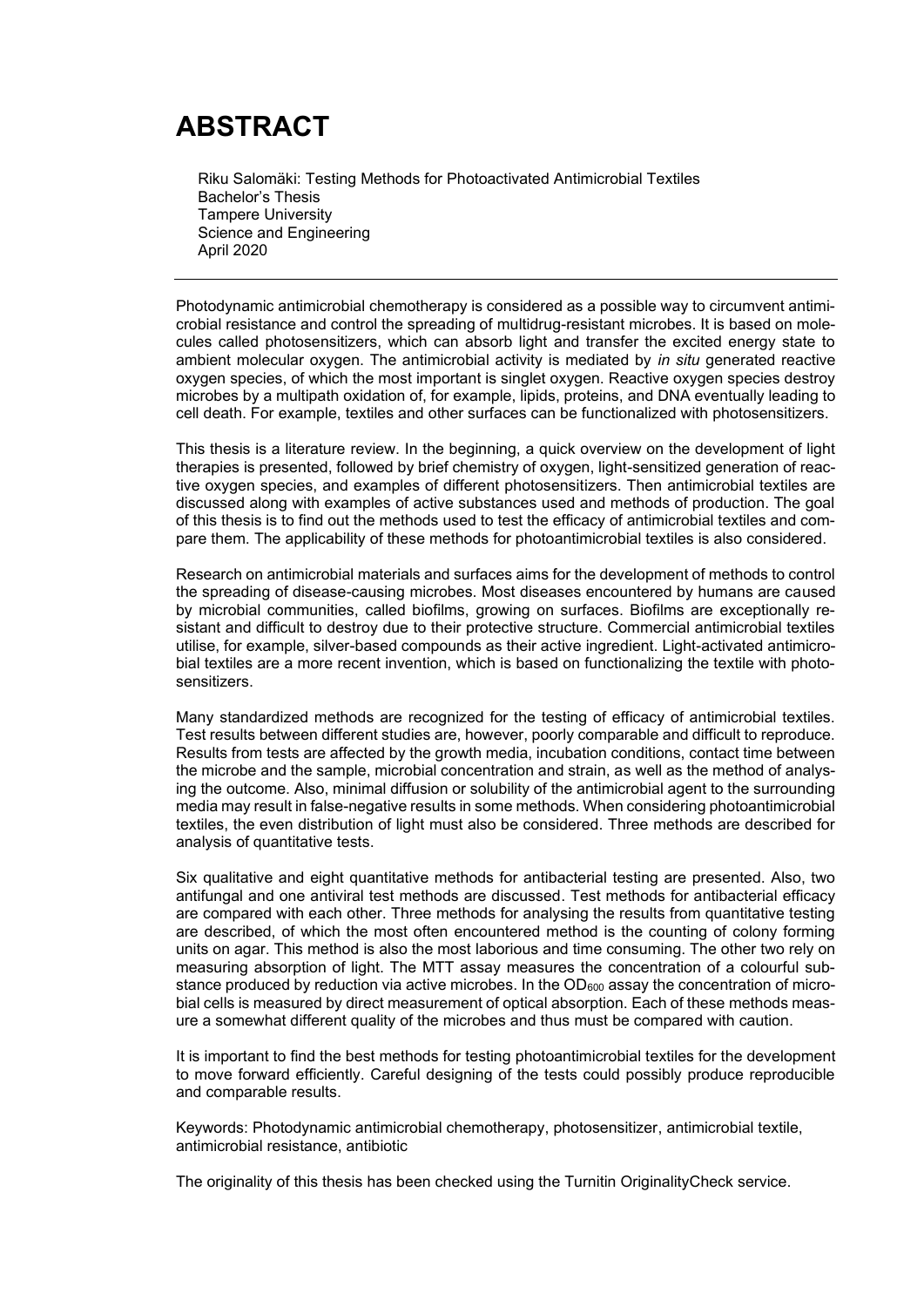## **ACRONYMS AND APPREVIATIONS**

| <b>AATCC</b>  | The American Association of Textile Chemists and Colorists      |
|---------------|-----------------------------------------------------------------|
| <b>AMR</b>    | Antimicrobial resistance                                        |
| <b>ASTM</b>   | American Society for Testing and Materials                      |
| <b>ATCC</b>   | <b>American Type Culture Collection</b>                         |
| <b>BODIPY</b> | Boron-dipyrromethene                                            |
| <b>BPR</b>    | <b>Biocidal Product Regulation</b>                              |
| <b>CFU</b>    | Colony forming unit                                             |
| <b>DBA</b>    | Dibenzylideneacetone                                            |
| <b>DNA</b>    | Deoxyribonucleic acid                                           |
| <b>DPP</b>    | Diketopyrrolopyrrole                                            |
| <b>ECHA</b>   | <b>European Chemicals Agency</b>                                |
| F             | Fluorescence                                                    |
| IC            | Internal conversion                                             |
| <b>ICS</b>    | Intersystem crossing                                            |
| <b>ISO</b>    | The International Organization for Standardization              |
| <b>JIS</b>    | The Japanese Industrial Standards                               |
| KB            | Kirby-Bauer                                                     |
| <b>KCTC</b>   | Korean Collection for Type Cultures                             |
| <b>LED</b>    | Light emitting diode                                            |
| <b>MBC</b>    | Minimum bactericidal concentration                              |
| <b>MIC</b>    | Minimum inhibitory concentration                                |
| MTT           | 3-(4,5-Dimethylthiazol-2-yl)-2,5-diphenyltetrazolium bromide    |
| NA.           | Nutrient agar                                                   |
| NAD(P)H       | Reduced nicotinamide adenine dinucleotide phosphate             |
| NB            | Nutrient broth                                                  |
| <b>NIR</b>    | Near-infrared                                                   |
| <b>NMB</b>    | New methylene blue                                              |
| <b>NP</b>     | Nanoparticle                                                    |
| $OD_{600}$    | Optical density at 600 nm                                       |
| Р             | Phosphorescence                                                 |
| <b>PACT</b>   | Photodynamic antimicrobial chemotherapy                         |
| Pc            | Phthalocyanine                                                  |
| <b>PDI</b>    | Photodynamic inactivation                                       |
| <b>PDT</b>    | Photodynamic therapy                                            |
| <b>PS</b>     | Photosensitizer                                                 |
| <b>RLS</b>    | Resonance light scattering                                      |
| <b>ROI</b>    | Reactive oxygen intermediate                                    |
| <b>ROS</b>    | Reactive oxygen species                                         |
| <b>TBO</b>    | <b>Toluidine Blue</b>                                           |
| $TCID_{50}$   | 50 % tissue culture infective dose                              |
| <b>TMPyP</b>  | Meso-tetrakis(N-methyl-4-pyridyl)porphinetetrakis(p-toluenesul- |
|               | fonate)                                                         |
| <b>TTC</b>    | 2,3,5-Triphenyl-tetrazolium chloride                            |
| <b>UV</b>     | <b>Ultraviolet</b>                                              |
| ZnTMPyP       | Tetrakis(N-methyl-4'-pyridyl) porphyrinato zinc                 |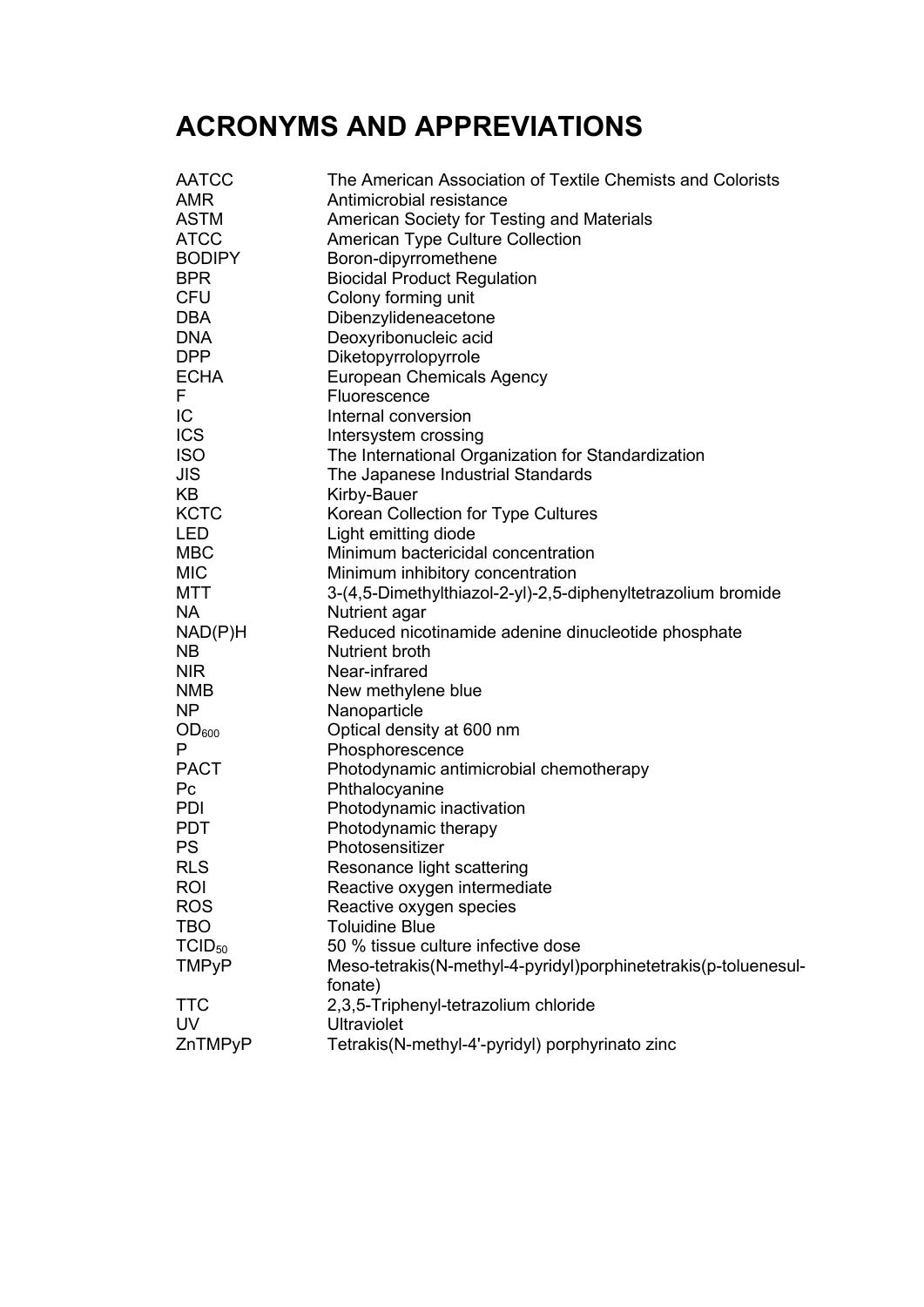## **CONTENTS**

| 2.1              | Reactive oxygen species and related photochemistry4 |  |
|------------------|-----------------------------------------------------|--|
| $2.2^{\circ}$    |                                                     |  |
|                  |                                                     |  |
| 3.1              |                                                     |  |
| 3.2              |                                                     |  |
| 3.3 <sub>2</sub> |                                                     |  |
|                  |                                                     |  |
|                  |                                                     |  |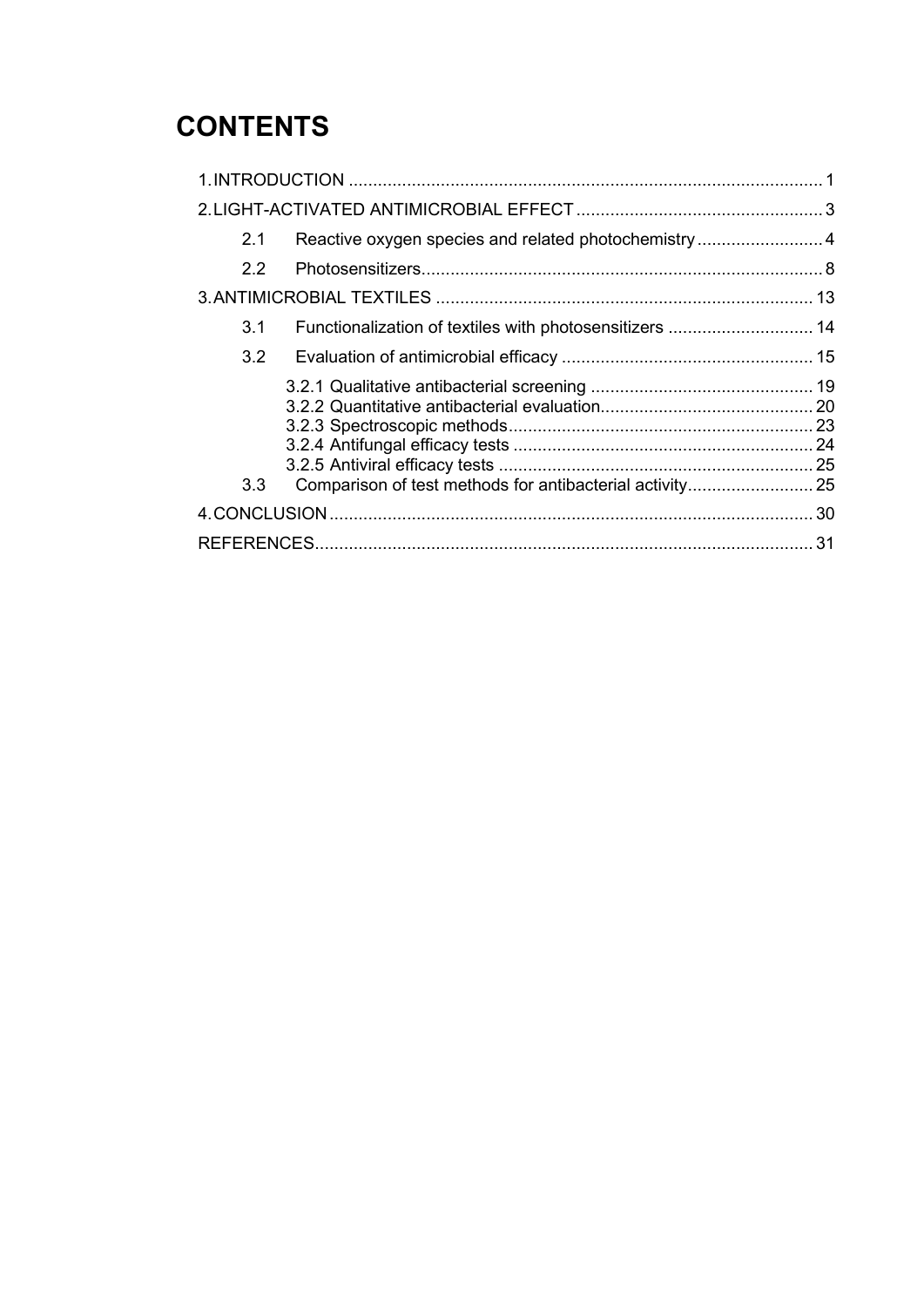## <span id="page-5-0"></span>**1. INTRODUCTION**

Over 90 years ago penicillin was discovered, and countless of lives have hitherto been saved by antibiotics. However, the emergence of antimicrobial resistance (AMR) is forcing us to change the way we deal with pathogens. AMR is a globally recognized problem as the infections caused by drug-resistant pathogens are more difficult to treat, lead to increased morbidity and mortality, and are more prone to relapse. This also poses a significant economic burden on nations. [1] It is estimated that approximately 700 000 deaths are caused by drug-resistant bacteria globally each year and that this number could rise to 10 million deaths annually by year 2050. [2] In Europe approximately 25 000 deaths are caused by hospital acquired infections each year. [3] It is agreed worldwide that the main cause for the increased prevalence of AMR is the extensive and irresponsible use of antimicrobial substances. [1][2][4] Formation of biofilms makes the problem even worse. Biofilms are communities of microbes firmly embedded in a polymer matrix, and attached to a surface such as items, clothes, or teeth. The polymer matrix consists of extracellular polysaccharides, proteins, lipids, and DNA. Biofilms are also particularly resistant to antibiotic treatments. Of all bacterial and fungal infections in humans 80 % are caused by microbial biofilms. [5][6] It is of utmost importance to develop novel and effective broad-spectrum antimicrobial treatments which do not cause AMR.

Photodynamic antimicrobial chemotherapy (PACT) involves the use of a molecule called a photosensitizer (PS), a light source, and molecular oxygen to induce photodynamic inactivation (PDI) of microorganisms via oxidative stress. PACT is a physiochemical method and has received much attention in recent years due to its power of circumventing the AMR. [7] Other proposed modalities for antimicrobial treatments are, for example, antimicrobial chemicals, peptides [8] and metal oxide coatings or nanoparticles [9]. PACT is particularly interesting since it is effective against bacteria, fungi, viruses and protozoa, while also being able to destroy biofilms efficiently [10][11]. Application of PACT on textiles could possibly help controlling the spread of infectious disease, for example, in hospitals.

In this thesis a short general overview of PACT and related photochemistry is covered including a basic scheme for production of singlet oxygen. Also, some known photosensitizers will be described. Antimicrobial textiles have long been under development, and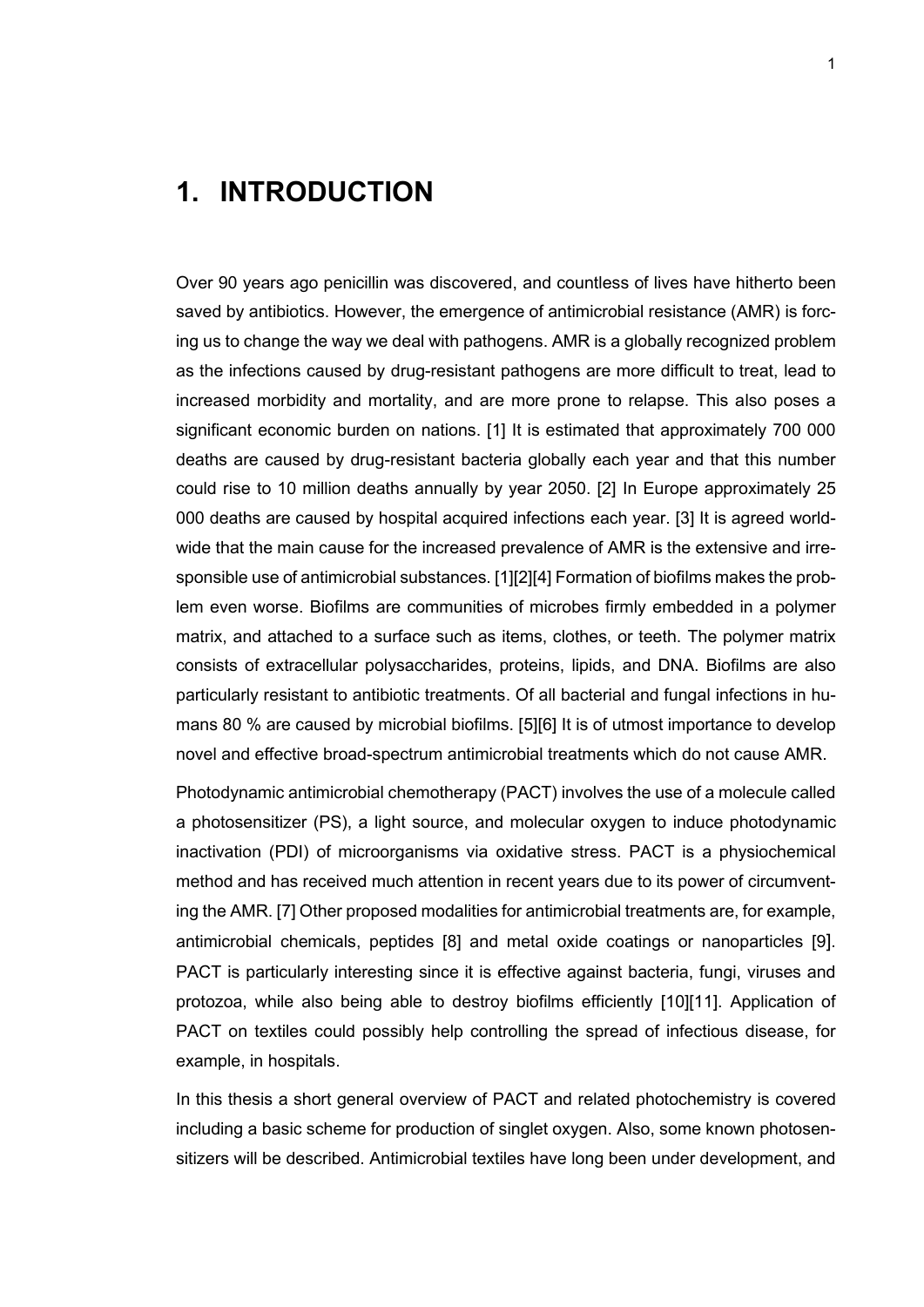an overview on them is given along with some commercial examples. Insight on photoantimicrobial textiles is provided before examining the standards for safety, durability, and antimicrobial testing of textiles, and regulations in the European Union. Numerous standardized and non-standardized methods for antimicrobial testing are discussed and compared. Comparability between different testing methods is still a bit ambiguous and some clarity on the subject will be sought out. Especially the suitability of existing methods for photoactivated materials is considered. Thus, the main emphasis of this thesis is the comparison of existing testing methods for antimicrobial efficacy and the attempt of finding the most suitable procedure for testing of PACT functionalized textiles.

In section 2 a general overview of phototherapies is presented with main emphasis on photodynamic antimicrobial chemotherapy. The text begins from early history of medicinal use of light and quickly arrives at modern applications and prospects. A quick overview of related photochemistry is offered along with basic chemistry of reactive oxygen species (ROS) and the mechanisms of their antimicrobial properties. This is followed by a brief presentation and comparison of some known photosensitizers. Section 3 deals with antimicrobial textiles with focus on photoantimicrobial textiles. Description of antimicrobial testing methods and comparison of antibacterial tests is presented. Conclusion of the thesis is given in section 4.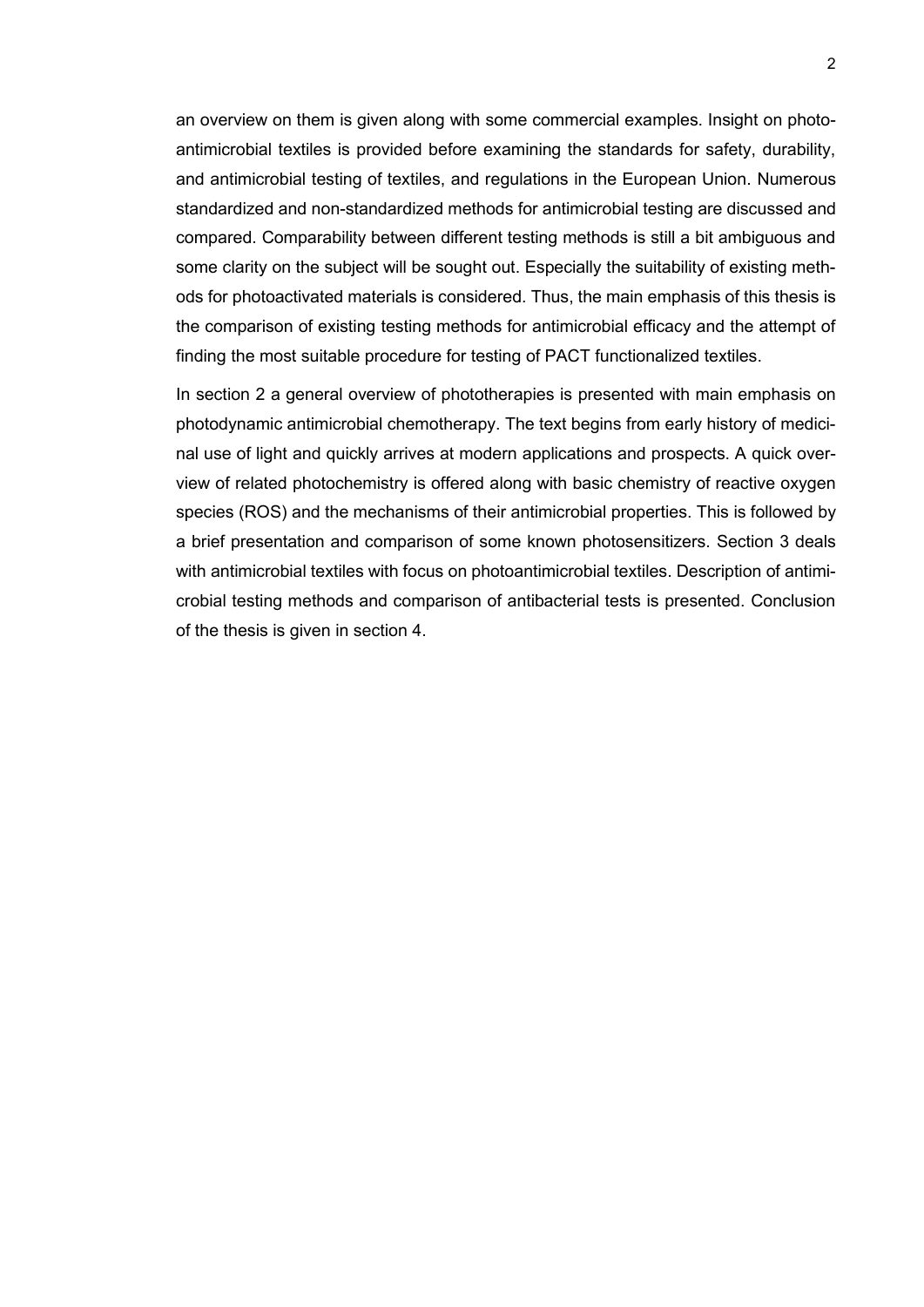## <span id="page-7-0"></span>**2. LIGHT-ACTIVATED ANTIMICROBIAL EFFECT**

The use of light as a treatment for various illnesses was already practiced in Ancient Egypt and India. Earliest clues of using such methods date back to 3000 BC. For example, phototherapy in Ancient Egypt involved making a powder from plants like *Ammi majus, Pastinaca sativa, Petroselinum crispum* and *Hypericum perforatum* that was applied on depigmented lesions as described in Ebers Papyrus 1550 BC. Exposure of treated body parts to sunlight resulted in skin pigmentation. Also, Atharava-Veda 1400 BC, one of India's sacred books, describes giving extracts of the plant *Psoralea corylifolai* to patients suffering from vitiligo and then being told to stand in the sun. In China phototherapy was first introduced by Lingyan Tzu-Ming in the Han dynasty during the first century BC. The Romans and the people of Ancient Greece are also known to have utilized phototherapy, or heliotherapy, as called by the Greek doctor Hippocrates. Romans built public open-air baths called "Therms" that were meant to utilize sunlight for treatment of skin diseases.  $[12, pp 4-5]$ 

The modern journey of phototherapy begins with Arnold Rikli at the turn of 19th and 20th centuries when he reintroduced the use of light in medical applications. In the middle of 20th century phototherapy was already famous and widely used for treating lupus vulgaris, pulmonary tuberculosis and rickets. A Danish doctor Niels Ryberg Finsen's contribution to the development of modern phototherapy led to a Nobel Price of medicine as he used UV radiation to treat skin tuberculosis. [12, p. 6] The German scientists, Paul Ehrlich and Robert Koch, discovered that methylene blue is particularly good for staining bacteria. In 1897, Ehrlich developed stain from methylene blue that could stain both acidophilic and basophilic cells [13]. Later, Ehrlich used methylene blue to cure malaria with some success [14]. Also, the term "chemotherapy" was coined by Ehrlich [10]. Using dyes as photosensitizers, however, was an idea proposed by Oscar Raab in the end of 19th century. He observed the toxicity of acridine dye changing in relation to the amount of sunlight available. His hypothesis, and later the basis of photodynamic therapy (PDT), was that the dye converted light into active chemical energy. Oscar Raab was a student of Professor H. Tappeiner who introduced the term "Photodynamic Action" in 1904. Tappeiner's group started investigating the efficacy of PDT on tumours and other skin diseases. Later his group found out that the mechanism of PDT involved reactive oxygen species. The development of PDT continued, different photosensitizers were discovered, and progress was made with tumour treatments. [12, pp. 1–10] Nowadays PDT is used for treating various tumours, cosmetic defects, and infections.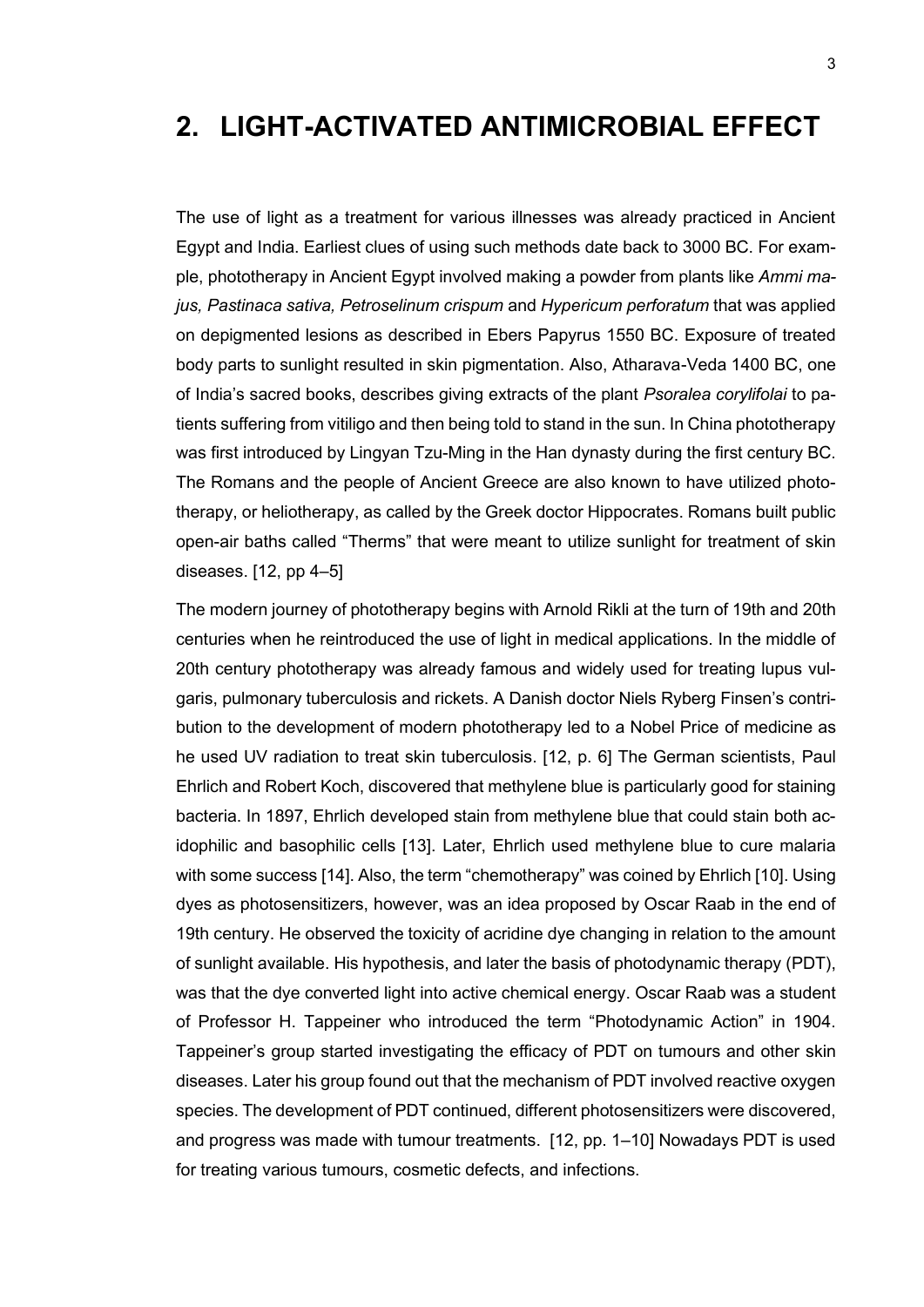Photodynamic antimicrobial chemotherapy (PACT) is similar to PDT but focuses solely on antimicrobial applications. The development of PACT halted in the beginning of the 20<sup>th</sup> century due to the discovery of antibiotics. [15] The so called "golden era of antibiotics" had begun and the development of PACT continued only after the emergence of AMR and the need for new strategies. Today PACT is a promising candidate for novel antimicrobial treatments in the so called "post antibiotic era".

#### <span id="page-8-0"></span>**2.1 Reactive oxygen species and related photochemistry**

Oxygen as a chemical substance appears in nature as a molecule of two atoms, which is properly called dioxygen  $(O_2 \text{ or } ^3O_2)$ . Dioxygen is later referred to as molecular oxygen or oxygen. The ground state of molecular oxygen is the triplet form, where two electrons with parallel spins occupy separate  $\pi^*$  orbitals (figure 1). [16, p.7] A system of particles (i.e. a molecule) with a total spin quantum number  $S = 1$  is called a triplet. The total spin quantum number *S* is calculated by summing the values of electron spin magnetic quantum numbers  $m_s = \pm 1/2$  of each electron in the system, where the sign is determined by the spin orientation. A system where  $S = 0$  is called a singlet. The quantum numbers of molecular oxygen are defined by its electron configuration. [17, p. 115] Molecular oxygen is the only abundant paramagnetic molecule in existence with a triplet ground state. It is also able to react exothermally with all elements except gold. [18] In spectroscopic notation the triplet state of oxygen is denoted as  $X^3\Sigma_b$ . There also exists two singlet states for oxygen. The higher energy singlet state, denoted as  $b^1\Sigma_g^*$ , has both electrons with antiparallel spins in separate  $\pi^*$  orbitals. This state quickly decays into the more stable singlet state  $a^1\Delta_q$  where both electrons with antiparallel spins occupy the same  $\pi^*$ orbital. The singlet state a<sup>1</sup> $\Delta$ <sub>g</sub> will later be referred to as singlet oxygen or <sup>1</sup>O<sub>2</sub>. [19, p. 2]

A group of very reactive molecules called the reactive oxygen intermediates (ROI) includes the superoxide radical  $O_2$ ; hydroxyl radical OH<sup> $\cdot$ </sup> and hydrogen peroxide H<sub>2</sub>O<sub>2</sub>. Together with ozone  $O_3$  and singlet oxygen they form the group of reactive oxygen species (ROS). The definition of ROS may also sometimes include other oxygen bearing reactive molecules. [16, p. 5] The molecular orbital structures of some species of molecular  $O<sub>2</sub>$  are presented in figure 1.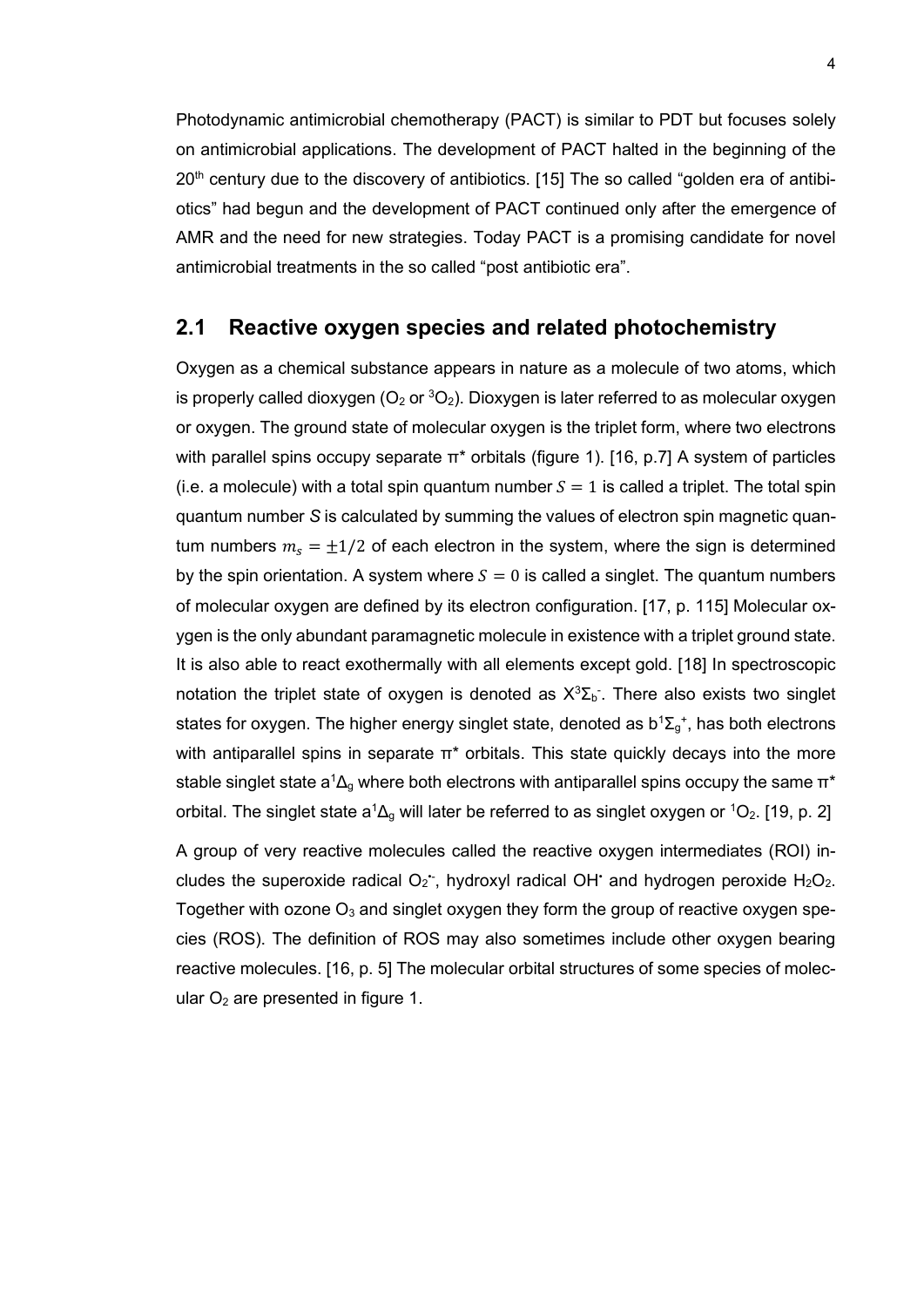

**Figure 1.** The molecular orbital structures of the 2p orbitals of ground state oxygen O<sub>2</sub>, singlet oxygen <sup>1</sup>O<sub>2</sub>, superoxide radical anion O<sub>2</sub><sup>-</sup>, and peroxide ion O<sub>2</sub><sup>-2</sup>

Triplet oxygen participates in redox reactions with other molecules or atoms as it needs to accept a pair of electrons which have parallel spins. Singlet oxygen, on the other hand, accepts a pair of electrons with antiparallel spins. This results in higher oxidative ability as most nonradical organic molecules have electron pairs with antiparallel spins. Preferably, oxygen accepts one electron at a time and thus it is able to react fast by a singleelectron transfer with other radicals. The one-electron reduction of oxygen generates a superoxide radical anion  $O_2$ , and the one-electron reduction of  $O_2$  leads to generation of other ROS, e.g. H<sub>2</sub>O<sub>2</sub>. Similarly, the reduction of H<sub>2</sub>O<sub>2</sub> yields OH<sup>+</sup> which further reduces to yield water or hydroxide. [16, p. 7]

ROS inflict oxidative damage to fatty acids, lipids, DNA, RNA, proteins, and enzymes, as well as other cellular organelles. Thus, it does not matter whether the ROS are inside or outside the cell as long as they are close enough to the target microbe. The fact that ROS attack multiple sites simultaneously makes resistance highly unlikely to develop since the required cellular changes are too numerous. Singlet oxygen is also able to denature antioxidant enzymes, such as superoxide dismutase and peroxidase. [10] The photodynamic inactivation of microbes relies mostly on the oxidative power of ROS. Oxidative stress can alter the permeability of the bacterial cell membranes leading to hindered proliferation and cell death. [20]

Generation of ROS may happen through many ways including intracellular or endogenous processes. Some examples of endogenous sources of ROS are pollutants, ionizing radiation, and ultraviolet light. Such pollutants may react to generate, for example, peroxides or ozone. [16, p. 11] Similarly, the singlet oxygen can be generated through either direct optical excitation of ground state oxygen, or chemical reactions. Another way to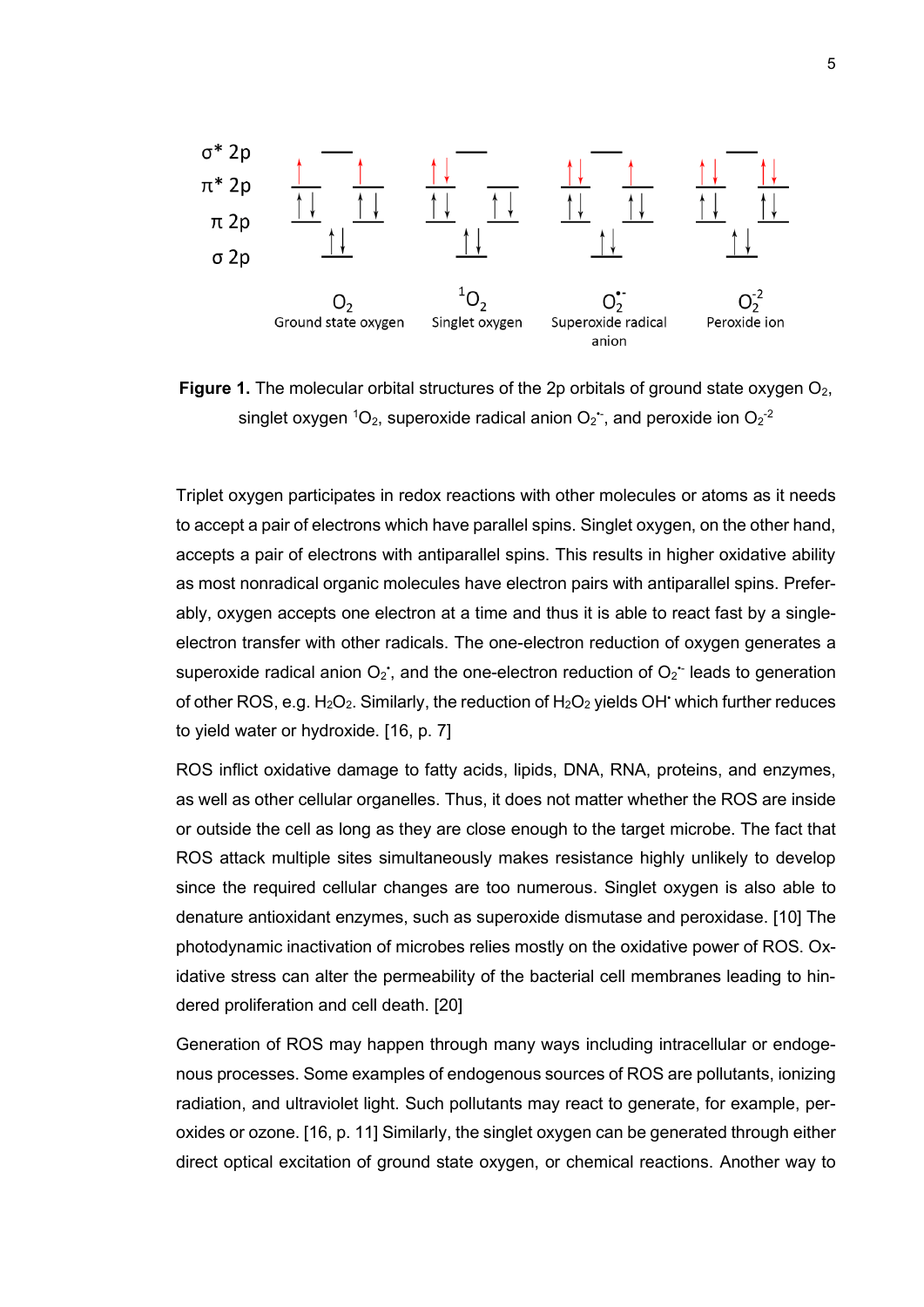produce singlet oxygen is the transfer of energy from an excited state of an organic molecule. Such organic molecules are called photosensitizers (PS). Photosensitizers absorb light of certain wavelengths and become excited to a higher singlet state  ${}^{1}S_{n}$  in a one- or two-photon transition. Two-photon transition goes through one-photon and can happen if the photon density is high enough, or the excited singlet state is sufficiently long-lived to allow for a second photon to be absorbed. This singlet state can decay to the ground state  ${}^{1}S_{0}$  via either fluorescence (F), internal conversion (IC), or intersystem cross (ICS) to the triplet state  ${}^{3}S_{n}$ . This state can decay to ground state via phosphorescence (P) or internal conversion (r) unless it collides with molecular oxygen. A collision with molecular oxygen can result in the transfer of energy to the oxygen molecule exciting it to a higher singlet state. A Jablonski diagram for these processes is shown in figure 2. [19, pp. 3–4]



**Figure 2.** A Jablonski diagram of singlet oxygen production via energy transfer from an excited photosensitizer. Adapted from [19, p.4]

Fluorescence and phosphorescence both are types of photoluminescence. As seen in figure 2, fluorescence (e.g.  ${}^{1}S_{1} \rightarrow {}^{1}S_{0}$ ) does not involve the change of electron spin, and phosphorescence (e.g.  ${}^{3}S_{1} \rightarrow {}^{3}S_{0}$ ) involves a change in electron spin. Also, the transition from a singlet state to triplet state (e.g.  ${}^{1}S_{1} \rightarrow {}^{3}S_{1}$ ), called intersystem crossing, is energetically favourable, but generally happens rather slowly. The probability of ICS depends on the lifetime of the excited singlet state. [21, pp. 697–698] ICS and IC are both nonradiative heat-releasing transitions. [19, p. 23]

Quantum yield of singlet oxygen production, *ΦΔ*, is defined as the fraction of absorbed photons resulting in the production of singlet oxygen. This depends on the quantum yield of triplet states, *ΦT*, the fraction of triplet states quelled by oxygen, *fT*, and the fraction of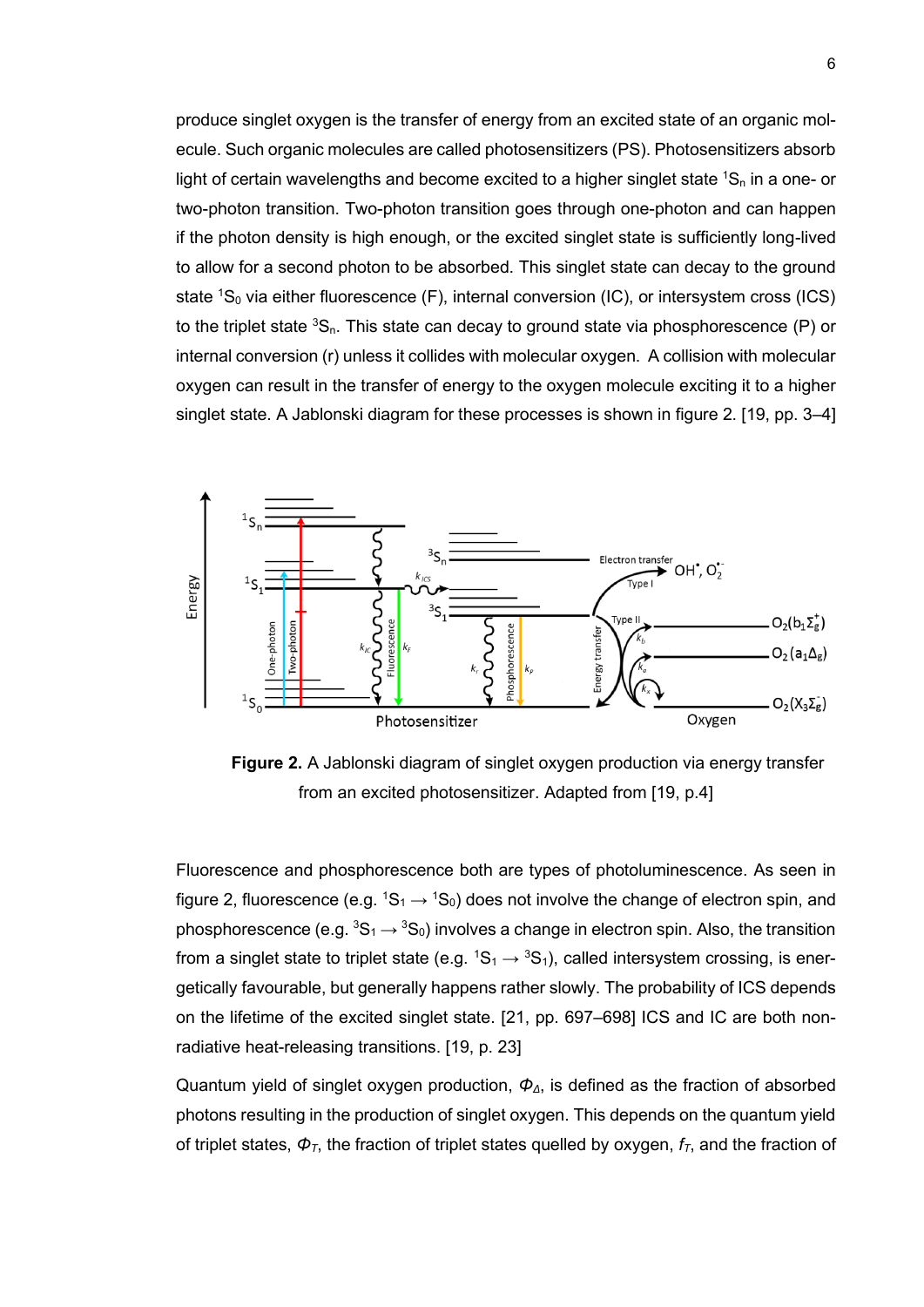these events that result in the production of singlet oxygen *SΔ*. The equation for determining quantum yield of  ${}^{1}O_{2}$  is as follows: [19, pp. 3–5]

$$
\Phi_{\Delta} = \Phi_T f_T S_{\Delta} = \frac{k_{ISC}}{k_{IC} + k_{ISC} + k_F} \cdot \frac{k_{O_2}[O_2]}{k_{O_2}[O_2] + k_T + k_P} \cdot \frac{k_a + k_b}{k_a + k_b + k_X} \tag{1}
$$

where the related rate constants  $k_n$  are presented in figure 2. The lifetime of  ${}^{1}O_2$  in water is about 3 μs, and in the case of free diffusion the molecules move about 100 nm during this time [16, p. 89]. However, there is a lot of variation in the data on  ${}^{1}O_{2}$  lifetime. The quantum yield of singlet oxygen can be used as an estimation of the antibacterial strength of a photosensitizer. It is, however, not the only parameter affecting it. The properties of photosensitizers are discussed further in section 2.2.

Light is electromagnetic radiation composed of energy quanta called photons. A single photon of a certain frequency ν or wavelength λ has the energy

$$
E = hv = \frac{hc}{\lambda} \tag{2}
$$

where  $h = 6.63 \cdot 10^{-34}$  J s is the Planck's constant and  $c = 299\,792\,458$  m s<sup>-1</sup> is the speed of light. [22, p. 194] Absorption of a photon by a molecule can happen if the energy of the photon matches the energy difference of two energy levels in the molecule. Most often this is the energy between the ground state and some exited energy state. In the case of matter, or molecules, the spectrum is often continuous across the full wavelength range differing only in magnitude. This is due to the more complex nature of molecular energy states. [12, p. 29–30] The part of the spectrum visible to human eye ranges from 400 to 700 nm going from ultraviolet (UV) to near-infrared (NIR) light. [12, pp. 26–27] A typical photosensitizer absorbs light in the near-infrared, visible, or ultraviolet range in a one- or two-photon transition. [19, p. 4] Hence most photosensitizers known appear as colourful substances. In figure 3 the absorption spectra of a porphyrin and a phthalocyanine compound is shown as well as the spectrum of the lamp used.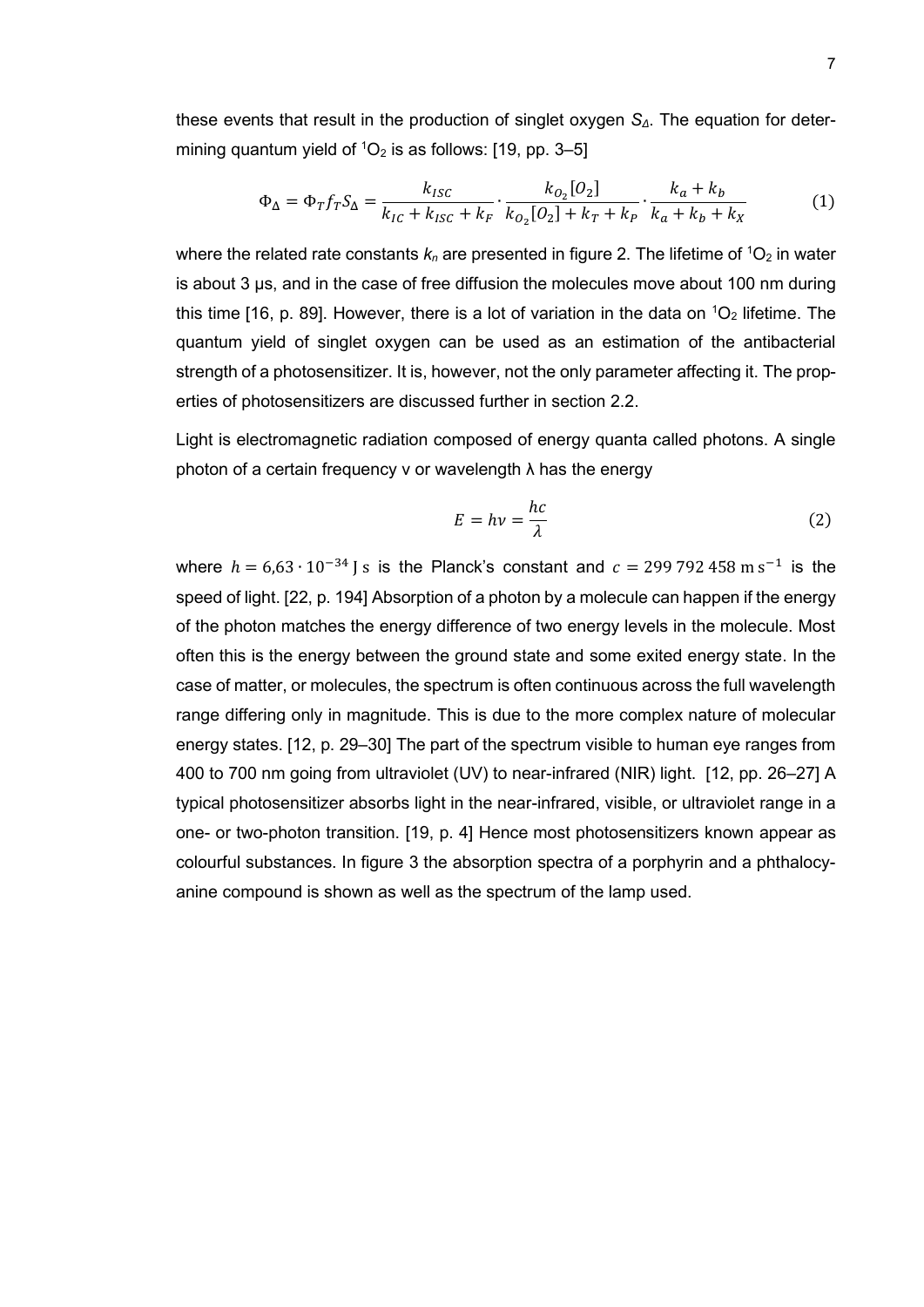

**Figure 3.** The absorption spectra of a porphyrin, a phthalocyanine compound, and the LED lamp used for illumination [23]

The regions of the absorption peaks in the spectrum are called absorption bands. The nature of the molecule determines the position, width and intensity of these peaks.

#### <span id="page-12-0"></span>**2.2 Photosensitizers**

A good photosensitizer for PACT should possess good absorption and singlet oxygen production capabilities. It also needs certain amphiphilic properties and higher binding affinity to microbes in relation to mammalian cells. The charge of the PS also affects its antimicrobial properties. Positively charged ions such as  $Mg^{2+}$  and  $Ca^{2+}$  stabilize the outer membrane structure of bacteria. This membrane is weakened by a cationic PS competing with the ions and allowing the intake of the PS into the cell. [24] A cationic PS is thus also more selective towards microbial cells than mammalian cells. Gram-positive bacteria are readily susceptible towards PDI, but gram-negative bacteria are generally more resilient due to their more complex cell wall. Nevertheless, a positive charge on the PS allows the effective killing of the more resilient gram-negative bacteria by binding to their negatively charged cell wall. [25] It is worthwhile to note that photosensitizers used against cancer generally differ from those used as antimicrobials. Anticancer PSs are often anionic or have no overall charge, whereas antimicrobial PSs usually have pronounced cationic charges. Also, the locations of the absorption bands are not as important in antimicrobial PSs as in anticancer PSs. [26]

Many organic molecules that display PS qualities have been used and studied in various applications. Such molecules include for example porphyrins, phthalocyanines (Pc), in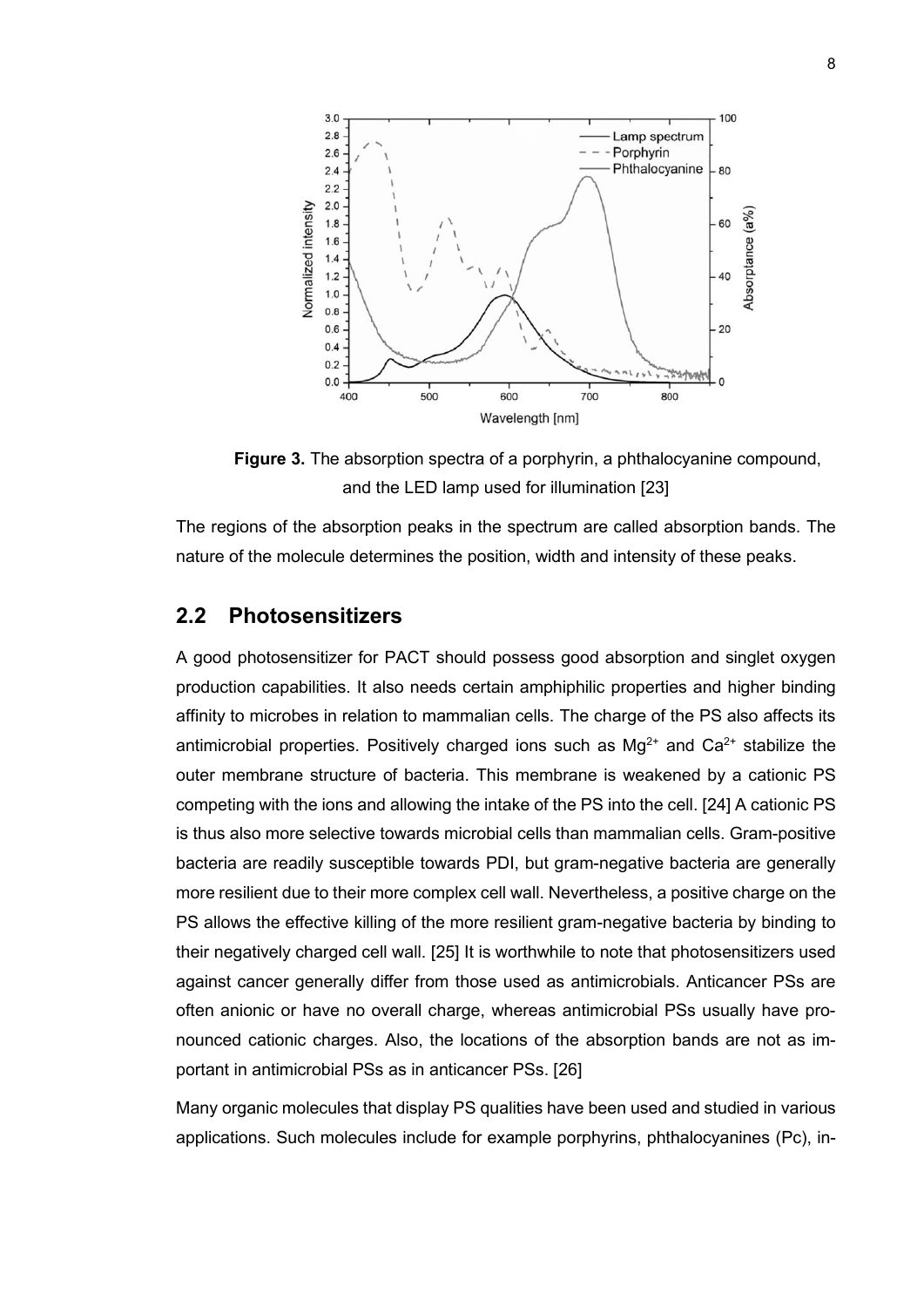docyanine dyes, boron-dipyrromethenes (BODIPYs), diketopyrrolopyrrole (DPP) derivatives, curcumin, perylenequinone, furocoumarins, dibenzylideneacetone (DBA), Ru(II)-, Ir(III)- and Au(III)-complexes, methylene blue, new methylene blue (NMB) rose bengal, and toluidine blue (TBO). [24] Also, carbon quantum dots have been shown to work as effective photosensitizers for PACT *in vitro* [27]. The search for novel photosensitizers is never ending. A study testing 25 dyes used as cosmetic ingredients found out that 9 dyes belonging to pyrene, chlorophyll, xanthene and aminoanthraquinone groups showed potential as PSs [28].

Molecules containing four pyrrole or pyrrole-like rings are said to have a tetrapyrrole structure. Photosensitizers with such structure make up a large group of suitable molecules for PACT-applications. In nature tetrapyrrole backbones occur in biomolecules such as haem, chlorophyll and bacteriochlorophyll. They belong to porphyrinoid category, and many porphyrins have been tested for PACT. [26] One of the most studied porphyrins for PACT is the cationic meso-tetra(4-N-methylpyridyl)porphine (TMPyP). In *in vitro* studies it has shown to effectively reduce the growth of both gram-positive and gram-negative bacteria, and fungi. [25] As another example, efficacy testing regarding antimicrobial surfaces has been done with thermoplastic elastomer films containing ZnTMPyP (a zinc atom chelated in the central cavity of the molecule) [29]. The structure of TMPyP is presented in figure 4.



**Figure 4.** Molecular structure of TMPyP

Chlorins are another group in the family of molecules containing the tetrapyrrole structure. Compared to porphyrins, chlorins have one pyrrole ring reduced. Many important PSs belong to this category. As an example, chlorin(e6) is derived from chlorophyll and has been tested for PACT [30][31]. Its molecular structure is presented in figure 5. Other derivates of chlorins have also been tested for PACT and show potent antimicrobial properties [32][33]. As a further example, a photoactivated antimicrobial cotton textile material has been prepared using chlorin(e6) as the photosensitizer [34].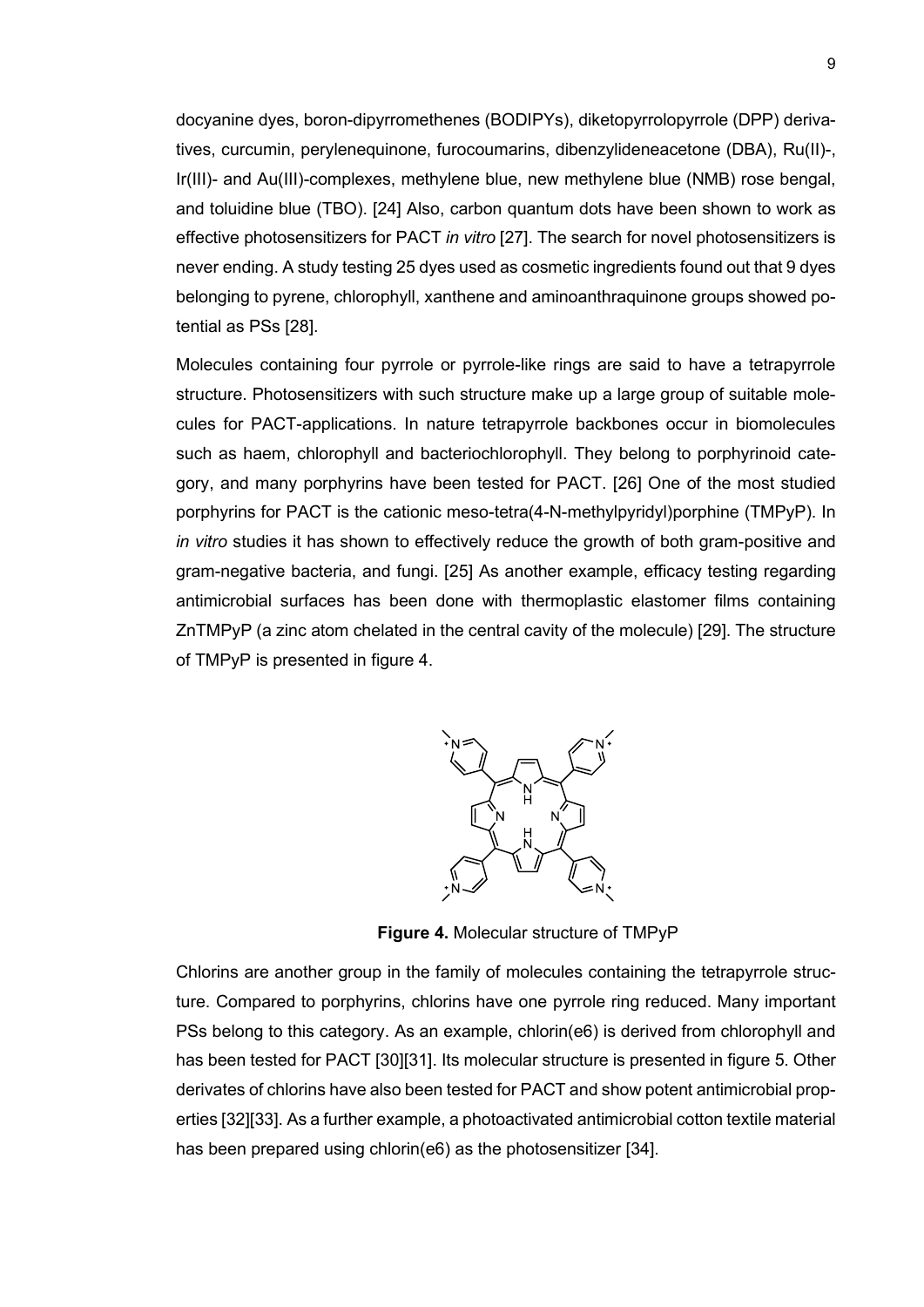

**Figure 5.** Molecular structure of Chlorin(e6)

Bacteriochlorins are another group with similar base structure. Compared to porphyrins, they have two opposite pyrrole rings reduced. They also have been tested for potential use in PACT [35]. As an example, the structure of a bacteriochlorin BC27 is shown in figure 6.



*Figure 6.* The molecular structure of BC27

Phthalocyanines are tetrabenzotetraazoporphyrins, yet they can also be classified as synthetic dyes [26]. Phthalocyanines have 16 possible places for substitution, so-called phthalo-positions, including both nonperipheral (α) and peripheral (β) positions. The nature of the substituents alters the chemical properties of the Pc. Also, metal atoms can form a complex in the central cavity helping in increasing the quantum yield and the lifetime of the triplet state. It has been shown that Pcs with a diamagnetic central metal such as zinc display higher antimicrobial activity than those with a paramagnetic metal like iron and vanadium. In addition to PDT and PACT phthalocyanines find applications for example in solar cells, catalysis, liquid crystals, and chemical sensors. Many phthalocyanines that show good inactivation of various microbial pathogens have been developed. [24] The structure of a cationic zinc phthalocyanine compound is presented in figure 7.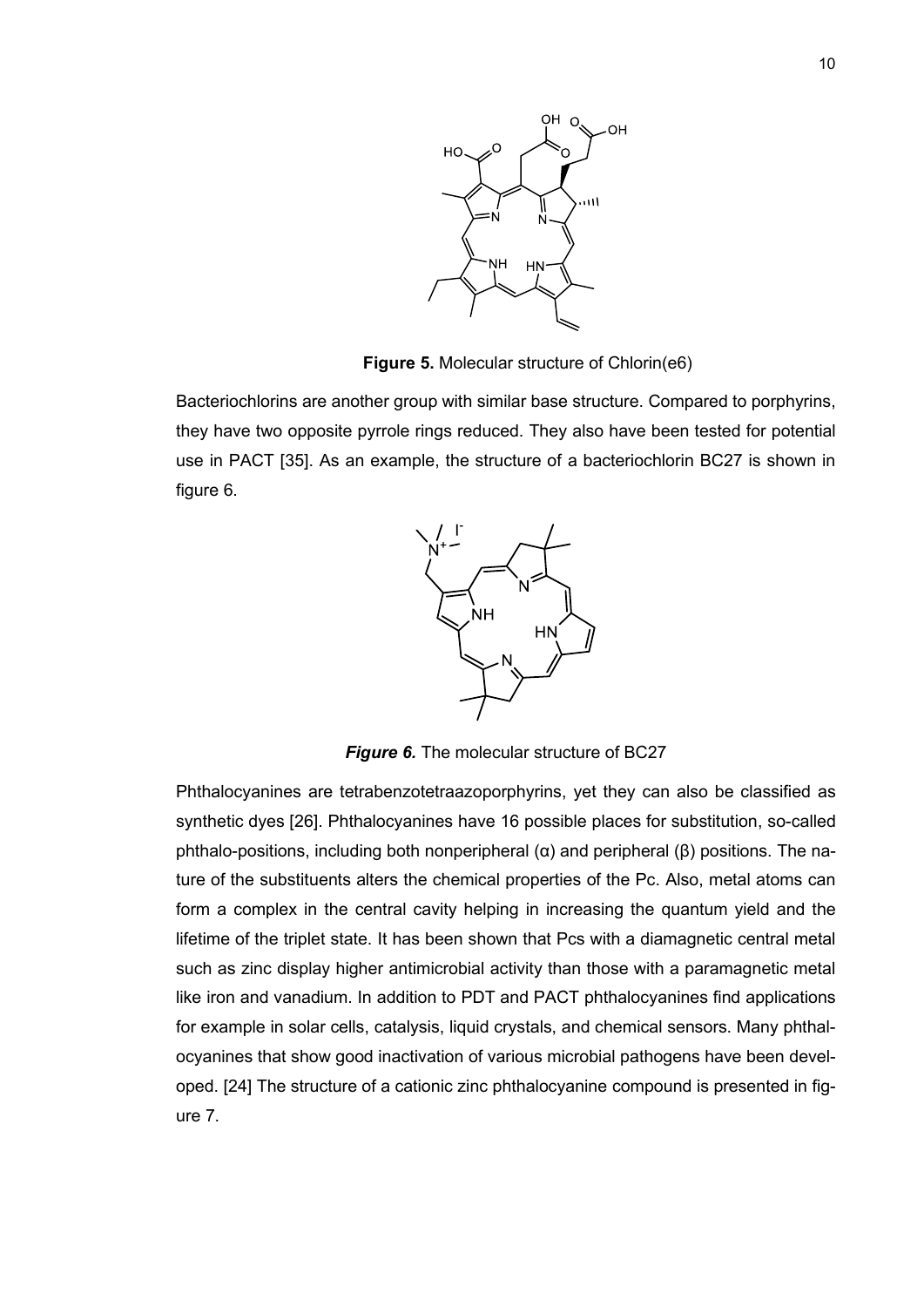

**Figure 7.** The molecular structure of a cationic zinc phthalocyanine compound [36] Some PSs can be classified as synthetic dyes. These also include a large portion of PSs studied for PACT. A group within this class, called phenothiazinium salts, contains two popular dyes, Methylene Blue and Toluidine Blue, that have been extensively studied for antimicrobial applications. [26] Their structures are shown in figure 8.



*Figure 8.* The molecular structures of Methylene Blue and Toluidine Blue

Rose Bengal is another synthetic dye. It belongs to the xanthene class of fluorescent dyes. Rose Bengal, as a photoactive dye, has been known for a long time, and it has been tested for various applications including PACT. Heavy atoms, such as iodine and bromine, in the rings increase the probability of ICS. [26] The molecular structure of Rose Bengal is presented in figure 9.



*Figure 9.* The molecular structure of Rose Bengal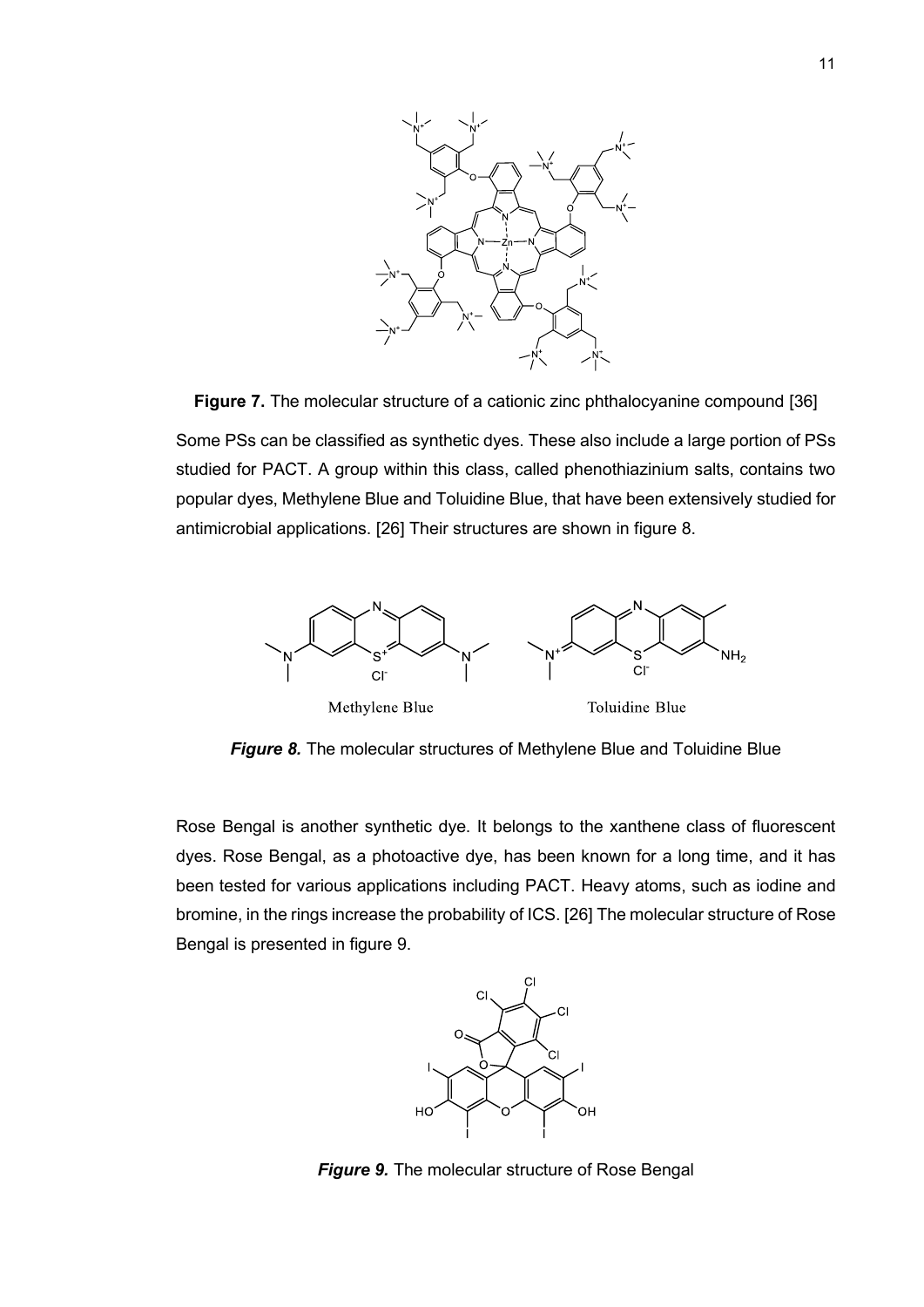Other synthetic dyes used as PSs include Squaraines, BODIPY dyes, Phenalenones and transition metal complexes. Some PSs can also be derived straight from the nature. Such examples are hypericin which is a perylenequinone isolated from St John's wort (*Hypericum perforatum*), hypocrellin A and B which are also perylenequinones isolated from the fungi *Hypocrella bambuase sacc* and *Shiraia bambusicola* P., riboflavin which is also known as vitamin B<sub>2</sub>, and curcumin isolated from the plant *Curcuma longa*. [26] The structures of hypericin and curcumin are presented in figures 10 and 11, respectively.



*Figure 10*. The molecular structure of hypericin isolated from *H. perforatum*



*Figure 11.* The molecular structure of the keto form of curcumin isolated from *C. longa*

The nature must have many unfound PSs waiting to be discovered. Plant extracts from *Lumnitzera racemosa* and *Alizia procera* have been demonstrated to work as photosensitizers inducing apoptosis in human cancer cells [37]. Also, in a recent study, the seed extract of the plant *Bixa Orellana,* which is also widely used as a dye, showed photoantimicrobial activity against bacteria causing halitosis (bad breath) [38].

Noble metal complexes like Ru(II) complexes and Ir(III) complexes display excellent singlet oxygen generation due to the long lifetime of their triplet state. Au(III) complexes have also been designed and exhibit long triplet state lifetimes and efficient singlet oxygen generation. [39]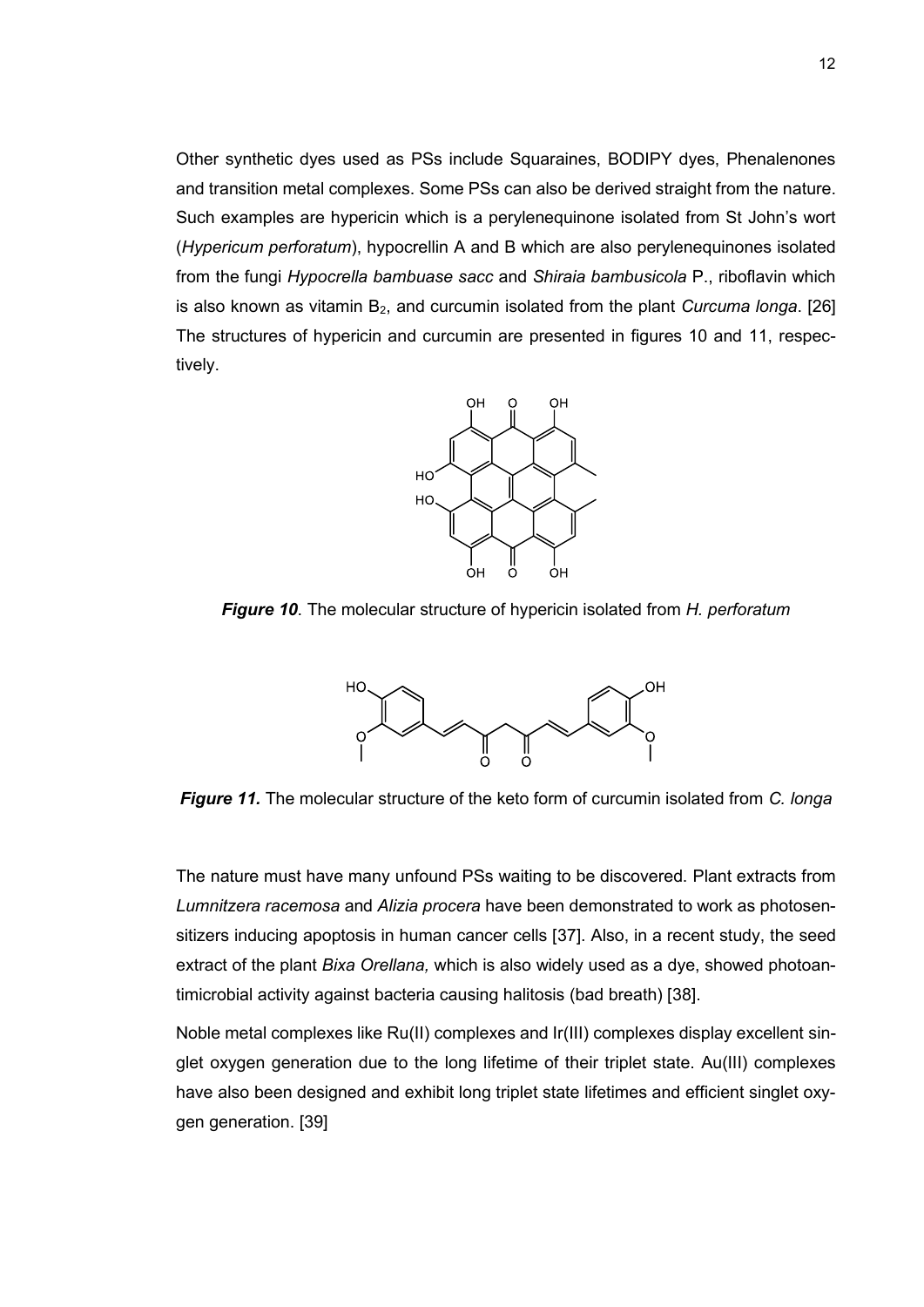## <span id="page-17-0"></span>**3. ANTIMICROBIAL TEXTILES**

Textiles are generally able to collect moisture and have a large surface area. This creates a suitable environment for various microorganisms to grow. The development and utilization of antimicrobial textiles is expected to address many issues related to microbial contamination. One important goal is to limit the spreading of infectious pathogens, especially ones expressing antimicrobial resistance, and controlling epidemics across the world. [40, p. 1] In addition to increased likelihood of user contamination, microorganisms on textiles can also cause unpleasant odours, stains, discoloration, and reduction in mechanical strength. About 100 000 tonnes of antimicrobial textiles were produced globally in 2000 and in Western Europe the increase in production between years 2001 and 2005 was reported to be 15 %. [41]

The active components used in antimicrobial textiles include, for example, silver compounds, zinc pyrithione, triclosan, polybiguanides, quaternary ammonium compounds and polymers like chitosan. N-halamines and light-activated compounds represent some of the more recent discoveries in antimicrobial textiles. [40, pp. 1–4][42] Some examples of commercially available antimicrobial textile fibres or structures are: ACTICOAT™ by Smith & Nephew [43] which has 2 layers of polyethylene coated with nanocrystalline silver and 1 layer of rayon and polyester and Crabyon© by SWICOFIL AG [44] which is a composite fiber of chitosan and cellulose viscose. Also, a Swiss company called SAN-ITIZED AG produces antimicrobial hygiene function and material protection for textiles and polymers under the brand name Sanitized®. Some active ingredients they use are zinc pyrithione, isothiazolinone and silver. [45] BioCote Ltd is based in United Kingdom and provides antimicrobial functionalization on textiles, as well as antimicrobial testing based on internationally recognized standards [46].

Any commercial antimicrobial textile must be non-toxic to the consumer since they are often in contact with the human skin. Thus, it is agreed that testing for cytotoxicity, irritation and sensitization must be done. Also, the antimicrobial effect of the textile should not apply to human cells. Several methods for procuring evidence of the textile's safety for the human skin are available. The most relevant standards are offered by The International Organization for Standardization (ISO). The ISO 10993 standard is a set of methods for evaluating the biocompatibility of medical devices and it is also applicable for testing of textiles. The safety of the antimicrobial agent must be proven by testing for genotoxicity, reproductive toxicity and carcinogenicity (ISO 10993-3 [47]). Testing of the functionalized textile for irritation and skin sensitization is offered by standard ISO 10993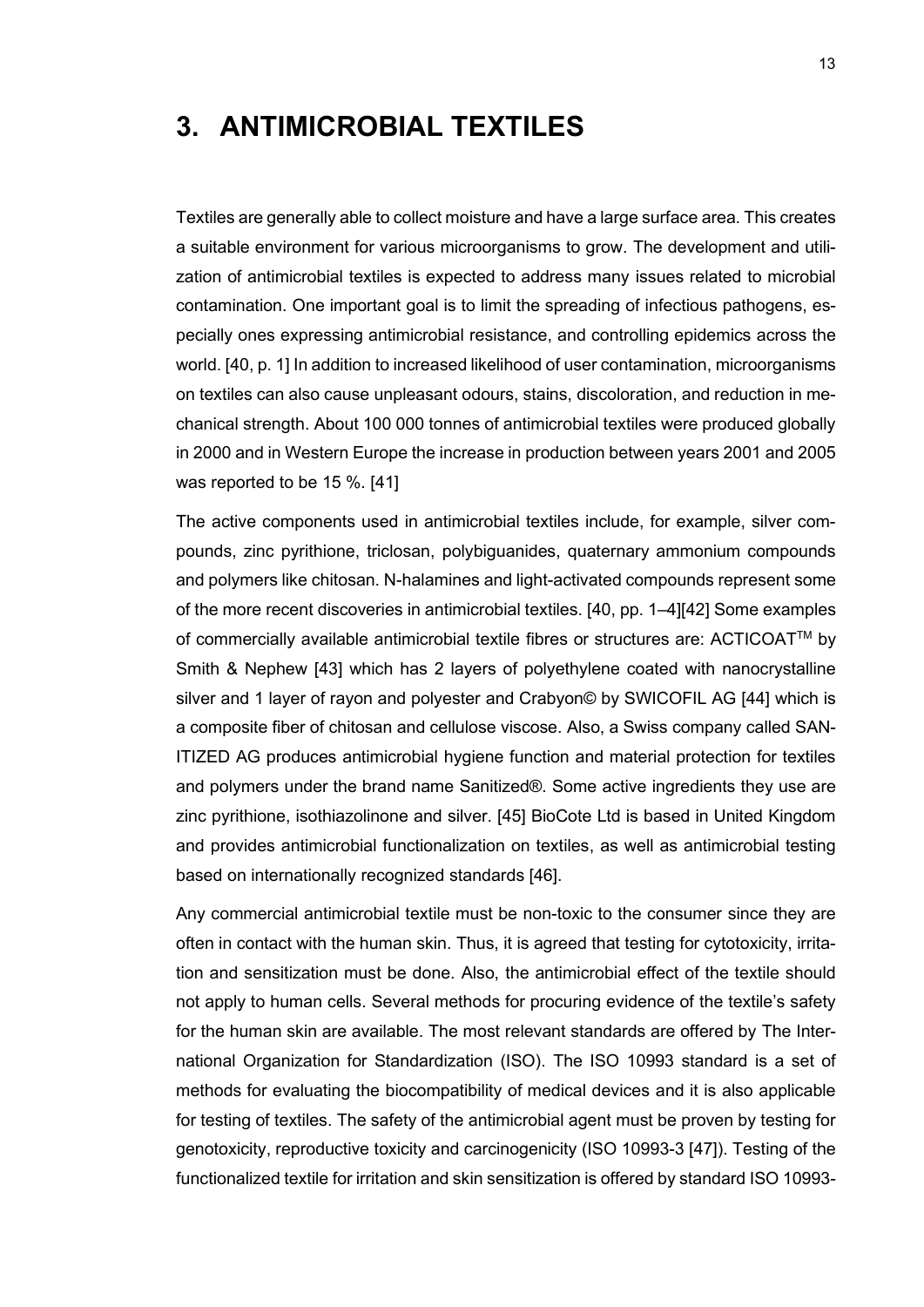10 [48] and in vitro cytotoxicity by ISO 10993-5 [49]. Also, the effect of the skin microbiota on the textile should be tested. [40, p.8]

With the consumer in mind, the durability of the product is also of interest. Washing and storage might prove detrimental to the antimicrobial effect of the textile. Antimicrobial efficacy must be tested before and after the durability tests. Standardized durability tests for work wear are offered by ISO 15797 [50] and for leisure wear by ISO 6330 [51]. The washing tests generally consist of 50 washes and the storage stability test is either 12– 36 months at 25 °C and 60 % humidity or accelerated aging for 3–9 months at 40 °C and 75 % humidity. [40, p. 14]

There also exist some regulations regarding antimicrobial textiles available in the market. Only European markets shall be considered in this chapter. It is stated that all antimicrobial substances used in textiles must be listed by the European Chemicals Agency (ECHA). Also, a registration of an antimicrobial textile must be done as stated in the Biocidal Product Regulation (BPR) No. 528/2012 [52] and No. 34/2014 [53]. However, registration is required only if the antimicrobial activity is advertised. BPR states that compounds or compositions containing active substances which target harmful microbes biologically or chemically are to be considered biocidal products. Registered antimicrobial textile products have special requirements regarding labelling. It is also worthwhile to note that there are no requirements for evidence of antimicrobial efficacy. This means that any textile with or without any true antimicrobial capabilities could be marketed as having some. [40, pp. 15-16]

#### <span id="page-18-0"></span>**3.1 Functionalization of textiles with photosensitizers**

There are many possible ways to prepare antimicrobial textiles. One is the functionalization during fibre formation. As all fibres are spun from a melt or a solution, addition of chemical compounds to the mixture could result in the fabrication of a functional yarn. However, the reality is not as simple and only very few such examples are known. No commercialized fibres made this way exist. Another way of textile functionalization is by surface modification. A very thin coating with, for example, an antimicrobial polymer protects the textile's surface and does not influence textile's properties such as thickness, tear strength and flexibility.  $[54, pp 305–306]$  For example, ZnO- and TiO<sub>2</sub>-based nanoparticles (NPs) [40, p. 198], bactericidal metal ions trapped in alginates [55] and silver compounds [56] among many other antimicrobials have been studied for functional coatings on textiles. However, no studies using photoactivated coatings on textiles were found.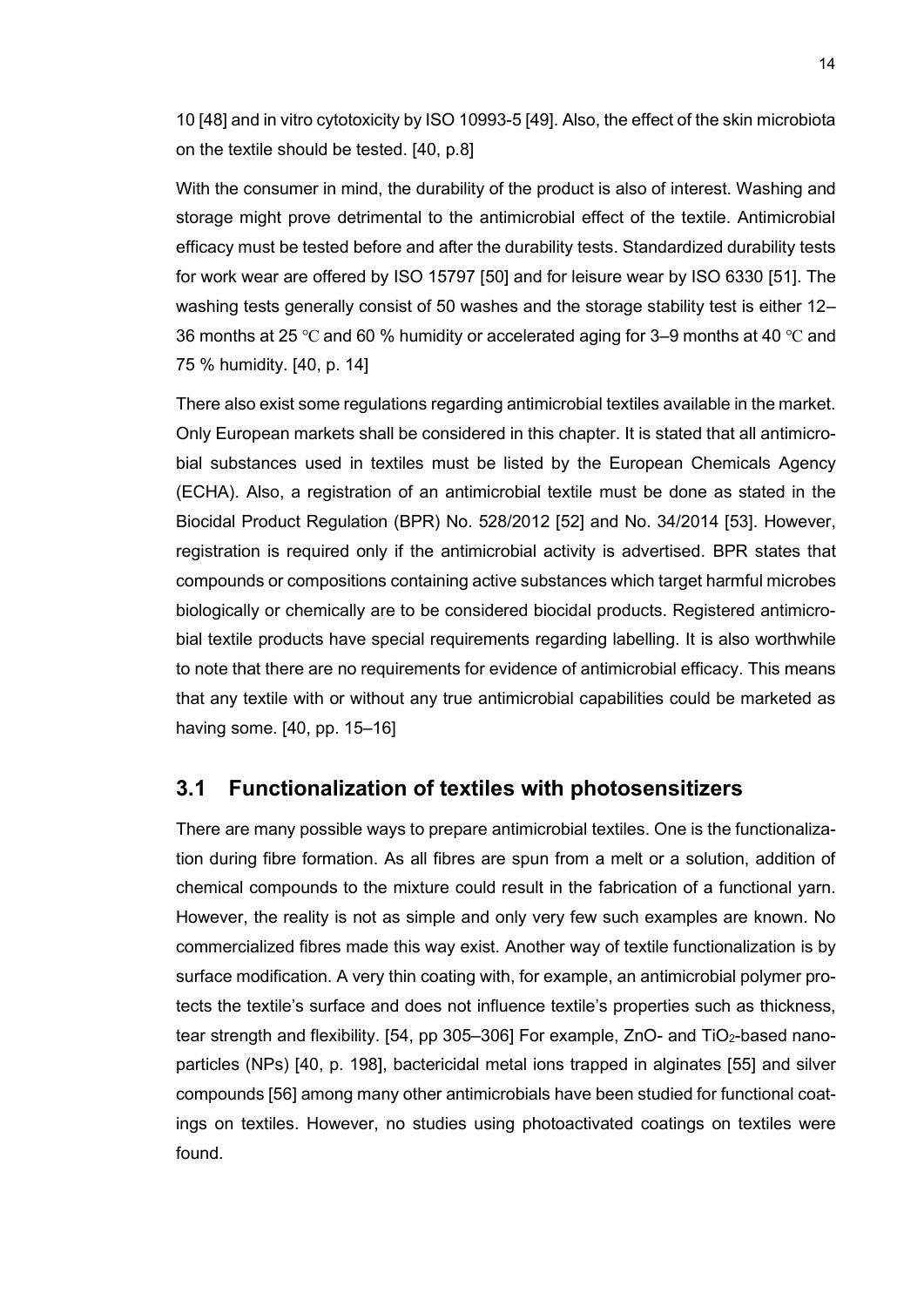Photosensitizers are not directly consumed by their antimicrobial action. Thus, linking them covalently to the polymer could be a desirable method for functionalizing textiles. Porphyrins have been shown to keep their antimicrobial properties when grafted on to cellulose or chitosan, and such films and membranes exhibiting photobactericidal qualities have been made [57][58][59]. Photoactivated antimicrobial textiles have been made, for example, by linking porphyrins covalently to nylon fibre [60][61], Lyocell fibers [62] and cellulose via ester bonds [63]. Also, xanthene-derived photosensitizers, porphyrins and BODIPYs have been covalently grafted on cellulose [64][65].

Complicated ways of functionalization are not always necessary. Materials like cellulose could simply be impregnated with the photoactive dye. As an example, a cellulose filter paper impregnated with a phthalocyanine dye has been shown to provide a simple and efficient material for PACT. Even though the dye will bleach over time, the antimicrobial functionality can be replenished by soaking or spraying the material with the dye. [66] It has been shown that cationic substances are held tightly in a cellulosic matrix and only minimal leaching happens over time [67][68][69]. Also, a wool/acrylic knitted fabric has been dyed with a simple industrial dyeing process with Rose Bengal, and the antimicrobial activity of the dyed fabric was successfully demonstrated [70].

The antimicrobial functionalization can be achieved through many routes in the laboratory scale, but scalability should always be kept in mind. Since the goal should be to eventually produce antimicrobial textiles on the large scale, a relatively simple, inexpensive, environmentally friendly, and easily scalable process of functionalization should be chosen. This could potentially rule out complicated ways of covalent grafting in favour of simpler methods.

#### <span id="page-19-0"></span>**3.2 Evaluation of antimicrobial efficacy**

Antimicrobial compounds either kill the target microbes or stop their growth. They are grouped according to the target microbe: antibacterial, antifungal, and antiviral. Antimicrobials can also be classified based on their function. It is generally thought that biocidal compounds kill microbes and biostatics inhibit their growth. Both can be divided according to the target organism, i.e. bactericides, bacteriostatics, fungicides, fungistatics, virucidals and virustatics. These definitions are, however, misleading, since biostatics do also kill microbes but in higher concentrations. The minimum inhibitory concentration (MIC) is defined as the smallest concentration required for inhibition of the visible growth of the microorganism after a 24-hour incubation. Minimum bactericidal concentration (MBC) is in turn the concentration required for 1000-fold reduction in bacterial density after a 24-hour incubation. By the formal definition, a bactericidal has an MBC-to-MIC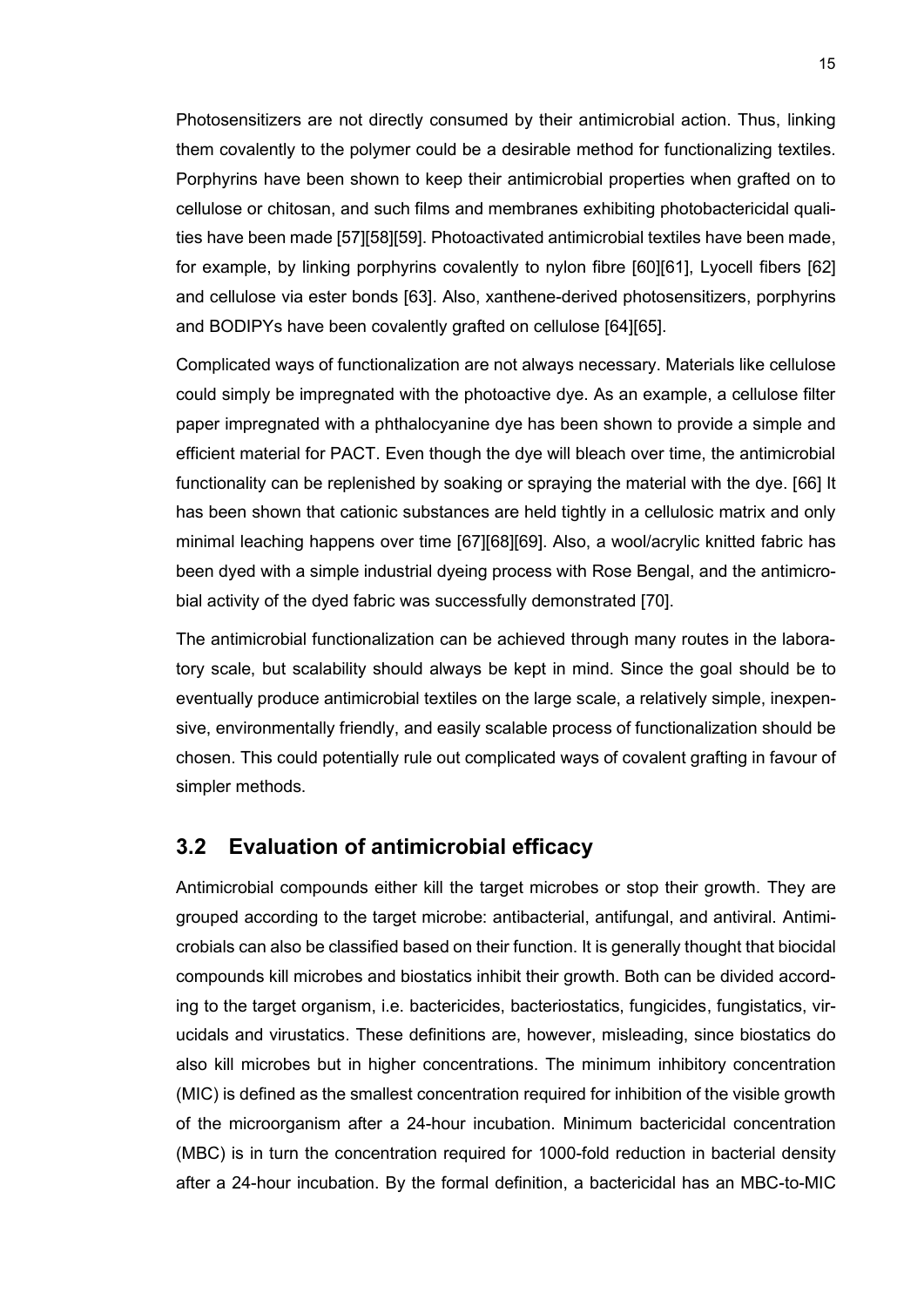ratio of  $\leq 4$ , while a bacteriostatic has an MBC-to-MIC ratio of  $> 4$ . [71] The definitions seem somewhat arbitrary (even more so in a clinical setting), and both "bacteriostatic" and "bactericidal" are frequently seen in the literature regarding photosensitizers. Generally, antibacterial properties are the most frequently studied properties of PACT-materials. Yet antifungal and antiviral tests are not neglected in the related literature.

Some tests involve the determination of zone of inhibition. Zone of inhibition is the area without microbial growth that forms around the edges of an antimicrobial specimen on agar. This involves taking three measurements and can be calculated as follows:

$$
W = \frac{T - D}{2} \tag{3}
$$

Where *W* is the width of clear zone of inhibition, *T* is the diameter of the test specimen and the clear zone, and *D* is the diameter of the test specimen. All measures should be given in mm. [72, p. 260]

It is not practical to count every single bacterium of a sample, and thus the sample is usually diluted and spread across a petri dish. The groups of microbes, called colonies, can be counted, and each is assumed to have grown from a single colony forming unit (CFU). The changes in CFU are expressed as a percentage reduction typically in factors of 10 using a logarithmic reduction scale. The so-called  $log_{10}$  (the subscript will be omitted in the rest of the thesis) reduction can be calculated in the following way:

Log reduction = 
$$
\log_{10} \frac{N_0}{N}
$$
 (4)

where *N<sup>0</sup>* is the CFU before and *N* is the CFU after the application of antimicrobial treatment. Thus, a 1 log reduction means reduction of bacteria by 90 %, a 2 log reduction by 99 %, a 4 log reduction by 99.99 %, and so on. The percent reduction may be calculated as follows:

$$
Percent reduction = \frac{(N_0 - N) \cdot 100\%}{N_0}
$$
\n(5)

A relation between the equations 4 and 5 may be stated as follows:

$$
Percent reduction = (1 - 10^{-L}) \cdot 100\% \tag{6}
$$

where *L* is the log reduction. [73] CFU counting is not the only way for obtaining quantitative results. Some methods use spectroscopic measurements to determine the bacterial concentration. These methods are described in section 3.2.3.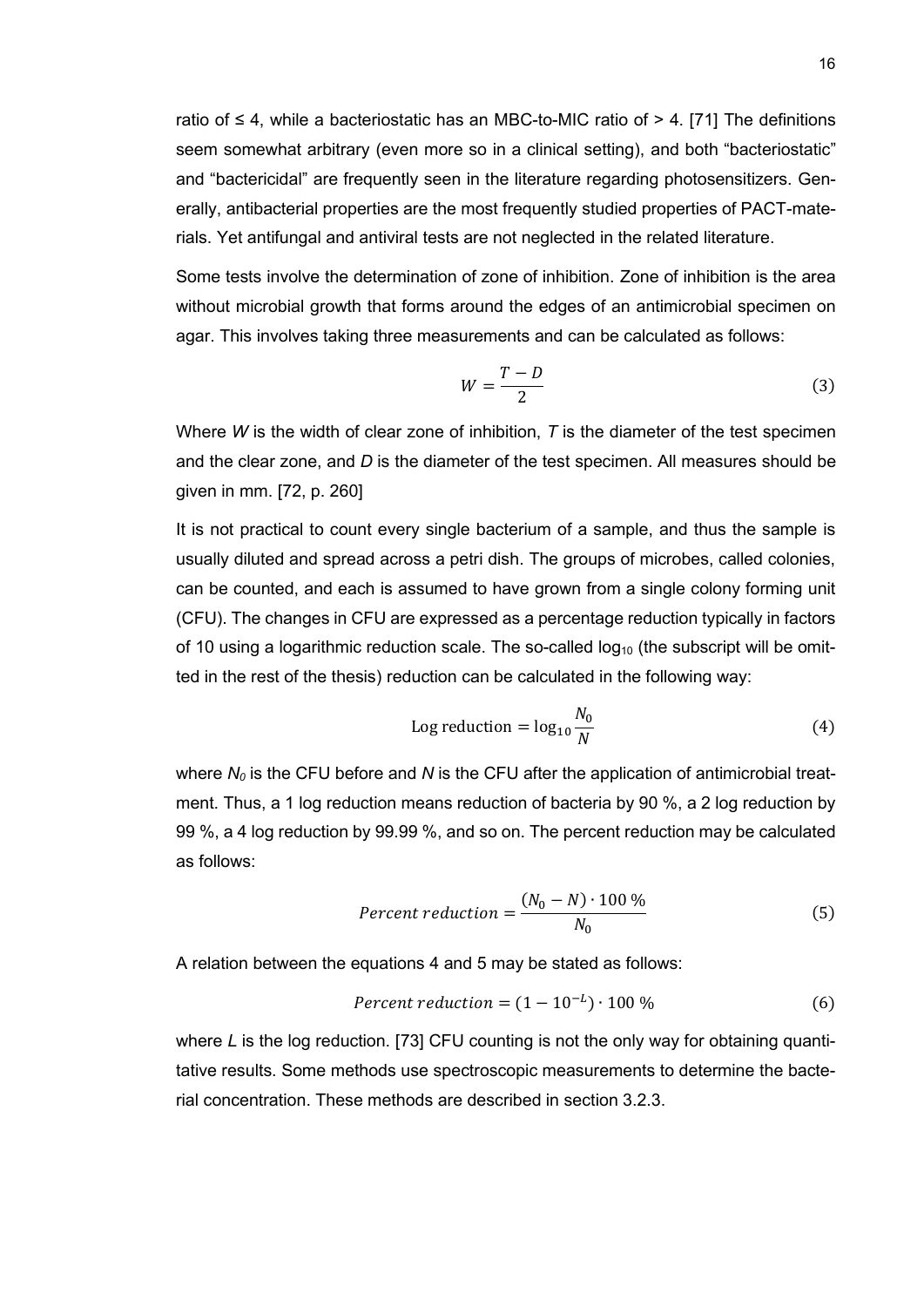Antimicrobial efficacy of textiles can be tested by various standardized methods. Both qualitative and quantitative methods are available. [40, p. 10] Qualitative results are usually enough when only the demonstration of antibacterial activity is needed. However, if the antibacterial activity is intended, or implied, quantitative testing is necessary in order to obtain a clearer picture of the capabilities of the material.

Many globally recognized standards for the testing of textiles exist. The International Organization for Standardization (ISO) is a non-governmental organization working in 164 countries [76]. Among all their standards the ISO provides methods for testing of textile safety, durability, and antimicrobial efficacy. ASTM International, formerly called the American Society for Testing and Materials, has over 12 000 standards operating globally. Among the ASTM standards are found methods for testing of antimicrobial efficacy of textiles. [77] The American Association of Textile Chemists and Colorists (AATCC) has been developing test methods for the textile industry since 1921. [78] One globally recognized standard for testing of antimicrobial activity of textiles comes from the Japanese Industrial Standard (JIS), which is coordinated by the Japanese Industrial Standard Committee [79]. While commercial production should rely on standardized testing, non-standardized methods of testing are often used in research publications to demonstrate the efficacy of the product.

Lack of comparability between different studies has been hindering the development of efficient antimicrobial textiles [74]. Some attempts on overcoming this problem have been done by comparison of results obtained via different methods of testing on certain functionalized fabrics [75]. It seems crucial to find the most reliable, reproducible, and comparable methods for testing photoactive materials.

The absence of contaminants in equipment and culture media is required for precise results. Often the method for sterilizing involves autoclaving the materials at 103 kPa (15 psi) for 15‒60 minutes. However, not all textiles can be sterilized this way. Cotton, acetate, and many synthetic fibres can be autoclaved. However, wool, for example, should not be autoclaved and can instead be sterilized by ethylene oxide or intermittent (fractional) sterilization in flowing steam. [72, p. 146] Some bacteria and fungi used in the tests are possibly pathogenic to humans and special care must be taken when working with them. Control tests should always be made to ensure that no unwanted contaminations have occurred during the process. All individual tests should be prepared at least as duplicates, but triplicates are most often encountered in the literature.

Any test should involve a test with an unfunctionalized textile to test the effect of the plain textile on the microbes, plain inoculated growth media to serve as the base level for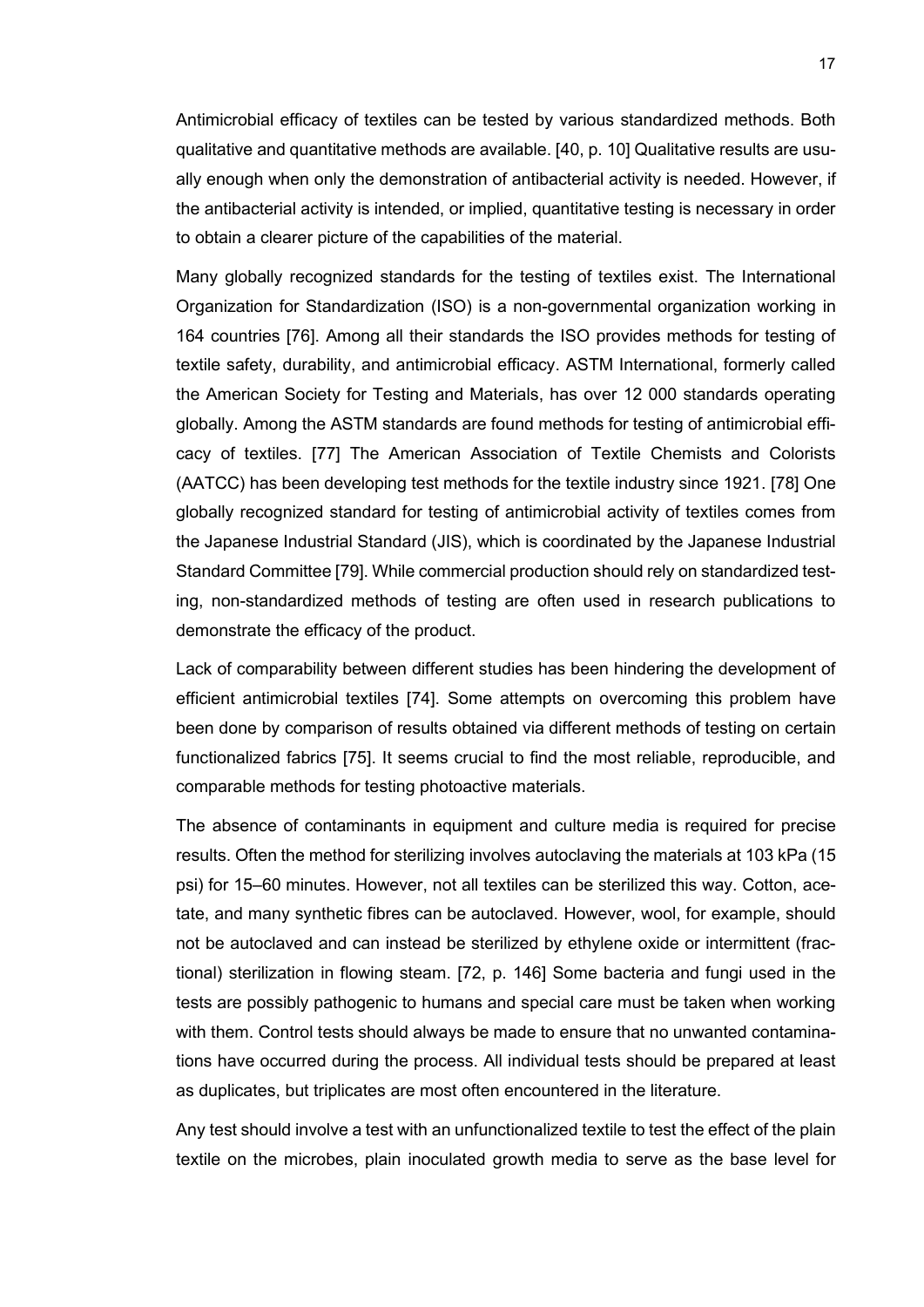calculations, a dark control with functionalized textile to test the photoactivity, and an irradiated functionalized textile to test the real photoantimicrobial efficacy. Also, regardless of the chosen method, a positive control with known antibacterial activity should be used to test the activity of the culture.

Generally, any microbial strain could be used for testing, but the scientific community seems to have adopted the use of standardized strains. The use of standardized strains of microbes increases the comparability and reproducibility of the tests since the microbial viability may be predicted to some extent. The bacterial strains used in the literature sources for the following standards usually come from the American Type Culture Collection (ATCC). Some examples are listed in table 1.

Table 1. Some bacterial strains used in antibaterial testing of textiles

| <b>Species of bacteria</b> | <b>Gram type</b> | <b>Strain</b>     | Ref. |
|----------------------------|------------------|-------------------|------|
| <b>Bacillus subtilis</b>   | positive         | <b>ATCC 6633</b>  | [80] |
| Staphylococcus aureus      | positive         | <b>ATCC 6538</b>  | [81] |
| Listeria monocytogenes     | positive         | <b>ATCC 19115</b> | [82] |
| Kleibsiella pneumoniae     | negative         | <b>ATCC 4352</b>  | [83] |
| Escherichia coli           | negative         | <b>ATCC 11229</b> | [84] |

A single study comparing different testing methods used strains of the Gram-positive *Staphylococcus warneri* (DSM 20316) [85] and the Gram-negative *E. coli* (BL21(DE3)) [86][75]. Also, another study was used the strains from Korean Collection for Type Cultures (KCTC). The same study gave an example of an alternative for Gram-negative bacteria mentioned in table 1, namely *Pseudomonas aeruginosa.* [87]

Similarly, the strains used for antifungal tests are listed in table 2.

Table 2. Fungal strains used in antifungal testing of textiles

| <b>Species of fungi</b> | <b>Strain</b>     | Ref. |
|-------------------------|-------------------|------|
| Aspergillus niger       | <b>ATCC 6275</b>  | [88] |
| Penicillium varians     | <b>ATCC 10509</b> | [89] |
| Trichoderma ciride      | <b>ATCC 28020</b> | [90] |
| Chaetomium globosum     | <b>ATCC 6205</b>  | [91] |

Both antifungal testing methods described in section 3.2.4 used ATCC strains by default. However, it seems reasonable to assume that the strain selection is not that important when dealing with qualitative tests. With quantitative testing, it is unclear how well results obtained with different strains can be compared. The viruses used in antiviral testing will be discussed in section 3.2.5.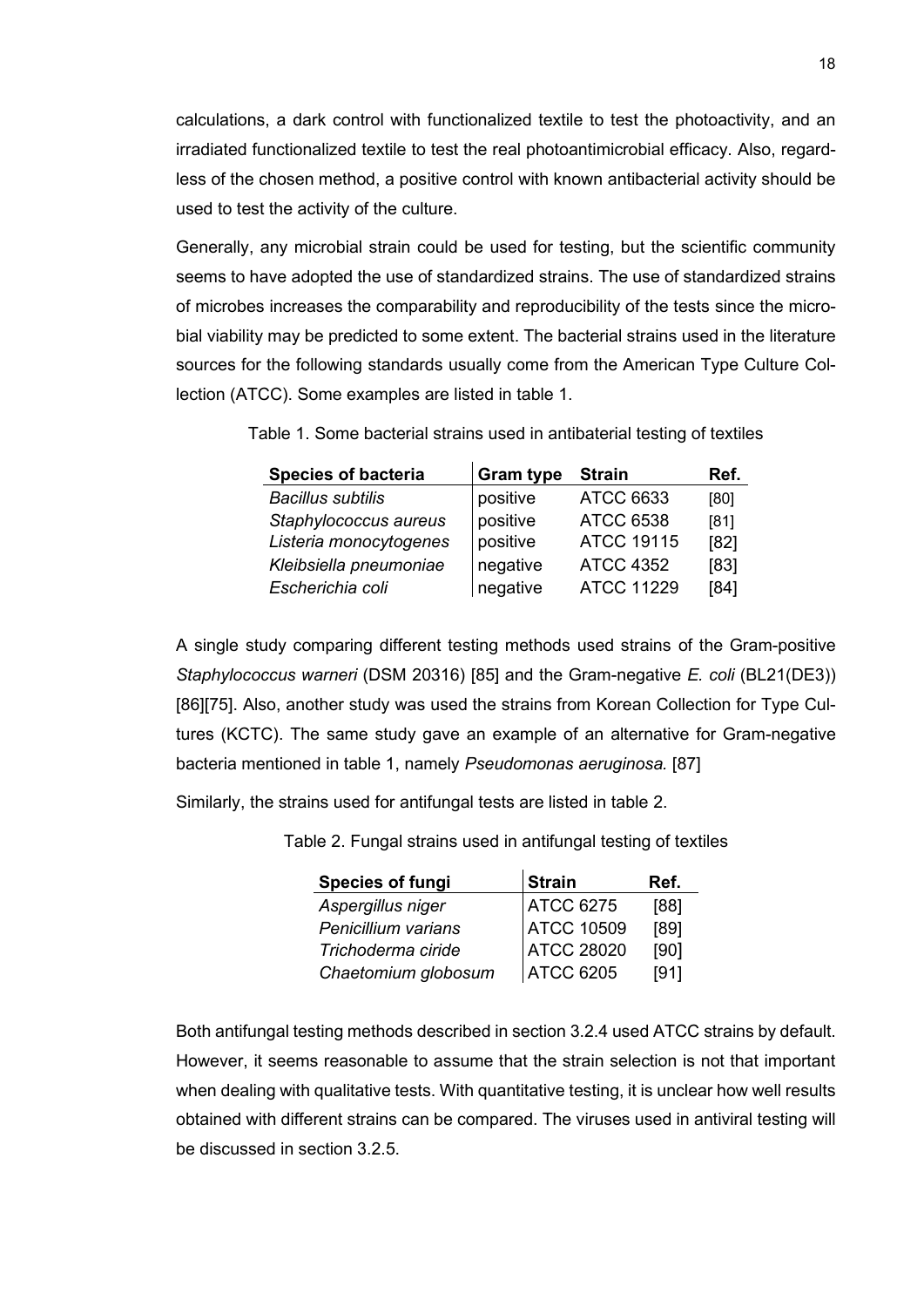#### <span id="page-23-0"></span>**3.2.1 Qualitative antibacterial screening**

Qualitative tests are usually fast and easy, and they are generally used to determine whether the sample is antibacterial or not. Several different samples can be quickly screened for the desired properties, and then tested further with quantitative methods. Three standards for qualitative testing stand out in the literature. They are the AATCC 147 (The parallel streak method) [92], ISO 20645 (Agar diffusion plate test) [93] and JIS L 1902 (Halo method) [94]. A fourth standard, AATCC 90 (Agar plate test) [95], was also found among the standards, but no studies were found to utilize it. JIS L 1902 also offers a quantitative method which is described in section 3.2.2. Tests are usually done with both the Gram-positive bacteria *S. aureus* and the Gram-negative bacteria *K. pneumoniae*. Other suitable microorganisms may also be used depending on the needs of the test. [40, p. 10] It is worthwhile to mention that some studies have used different concentrations of bacteria in the inoculum compared to what is mentioned in this thesis. Due to the qualitative nature of these tests, the exact bacterial concentration does not seem to be critical.

The parallel streak method, AATCC 147, involves inoculating nutrient agar plates with either *S. aureus* or *K. pneumoniae*. Another suitable test organism could be, for example, the Gram-negative *E. coli*. The procedure involves preparing a sterile nutrient agar (NA) plate and a liquid culture of the chosen microbe. The liquid culture should be incubated for 24 h and then diluted by transferring 1 ml of culture to 9 ml of sterile distilled water. Then the NA petri dish is inoculated with diluted inoculum using an inoculating loop. Five streaks approximately 60 mm in length and 10 mm apart should be made without refilling the loop or breaking the agar surface. The streaks allow for easier detection of contaminants. The textile specimen should be placed gently on top of the inoculated agar and intimate contact should be ensured. Incubation at  $37 \pm 2$  °C for 18–24 h should follow. The possible antibacterial activity can be seen by examining the growth of bacteria in the contact zone between the agar and the textile sample. Zone of inhibition may be calculated. No criteria for passing the test exist, but absence of bacterial growth under the specimen is a good indicator of antibacterial activity. [72, pp. 259–260]

The agar plate diffusion test, ISO 20645, is very similar to AATCC 147. The procedure involves placing a sample of the functionalized textile on two-layer agar plates. The lower level is a culture medium free layer, which is prepared by pouring 10 ml of tryptone soy agar (TSA) into a sterile petri dish. After control of sterility, the upper layer is prepared by inoculating molten TSA (precooled to 45 °C) with bacterial culture (1–5 x 10<sup>8</sup> CFU/ml), shaking the mixture vigorously to achieve even distribution of bacteria, and then pouring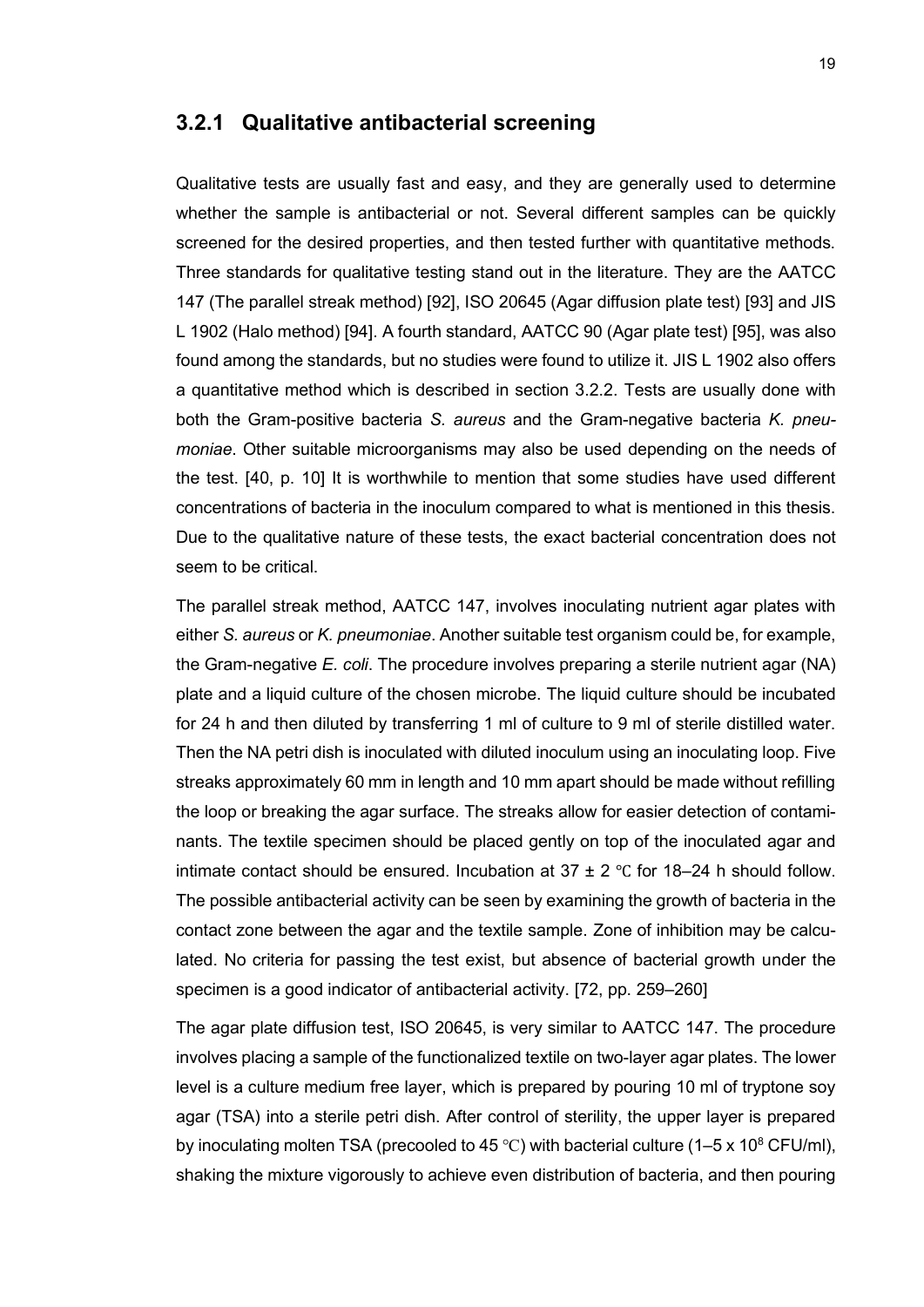it on the lower layer. The circularly cut (diameter 25±5 mm) test specimen is placed onto the upper layer with sterile forceps before it solidifies. Incubation of prepared samples is done at 37 °C for 18–24 h. Each type of sample should be done fourfold. The evaluation is done like in the parallel streak method. [96]

The Japanese Industrial Standards offer the JIS L 1902 standard which is titled *"Testing Antibacterial Activity and Efficacy on Textile Products"*. The official standard method includes 3 types of tests: 1 qualitative and 2 quantitative. The qualitative method is called the *halo method* and is similar to both aforementioned standards. The "halo" practically means zone of inhibition. However, it comes with a few modifications. The inoculum (10<sup>7</sup> CFU/ml) is added to the molten agar like in the preparation of the upper layer of ISO 20645 plates, but it is allowed to solidify before adding the test sample unlike in the ISO standard method. Also, only one layer of agar is used. [97] The antibacterial activity is evaluated by the absence of bacterial growth around the edges of the sample (halo formation). The size of the so-called halo provides some information about the antimicrobial activity of the sample. [98] Undoubtedly, zone of inhibition may be calculated in the usual manner.

The agar plate test, AATCC 90, is very simple as it involves embedding the specimen partially into inoculated molten agar. [95] Since no literature examples of the procedure were available for examination, only speculations can be made. Yet it is expected that the usual incubation for 24 h at 37 ℃ is suitable before determining the zone of inhibition.

There is also another, somewhat famous, and often used qualitative way to screen for antibacterial properties. The Kirby-Bauer (KB) test, also called the disk diffusion test or zone of inhibition test, was initially developed for testing of the efficacy of antibiotics towards specific micro-organisms. It is similar to some of the aforementioned standards involving agar techniques. It involves inoculating agar plates with bacteria and placing the textile sample discs on the agar. The antimicrobial substance is expected to diffuse from the samples to the surrounding agar and after incubation of 24 h at 37 °C the zone of inhibition in mm<sup>2</sup> is determined. [75][99] The KB test is not a standardized method, and it is possibly the simplest qualitative test found in the literature.

#### <span id="page-24-0"></span>**3.2.2 Quantitative antibacterial evaluation**

The test methods which offer quantitative results are offered by standards ASTM E2149, AATCC 100, ISO 20743 and the absorption methods of JIS L 1902. Other quantitative tests and modifications are also available, and some of them will be discussed in further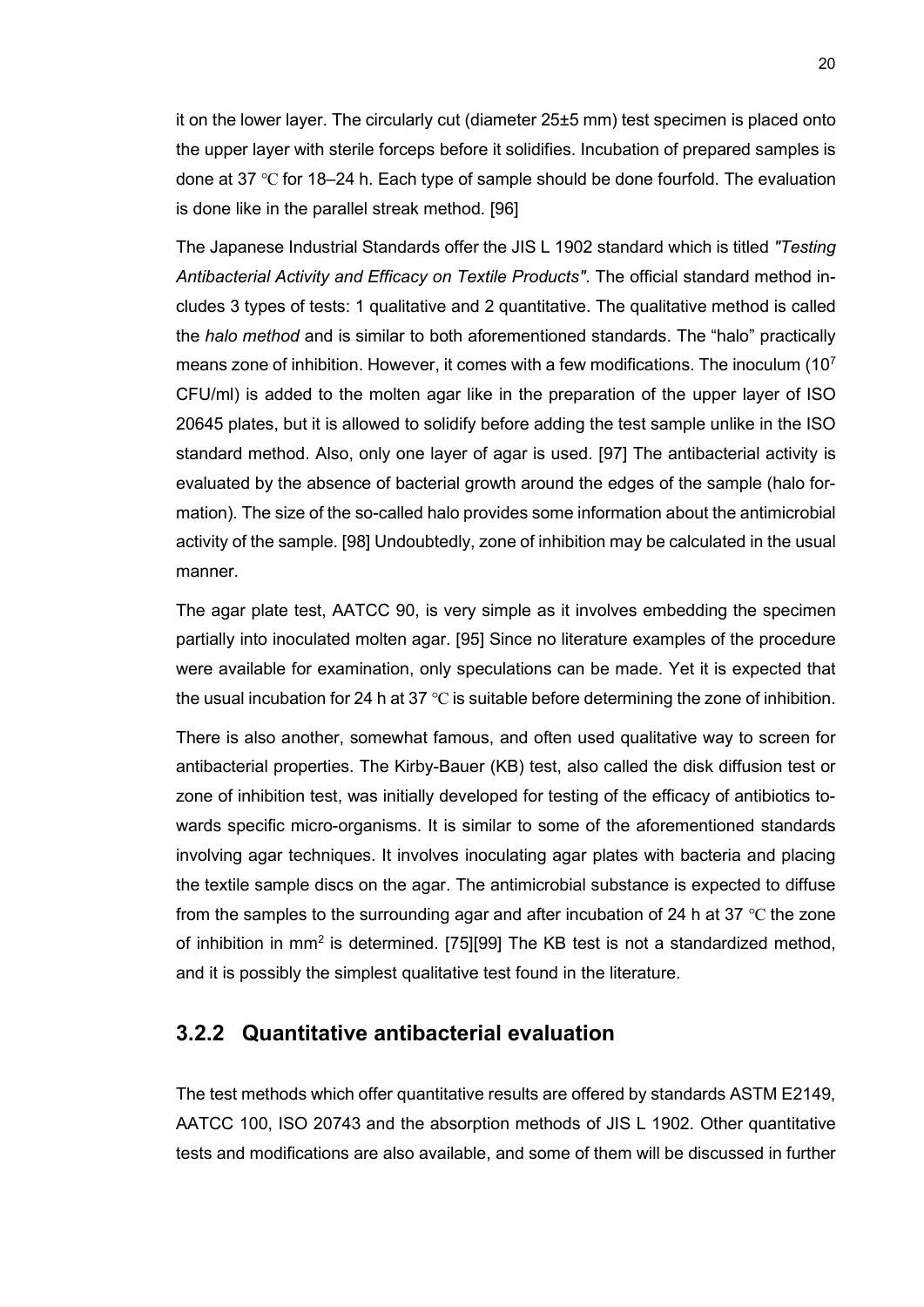sections. Like with the qualitative tests, it was found that differing bacterial concentrations were used among studies found in the literature.

The shake flask test, ASTM E2149, properly titled "Determining the Antimicrobial Activity of Immobilized Antimicrobial Agents Under Dynamic Contact Conditions", is a quantitative method involving dynamic contact between the microbes and the textile. [100] It is designed for evaluation of antimicrobial strength of non-leaching antimicrobial functionalized specimens. It is suitable for routine quality control and screening tests and was developed to overcome certain difficulties in classical antimicrobial test methods for evaluation of substrate-bound antimicrobials. [101] An example procedure involves incubating a liquid culture of the microorganism and diluting it to the desired concentration of 1.5‒3.0∙10<sup>5</sup> CFU/ml. 1 g of the textile is transferred to each flask containing 50 ml of the bacterial solution. All flasks are shaken at room temperature for 1 h at 190 rpm. Afterwards the samples are diluted, and 1 ml of the solution is transferred on agar. Inoculated plates are incubated at 37 ℃ for at least 24 h and the number of surviving cells is counted. The results are presented as percentage of reduction obtained after comparing with a control sample. [100] More detailed descriptions of the procedure may be found in the literature [102][103].

Bacteria counting test, AATCC 100, is a method designed to further test the antibacterial efficacy of samples that have given positive results by AATCC method 147. In principle, it involves inoculating test and control samples with the bacteria and eluting the bacteria to a known amount of neutralizing solution after an incubation period. The number of bacteria present in the solution is determined, and the percentage reduction is calculated. The textile samples used should be circular with a diameter of  $4.8 \pm 0.1$  cm. The number of samples capable of absorbing  $1.0 \pm 0.1$  ml of inoculum should be stacked in a 250 ml jar for inoculation. The bacterial concentration of the inoculum should be  $1-2x$ 10<sup>5</sup> CFU/ml. The bacteria should be leached from the samples with 100 ml of neutralizing solution at time "0" and after incubation at 37 ℃ for a desired period. The neutralizing solution should be able to neutralize the antibacterial agent and take care of the pH needs of the fabric. Dilutions of 10<sup>0</sup>, 10<sup>1</sup> or 10<sup>2</sup> are usually enough for the leached bacteria before incubation on NA plates. The percentage reduction and log reduction may be calculated from the incubated plates. When doing the calculations, however, the bacterial counts are to be stated as CFU per textile sample instead of CFU per ml of neutralizing solution.  $[72, pp. 145-146]$ 

The ISO 20743 standard is titled "Textiles - Determination of Antibacterial Activity of Antibacterial Finished Products" and comprises of three so-called challenge tests, that are used to quantitatively evaluate the antimicrobial efficacy of the sample. The most suitable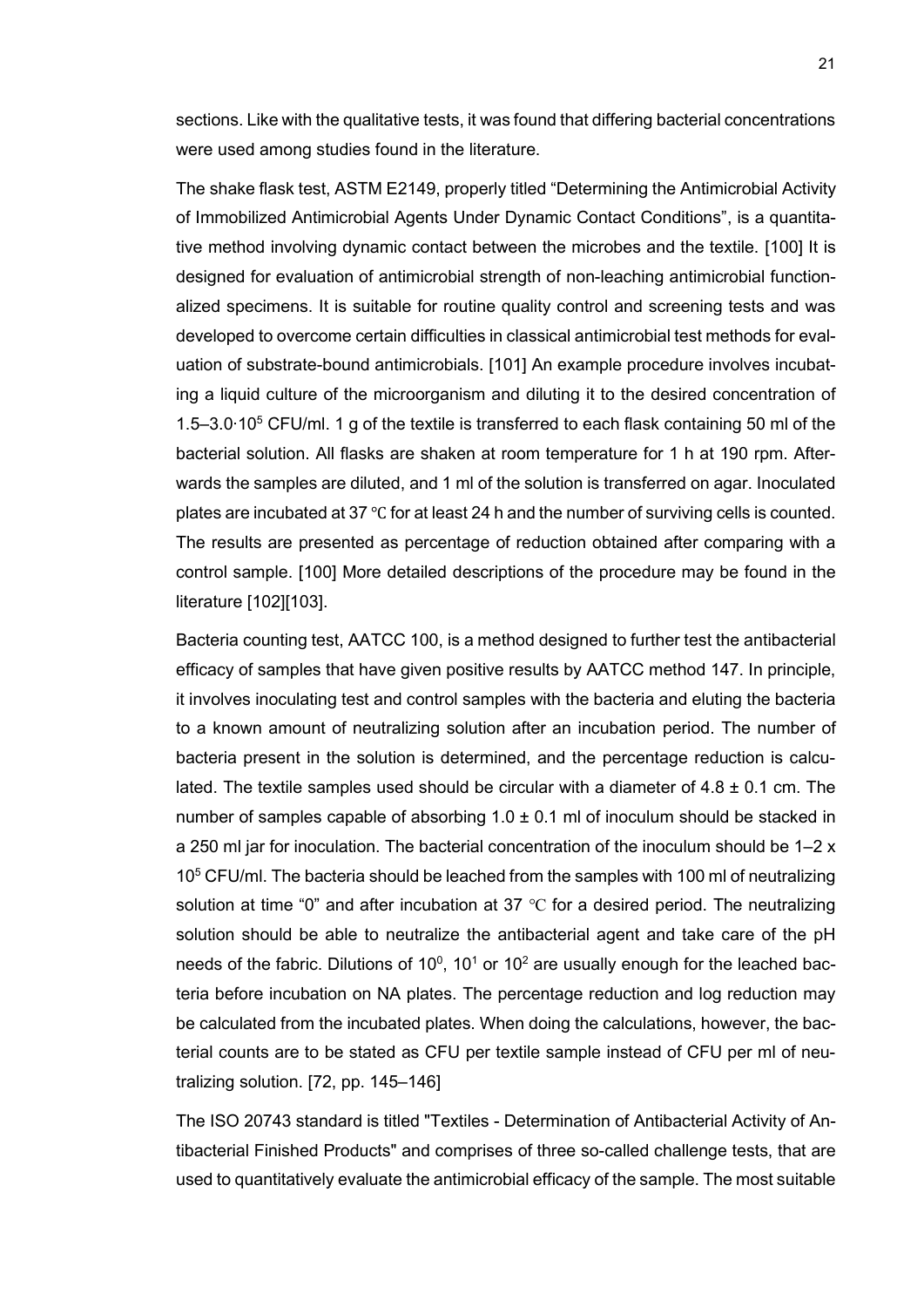of all three methods can be chosen depending on the textile. Also, all methods have specified limit values for antibacterial efficacy. [104]

The first method is the *absorption method*. Textile samples, weighing around 0.4 g, are placed in sterile flasks that can be closed. Six antibacterial and six control samples should be prepared. A suspension of bacteria is pipetted on textile samples and then incubated for 18‒24 h at 37 ℃. Concentrations of bacteria are determined from three antibacterial samples at the beginning of the incubation and after incubation respectively. Percentage reduction and log reduction may then be calculated. [104]

The second method is the transfer method. Inoculation of NA plates is done with bacterial suspension and excess liquid is then removed from the surface of the agar. Three swatches of both the antibacterial textile and control are prepared by cutting each in discs with a diameter of 38 mm. The swatches are placed on the agar and weighed down with a 200 g steel weight. Then the samples are removed from the agar and placed with the inoculated side upwards on sterile petri dishes and incubated for 18-24 h at 37 ℃ in a humidity chamber. The percentage reduction in bacterial concentration is then determined. [104]

Printing method is the third option, in which the bacteria are printed on a textile with a special device. The samples should be circular with a diameter of 60 mm. The samples inoculated this way are placed on NA plates with the inoculated side facing up. Incubation is done at 70 % relative humidity at at 20  $^{\circ}$ C for 1-4 h and the percentage reduction in bacterial concentration is determined. [104]

A measure called the antibacterial efficacy *A* can be calculated with the following equation

$$
A = (\log C_t - \log C_0) - (\log T_t - \log T_0) = F - G \tag{7}
$$

where *F* is a value for bacterial growth on the control sample, *G* a value for bacterial growth on the antibacterial sample,  $\log C_t$  and  $\log T_t$  are logarithms of the arithmetic mean for bacterial count of all three samples after incubation for 18-24 h (*C* for control and *T* for antibacterial sample),  $\log C_0$  and  $\log T_0$  are the logarithms of the arithmetic mean for bacterial count on all three samples directly after inoculation. Limits of efficacy according to the standard are as follows:  $A \le 2$  is insufficient,  $2 \le A \le 3$  is significant, and  $A \ge 3$  is strong. [104]

For the absorption method of JIS L 1902, nutrient broth (NB) inoculum with bacterial concentration of  $3 \times 10^5$  CFU/ml is prepared. A volume of 200 μl of this bacterial suspension is then added to each textile sample and incubated at 37 °C for 24 h. After the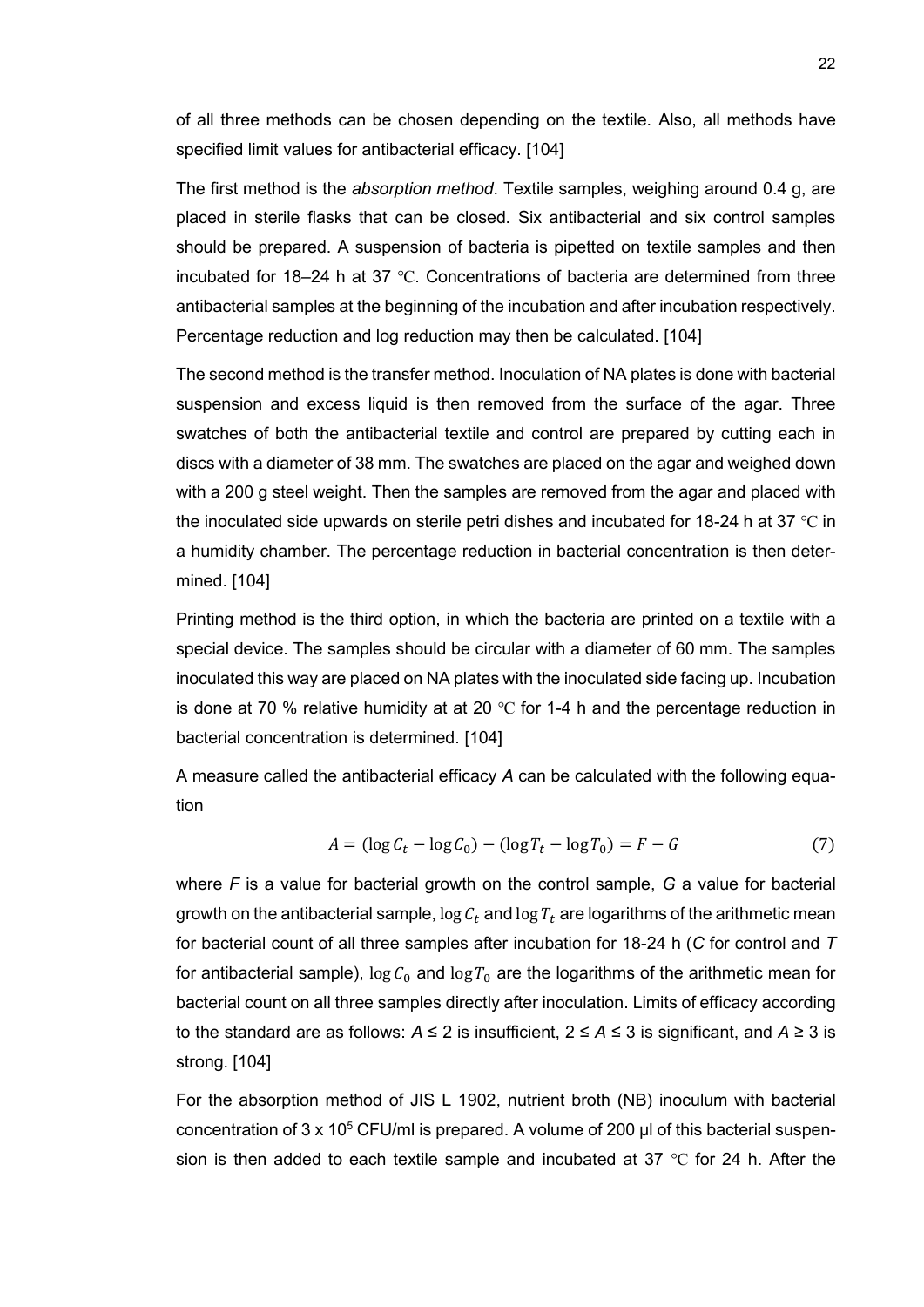incubation, the bacteria are leached from the samples with 20 ml of physiological saline solution at vortexing. The leached bacteria are then diluted serially and incubated on NA plates for CFU counting and further calculations. [98] There should be another quantitative method under this Japanese standard, but no clear descriptions of it were found in the literature and thus it will not be discussed in this thesis.

#### <span id="page-27-0"></span>**3.2.3 Spectroscopic methods**

The Colorimetric MTT assay was first introduced by Tim Mosmann in 1983 and it measures the metabolic activity of living cells [105]. It is based on the reduction of the yellow tetrazolium salt 3-(4,5-dimethylthiazol-2-yl)-2,5-diphenyltetrazolium bromide (MTT) to its insoluble formazan by cellular NAD(P)H-dependant oxidoreductase enzymes present in viable cells (figure 10). The resulting formazan has a purple colour and its concentration can be determined by measuring the absorption at 570 nm. [75] Resonance light scattering (RLS) technique has also been demonstrated as being a viable way of measuring the formazan concentration [106][107].



*Figure 10.* Reaction scheme for conversion of MTT to MTT formazan

2,3,5-triphenyl-tetrazolium chloride (TTC) can also be used in place of MTT. Even though MTT assay is generally used for testing the viability of mammalian cells, its use for measuring the antibacterial activity of textiles has been demonstrated several times and is commonly accepted [74][108][109]. [75] Also, when determining the safety of an antimicrobial textile product, it is possible to use MTT assay to test for cytotoxicity against human cells [106].

An example procedure involves growing bacterial suspension in 96-multiwell cell culture plates with the textile samples for 3 h at 37 ℃, rotating at 250 rpm in an orbital shaker. Afterwards, the surviving bacteria are incubated for 5 min with 0.1 mg/l MTT in a culture medium. Then a 30 min lysis treatment is carried out in isopropanol and the absorption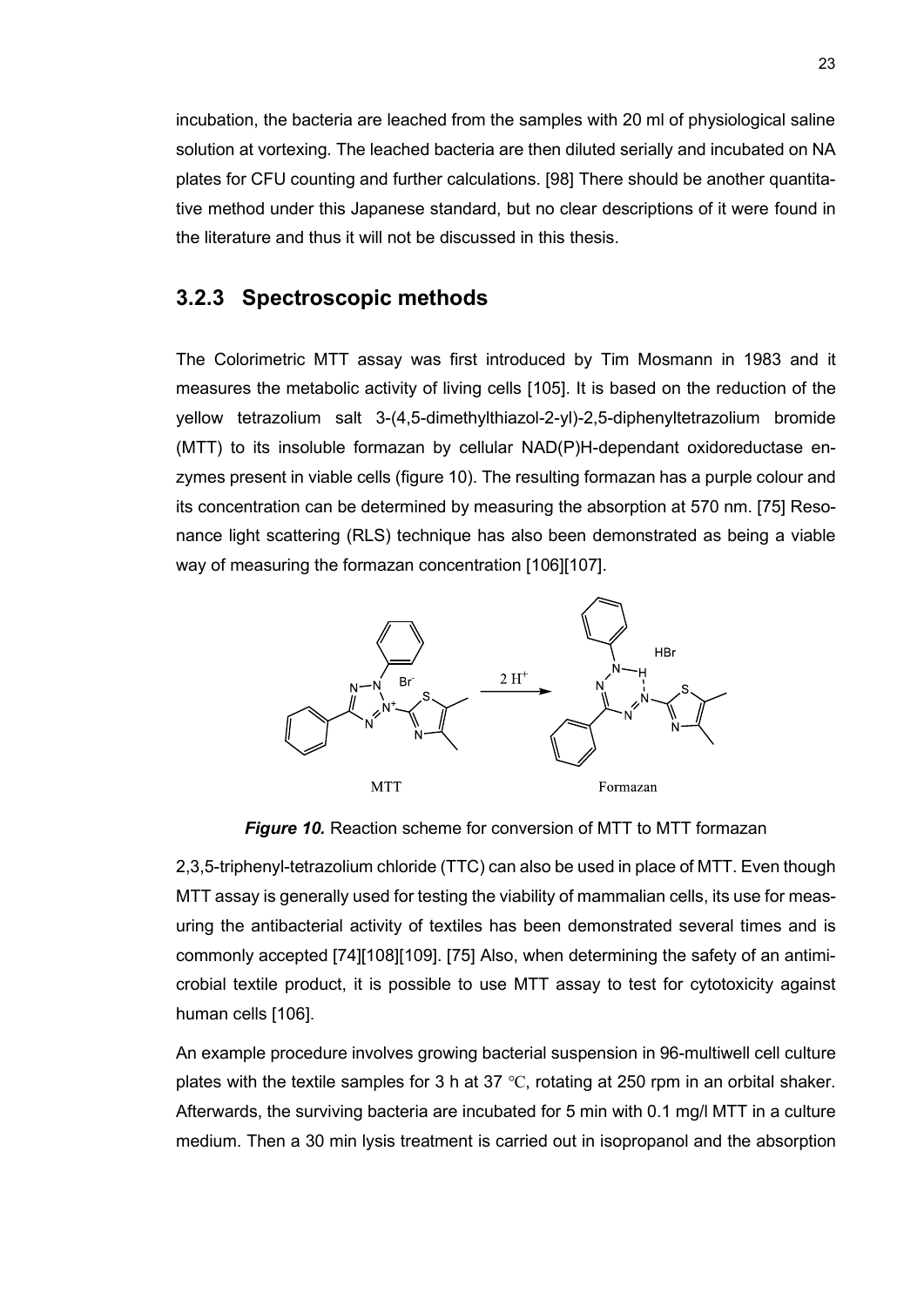at 570 nm using a reference wavelength of 630 nm is determined. Similar arrangement without the textile sample is measured for the control. [75]

Another way to determine the bacterial concentration is The  $OD<sub>600</sub>$  assay. It is a kind of turbidity measurement used to measure the optical density of a sample at 600 nm, hence the name. It can be used to estimate the concentration of a bacterial suspension. As an example, bacteria can be grown in 96 microwell plates in the presence of textile samples. After incubation, portions of the bacterial suspension are transferred to new plates and the absorptions at 600 nm are measured. 100 % viability is determined by a control sample without the textile, and 0 % viability by a sample without bacteria. [75]

#### <span id="page-28-0"></span>**3.2.4 Antifungal efficacy tests**

There are at least two recognized standards for evaluating antifungal activity of textiles. The AATCC 30 is a standard offering a semiquantitative method for both hydrophilic and hydrophobic textiles. DIN EN 14119 is a qualitative standard for classifying antifungal activity. [104]

The AATCC 30 consists of four different methods (I–IV) for assessing the susceptibility of textile materials to mildew (I) and rot (II) and to test their antifungal activity (III for hydrophilic and IV for hydrophobic textiles). The tests are said to give semiquantitative results. The standard does not specify limit values for inhibition of fungal growth or alterations in the textile properties. [104]

In test III swatches of both the antimicrobial textile and control are cut in discs with a diameter of 38 mm. A suspension of *A. niger* is spread on a NA plate and covered with the textile sample. Fresh *A. niger* suspension is then spread on the sample. Incubation for 14 days at 28 ℃ is done, and the percentage of surface area of the swatches covered with *A. niger* is determined. [104]

The test IV comprises of spreading a suspension of spores of *A. niger*, *P. varians*, and *T. ciride* on strips of antifungal and control textile samples. Strips should be 2.5 x 7.5 cm or 2.0 x 2.0 cm and saturated with nutrient solution. The inoculated strips are fixed in a square jar bottle with water and incubated for 14 days at 28 °C. The fungal growth on the samples is evaluated after different time intervals. [104]

The standard DIN EN 14119 is called the *Evaluation of the Action of Microfungi*. Four procedures for evaluation of fungal effects on textiles are described by this standard. Of these, process B2 investigates qualitatively the antifungal activity of the textile. Only the inhibition of fungal growth is determined, but no limit values are stated for the antifungal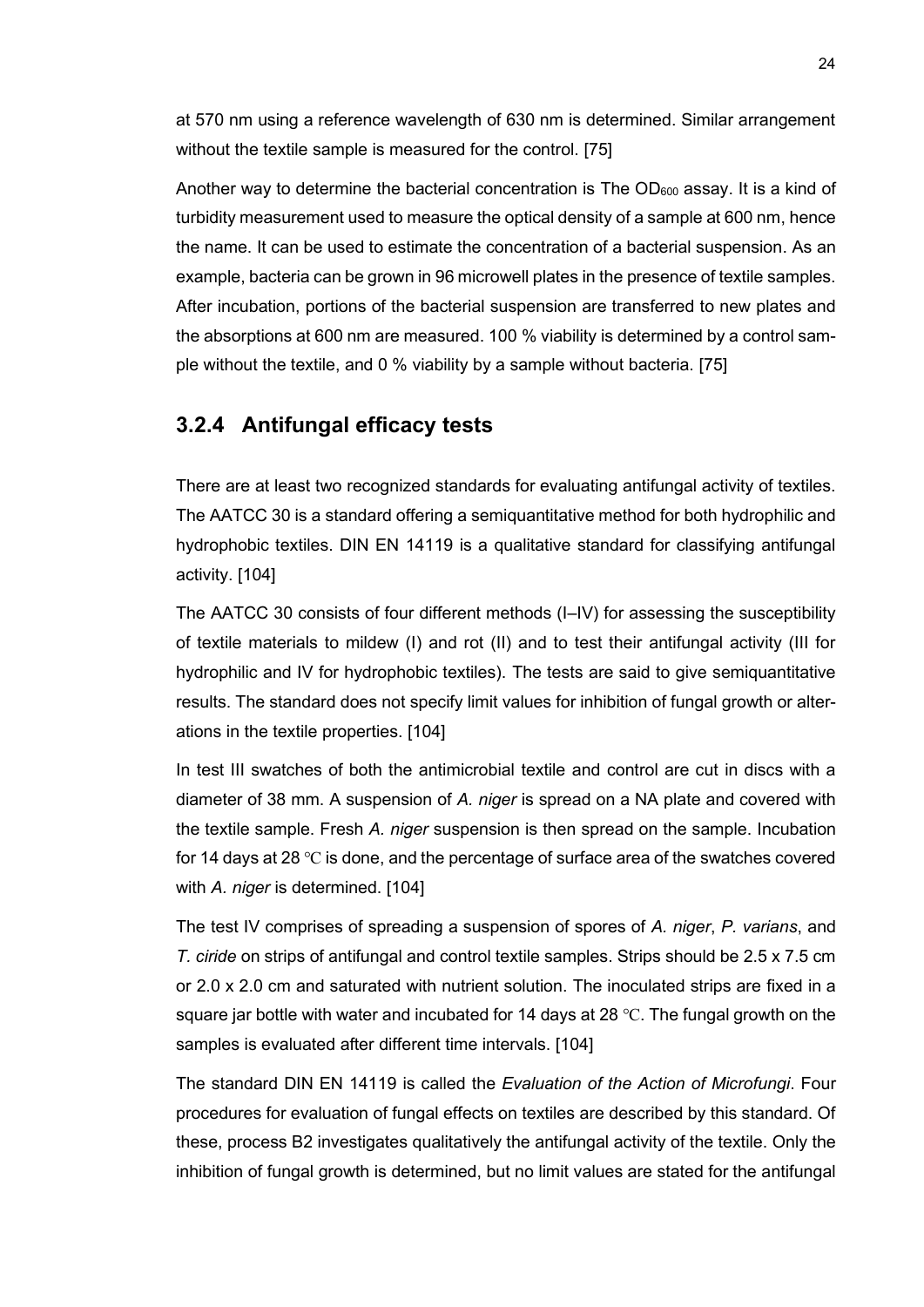activity. The method involves inoculating liquid NA with a spore suspension of *A. niger* or *C. globosum* and pouring it on petri dishes. After the agar has solidified four textile samples (disc shaped with diameter of 30 mm) are placed on agar surfaces with either *A. niger* or *C. globosum*. and incubated for 14 days at 29 ℃. The inhibition zone around and the fungal growth underneath the textile is evaluated. [104]

#### <span id="page-29-0"></span>**3.2.5 Antiviral efficacy tests**

Determination of antiviral activity of textile products is offered by the ISO 18184 [110] standard. The standard lists two example viruses, namely Influenza A H3N2 (A/Hong Kong/8/68/H3N2) and Feline Calicivirus which are of differing susceptibility and resistance. It is also stated that other viruses may be used for testing, and that results from any one virus cannot be extrapolated to other viruses. Also, to be justly called virucidal the European standard EN 14476 states that virucidal activity against Adenovirus, Norovirus and Poliovirus must be demonstrated. The number of infectious viruses may also be quantified with either the plaque formation method or the  $TCID_{50}$  method (Infectious Units for cell culture 50 %).

The procedure involves inoculating the samples with the chosen virus and maintaining contact for 2–24 h. Then the viruses are eluted from the samples and number of viruses is quantified. Reduction value is calculated by comparison with control samples. [111] A more detailed examination of the methods described in this section is outside the scope of this thesis. Antiviral tests are only presented briefly in order to complete the picture of all antimicrobial tests on textiles. It is still worthwhile to mention that a single study focusing on virucidal properties of nanofiber textiles functionalized with the photosensitizer 5,10,15,20-tetraphenylporphyrin was found [112].

#### <span id="page-29-1"></span>**3.3 Comparison of test methods for antibacterial activity**

A study comparing different methods for testing the efficacy of antimicrobial films concluded that reproducible and comparable results are difficult to obtain. However, among their repertoire of methods, the study used only one method, ASTM E 2149, described in this thesis. [113] The results from another similar study on antimicrobial textiles used only methods described in this thesis and yielded reasonably good comparability [75]. This suggests that comparability is achievable.

The results from antimicrobial tests are affected by several factors like the nutrient media, incubation conditions, contact time between the microbes and the sample, concentration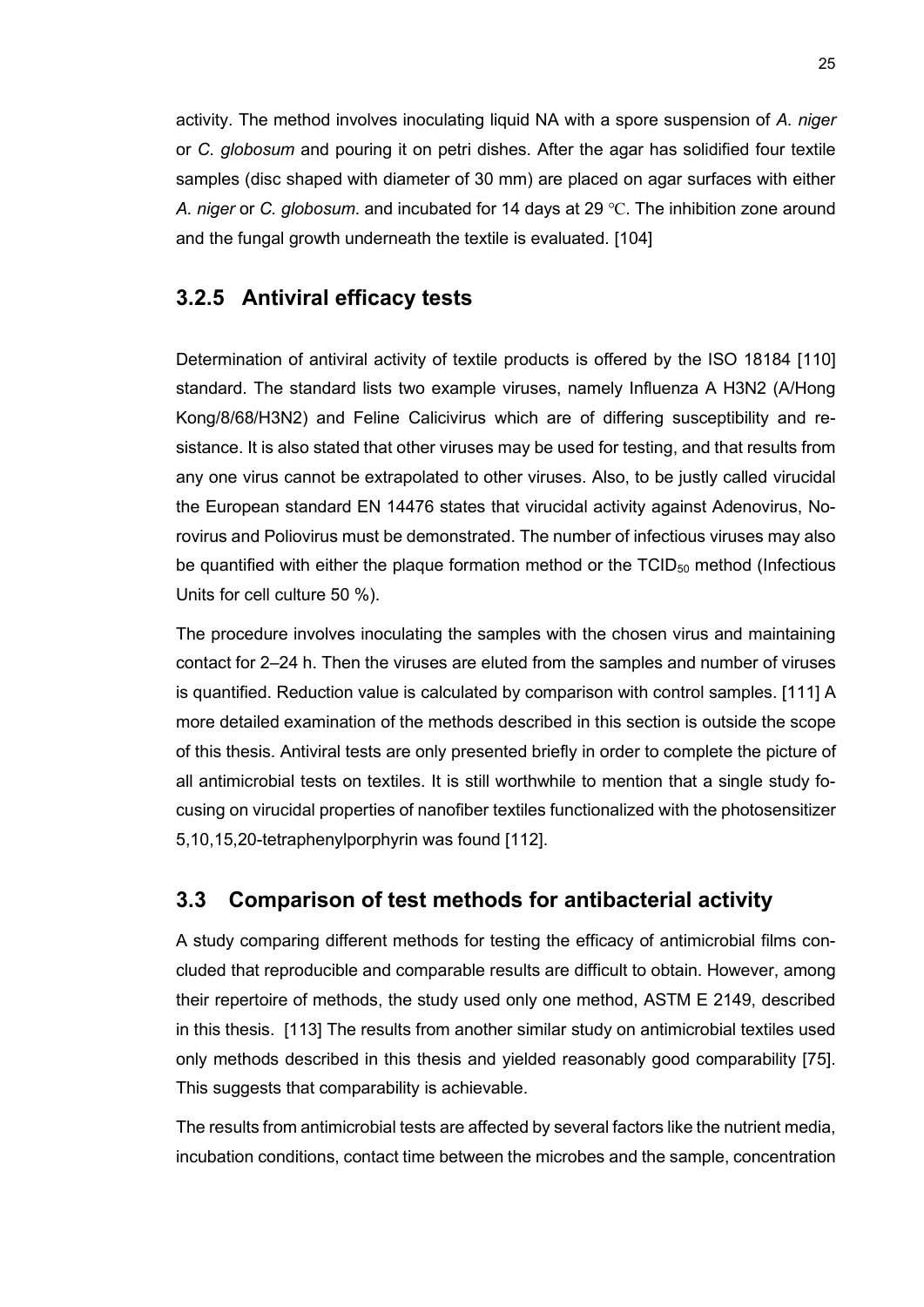and kind of microbe strain, and the way of calculating the activity. All this makes comparison between different tests troublesome. In the case of photoantimicrobial materials, the light source and variation in the irradiation intensity should be considered. Variations in the angle of the incoming light and the path it travels through (e.g. glass, agar, and culture medium) could affect the generation of singlet oxygen. Naturally, preparing multiple equivalent samples is used to minimize such errors. Also, the diffusion and solubility of the antimicrobial agent into the surrounding medium can affect the outcome. To compare the qualitative tests, each method is are summarised in table 3.

| Method                       | Standard          | Procedure                                                                                                                                      |
|------------------------------|-------------------|------------------------------------------------------------------------------------------------------------------------------------------------|
| Parallel streak<br>method    | AATCC 147         | Inoculation with five streaks on agar surface<br>and placement of sample on top.                                                               |
| Agar diffusion<br>plate test | ISO 20645         | Preparation of a culture free lower agar layer<br>and an upper layer with bacteria. Sample is<br>placed on the top layer before it solidifies. |
| Halo method                  | <b>JIS L 1902</b> | Preparation of an agar layer with bacterial cul-<br>ture. Sample is placed on the layer after solidifi-<br>cation.                             |
| Agar plate test              | AATCC 90          | Preparation of an agar layer with bacterial cul-<br>ture. Sample is partly embedded in the agar<br>prior to solidification.                    |
| Kirby-Bauer test             | no standard       | Inoculation of agar plates with bacteria and<br>placement of sample on top.                                                                    |

| <b>Table 3.</b> A summary of the methods offering qualitative testing of antibacterial |
|----------------------------------------------------------------------------------------|
| efficacy of textile samples.                                                           |

It seems reasonable to assume that a PSs bound covalently to the textile do not diffuse or dissolve into the surrounding agar. Similarly, PSs not bound covalently can possibly leach or dissolve to some extent. Generally, however, the PS should not be diffusible or able to dissolve to the surrounding media. It is thus possible that false-negative results can be obtained from tests relying solely on diffusion and dissolvation [74].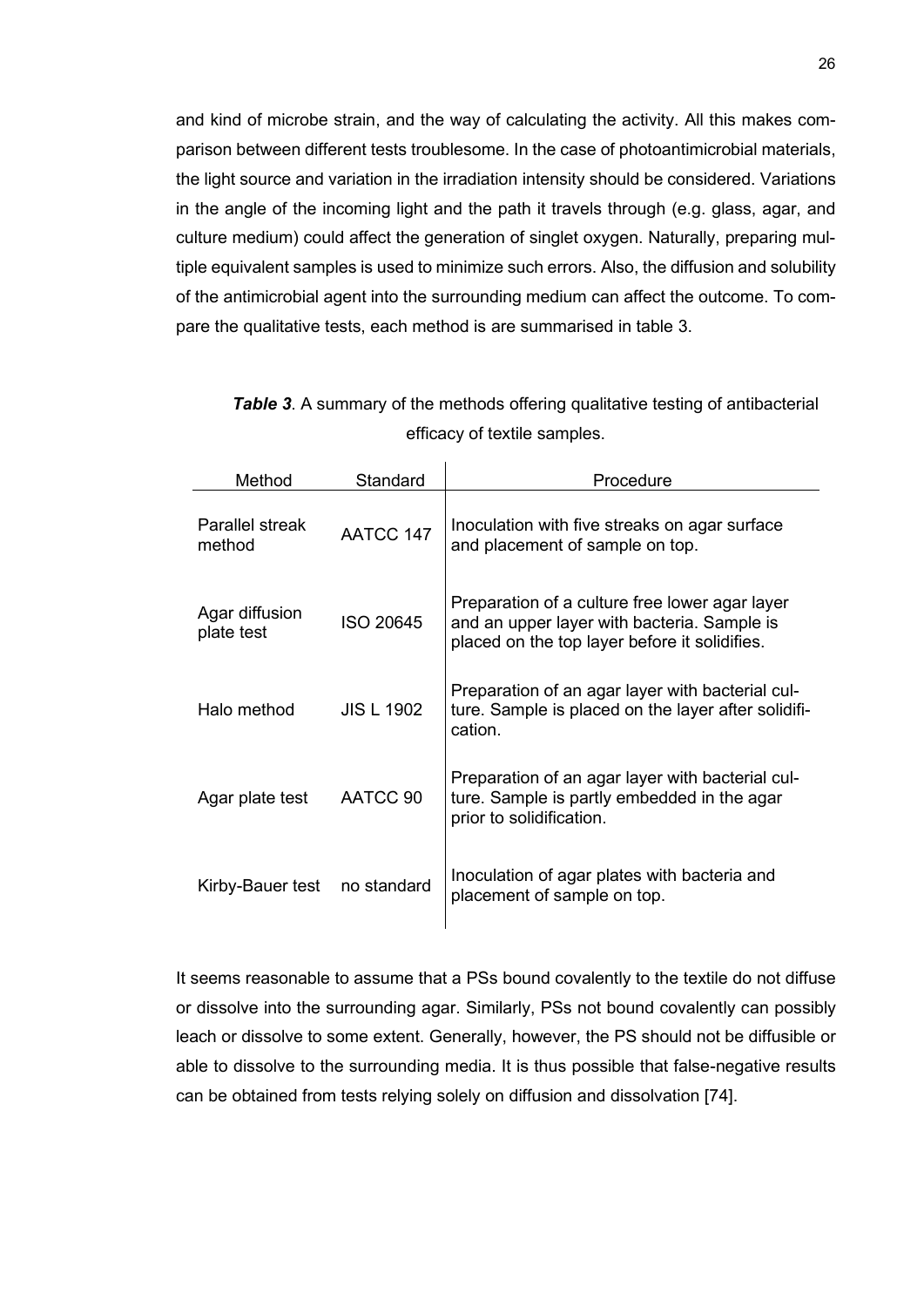All the qualitative methods summarized in table 3 rely, to some extent, on diffusion or dissolvation of the antimicrobial agent. Qualitative screening of photoantimicrobial textiles is still possible since all methods include contact area between the textile and the agar. All qualitative methods seem plausible but may be unpredictable due to aforementioned reasons. Most notably, comparison of zones of inhibition between different antimicrobial materials should not be done based on qualitative tests, because they do not reflect the true antimicrobial potential.

The standard AATCC 147 offers easier detection of contaminants compared to others because of the spaces between the bacterial streaks across the agar. ISO 20645 and AATCC 90 seem to rely mostly on diffusion but also offer the best contact between the sample and the bacteria. JIS L 1902 and the Kirby-Bauer test seem very straightforward and simple. Also, the growth under the sample is easy to examine like in the AATCC 147 procedure.

Some studies done with novel photoactivated textiles use simple qualitative evaluation to demonstrate the antimicrobial efficacy of the product. Such process involves preparing inoculated agar plates and incubating textile samples on the agar surface upside down with light irradiation coming from the top. [62][63][64] This indicates that light traveling through the agar layer is not a problem and that standards like AATCC 147 and JIS L 1902 could good choices for qualitative testing of PACT-textiles.

Quantitative tests may be regarded as being somewhat more important regarding commercial applications. Comparison between the efficacies of PSs known to exhibit antimicrobial effects is important in development of PACT-textiles. A summary of the discussed quantitative methods is offered in table 4.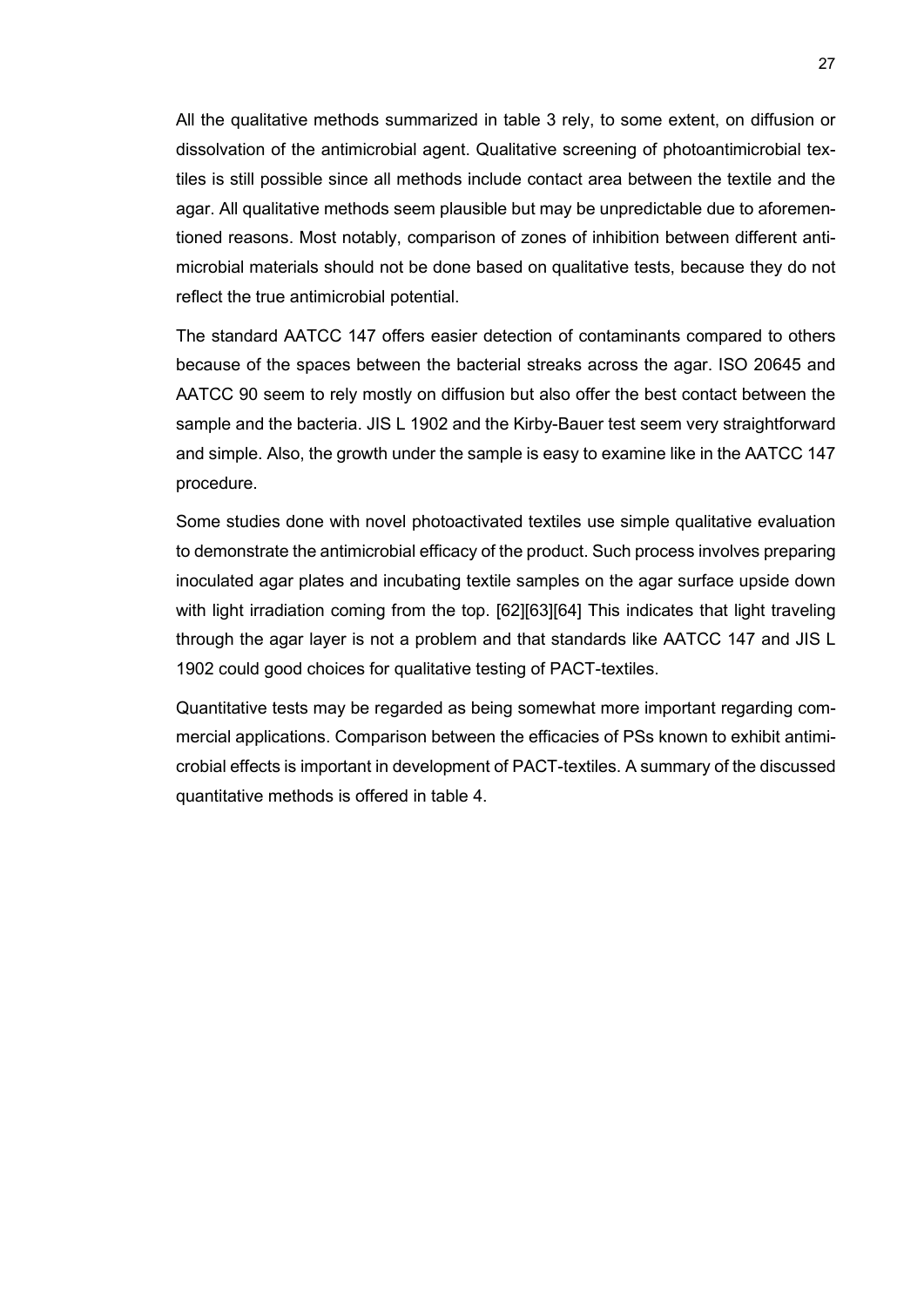**Table 4.** A summary of the methods offering quantitative testing of antimicrobial

efficacy of textile samples

| Method                           | Standard             | Procedure                                                                                                                                                                                                                                                                        |
|----------------------------------|----------------------|----------------------------------------------------------------------------------------------------------------------------------------------------------------------------------------------------------------------------------------------------------------------------------|
| Shake flask<br>test              | <b>ASTM</b><br>E2149 | Sample is placed in a flask containing bacterial suspension<br>and shaken for 1 h at room temperature. Then the samples<br>are diluted, and a portion of the solution is transferred on<br>agar to be incubated                                                                  |
| <b>Bacteria</b><br>counting test | <b>AATCC</b><br>100  | Inoculation of textile samples with bacteria. After incuba-<br>tion, the bacteria are eluted from the sample and their num-<br>ber determined.                                                                                                                                   |
| Absorption<br>method             | <b>ISO</b><br>20743  | Samples are inoculated with bacterial suspension and incu-<br>bated. After incubation, the number of bacteria is deter-<br>mined.                                                                                                                                                |
| <b>Transfer</b><br>method        | <b>ISO</b><br>20743  | Agar plates are inoculated with bacteria and excess liquid<br>removed. Samples are placed on the agar and pressed<br>down with steel weights. Samples are incubated with inocu-<br>lated side upwards in a humidity chamber.                                                     |
| Printing<br>method               | <b>ISO</b><br>20743  | Bacteria are printed on the sample with a special device.<br>Samples are incubated with inoculated side upwards in a<br>humid environment.                                                                                                                                       |
| Absorption<br>method             | <b>JISL</b><br>1902  | Textile samples are inoculated with bacterial culture. After<br>incubation, the bacteria are leached from the samples and<br>CFU counted after serial dilutions.                                                                                                                 |
| MTT assay                        | no<br>standard       | Textile samples are placed in 96-multiwell cell plates and<br>incubated with bacterial suspension in a shaker. The sur-<br>viving bacteria are then incubated with MTT in a culture<br>medium following a lysis treatment in isopropanol. Ab-<br>sorption at 570 nm is measured. |
| $OD600$ assay                    | no<br>standard       | Bacteria are grown in 96-microwell cell plates with textile<br>samples. Portions of the surviving bacteria are transferred<br>to new plates and absorptions at 600 nm are measured.                                                                                              |

As before, each method seems plausible. The ASTM E2149 offers dynamic contact conditions but possible issues with even distribution of light raise a question. Also, the transfer and printing methods of ISO 20743 seem unreasonably complicated compared to other available methods. Compared to the qualitative methods, none of the quantitative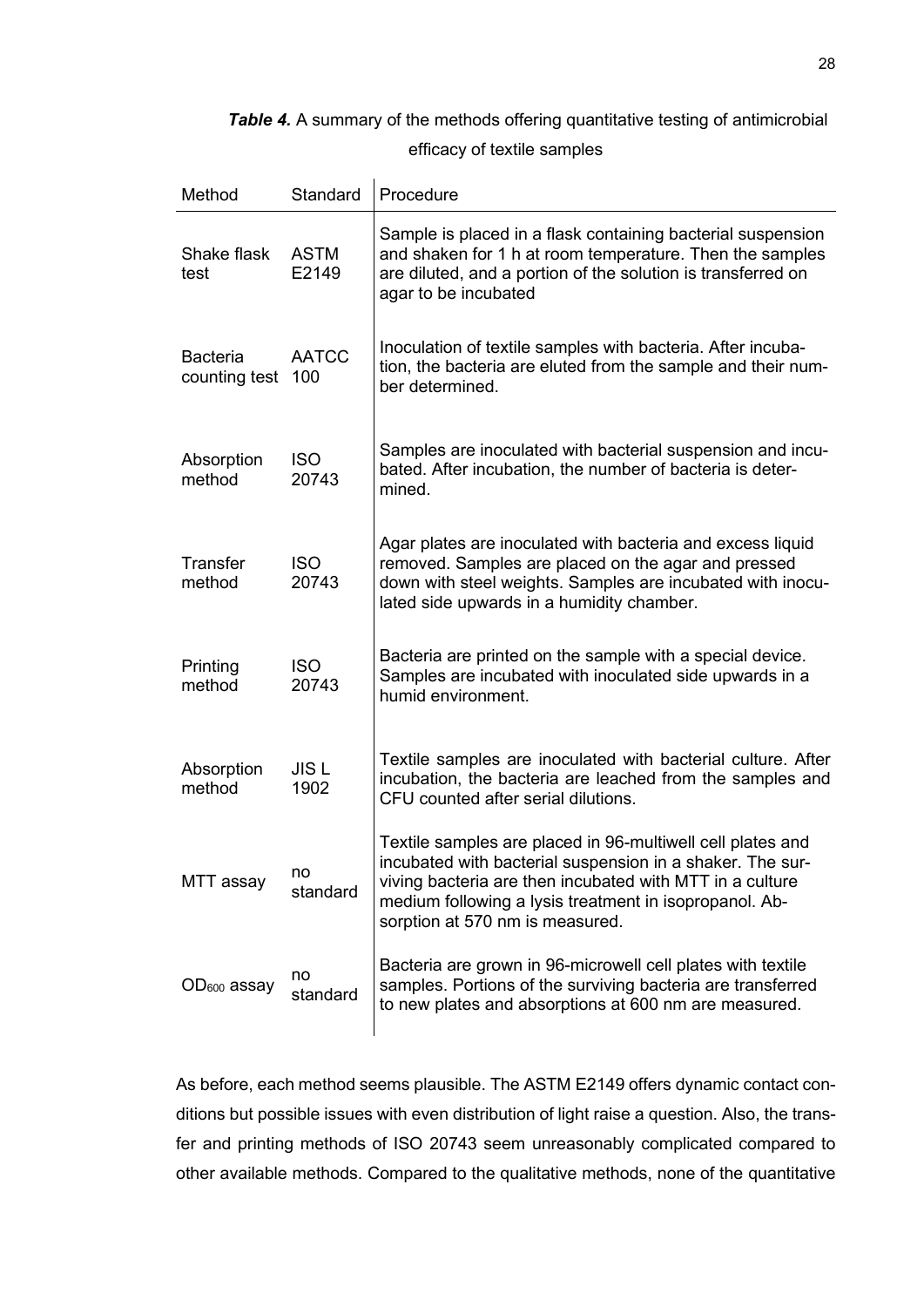methods rely on diffusion or solubility and could be effectively used for evaluating the true antimicrobial potential. It must be kept in mind, however, that the real conditions the textiles are intended to work in differ greatly from anything achieved in the laboratory. The way of inoculating the textiles directly with the bacterial culture seems efficient and offers freedom in choosing the method of irradiation during the incubation.

There are also three methods of analysis. The bacterial concentrations can be measured via calculating the number of CFU:s on an agar after serial dilutions, or optionally MTT or  $OD_{600}$  assays can be made. Calculating the number of CFU:s on an agar plate gives an estimation on the number of living bacterial cells, but does not address their metabolic activity. MTT, on the other hand, gives an estimation on the metabolic activity in the sample.  $OD<sub>600</sub>$  measurements give an estimation on the number of bacterial cells, living or dead, in the sample.

CFU counting is widely used but relies on laborious dilutions and is more time consuming than spectroscopic methods. The MTT assay and  $OD_{600}$  assay offer a quick way to measure the bacterial concentrations and make possible the screening of many samples at a relatively short time. Reliable results from spectroscopic methods require, of course, that no substance capable of absorbing light at the measurement wavelength is leached from the textile during incubation. Spectroscopic methods have been shown to work well for determination of the bacterial concentration [74][75].

Some studies use a simple quantitative method involving incubation of the textile samples in 24-well plates with the bacterial culture following a leaching of the bacteria with phosphate-buffered saline solution and counting of CFU on agar plates [34][65][114][115][116]. The procedure shares similarities with standards AATCC 100 and ISO 20743.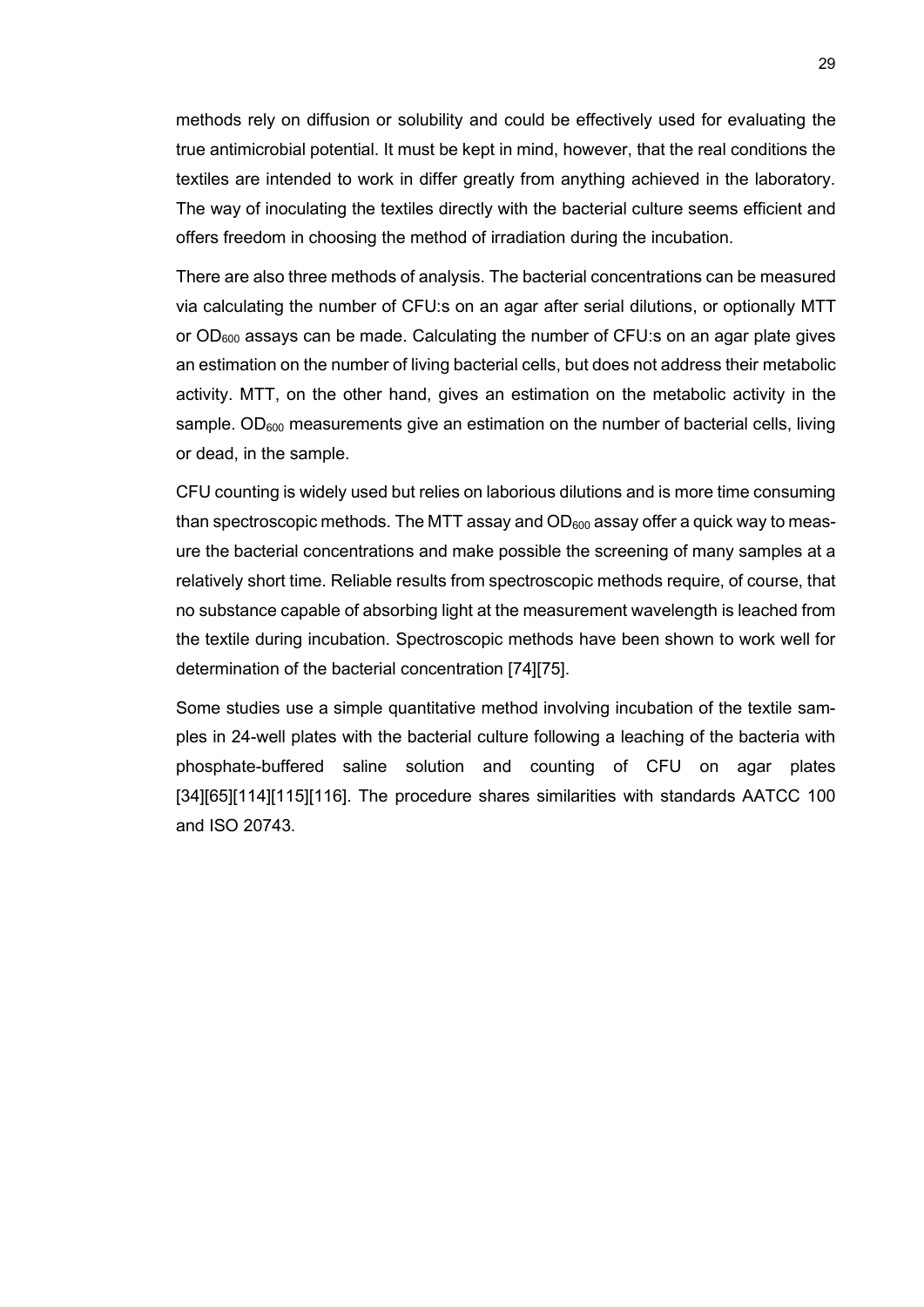## <span id="page-34-0"></span>**4. CONCLUSION**

Photoantimicrobial textiles are a promising candidate for first line of defence against multi-drug resistant bacteria and novel pathogenic threats. The reactive oxygen species generated by irradiated photosensitizers attack the target microbe via many routes and thus makes resistance unlikely to develop. A great variety of photosensitizers are known and many more are yet to be discovered.

There are many ways to functionalize textiles with photosensitizers, but simple, economical, environmentally friendly and scalable processes should be favoured. Textile materials must pass the required safety tests and regulations. Durability testing is also often done by commercial producers.

Standards for testing the antimicrobial efficacy of textiles include both qualitative and quantitative methods. While these methods were not originally developed for photoactivated antimicrobial textiles, they seem to be applicable. The diffusibility, solubility and light requirements must be considered when testing photoantimicrobial textiles.

All qualitative methods rely on diffusion and solubility and are thus unpredictable. However, they can provide means for successful qualitative screening while not reflecting the true antimicrobial activity of the sample. The discussed quantitative methods have also proven to work well, while two methods were seen to be unnecessarily complicated. Three methods for calculating the bacterial concentrations were discussed. Counting the CFU is often used but is time consuming and laborious due to required serial dilutions. Two spectroscopic methods were also described. They offer fast screening of samples and are simple to conduct. However, each of the three analysis methods measure somewhat different qualities of the bacteria. Hence, the results from CFU counting, MTT assay, and  $OD_{600}$  assay are not comparable with each other.

Some properties affecting the outcome of these tests were described, and it was concluded that comparability and reproducibility is attainable. However, this requires careful planning of the experiments and controlling the setup. Very few studies comparing different methods have been done [74][75][98][113], and more research is required to find the most accurate procedures.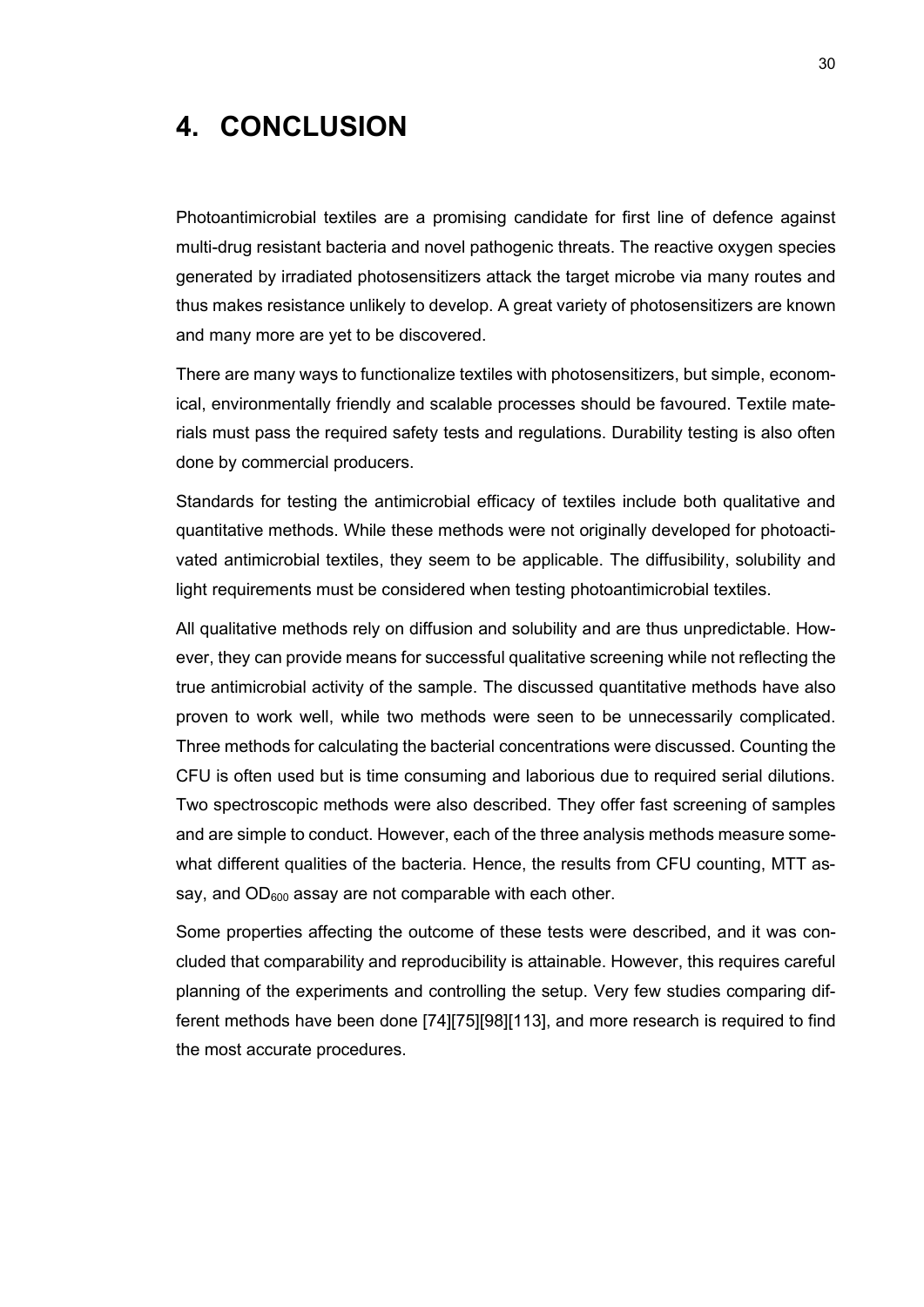### <span id="page-35-0"></span>**REFERENCES**

- [1] Christaki, E., Marcou, M., Tofarides, A., Antimicrobial Resistance in Bacteria: Mechanisms, Evolution, and Persistence, Journal of Molecular Evolution, 2019, doi:10.1007/s00239-019-09914-3
- [2] O'Neill, J., Antimicrobial Resistance: Tackling a crisis for the health and wealth of nations, The Review on Antimicrobial Resistance, 2014
- [3] World Health Organisation. The evolving threat of antimicrobial resistance: options for action. WHO Press, Geneva, Switzerland, 2012.
- [4] Yu, Z., Tang, J., Khare, T., Kumar, V., The alarming antimicrobial resistance in ESKAPEE pathogens: Can essential oils come to rescue?, Fitoterapia 140, 2020, doi:10.1016/j.fitote.2019.1044
- [5] Hu, X., Huang, Y., Wang, Y., Wang, X., Hamblin, M., Antimicrobial Photodynamic Therapy to Control Clinically Relevant Biofilm Infections, Frontiers in Microbiology 9:1299, 2018, doi:10.3389/fmicb.2018.01299
- [6] Fasiku, V., Omoloa, C. A., Govender, T., Free radical-releasing systems for targeting biofilms, Journal of Controlled Release, 332, 248–273, 2020, doi:10.1016/j.jconrel.2020.03.031
- [7] Xu, Z., Gao, Y., Meng, S., Yang, B., Pang, L., Wang, C., Liu, T., Mechanism and In Vivo Evaluation: Photodynamic Antibacterial Chemotherapy of Lysine-Porphyrin Conjugate, Frontiers in Microbiology 7:242, 2016, doi:10.3389/fmicb.2016.00242
- [8] Mojsoska, B., Jenssen, H., Peptides and Peptidomimetics for Antimicrobial Drug Design, Pharmaceuticals 8, 366‒415, 2015, doi:10.3390/ph8030366
- [9] Kandi, V., Kandi, S., Antimicrobial properties of nanomolecules: potential candidates as antibiotics in the era of multi-drug resistance, Epidemiology and Health, 37, 2015, doi:10.4178/epih/e2015020
- [10] Wainwright, M., Photoantimicrobials So What's stopping us?, Photodiagnosis and Photodynamic Therapy, 6, 167-169, 2009, doi:10.1016/j.pdpdt.2009.10.007
- [11] Wainwright, M., Maisch, T., Nonell, S., Plaetzer, K., Almeida, A., Tegos, G. P., Hamblin, M. R., Photoantimicrobials – are we afraid of the light?, Lancet Infect Dis, 17: e49‒55, 2017, doi:10.1016/S1473-3099(16)30268-7
- [12] Mahmoud, H., Photodynamic Therapy, From Theory to Application, Springer 2014, doi:10.1007/978-3-642-39629-8
- [13] Jay, V., Erlich, P., A Portrait in History, Arch Pathol Lab Med, Vol 125, June 2001
- [14] Bosch, F., Rosich, L., The Contributions of Paul Ehrlich to Pharmacology: A Tribute on the Occasion of the Centenary of His Nobel Prize, Pharmacology, 82:171‒179, 2008, doi:10.1159/000149583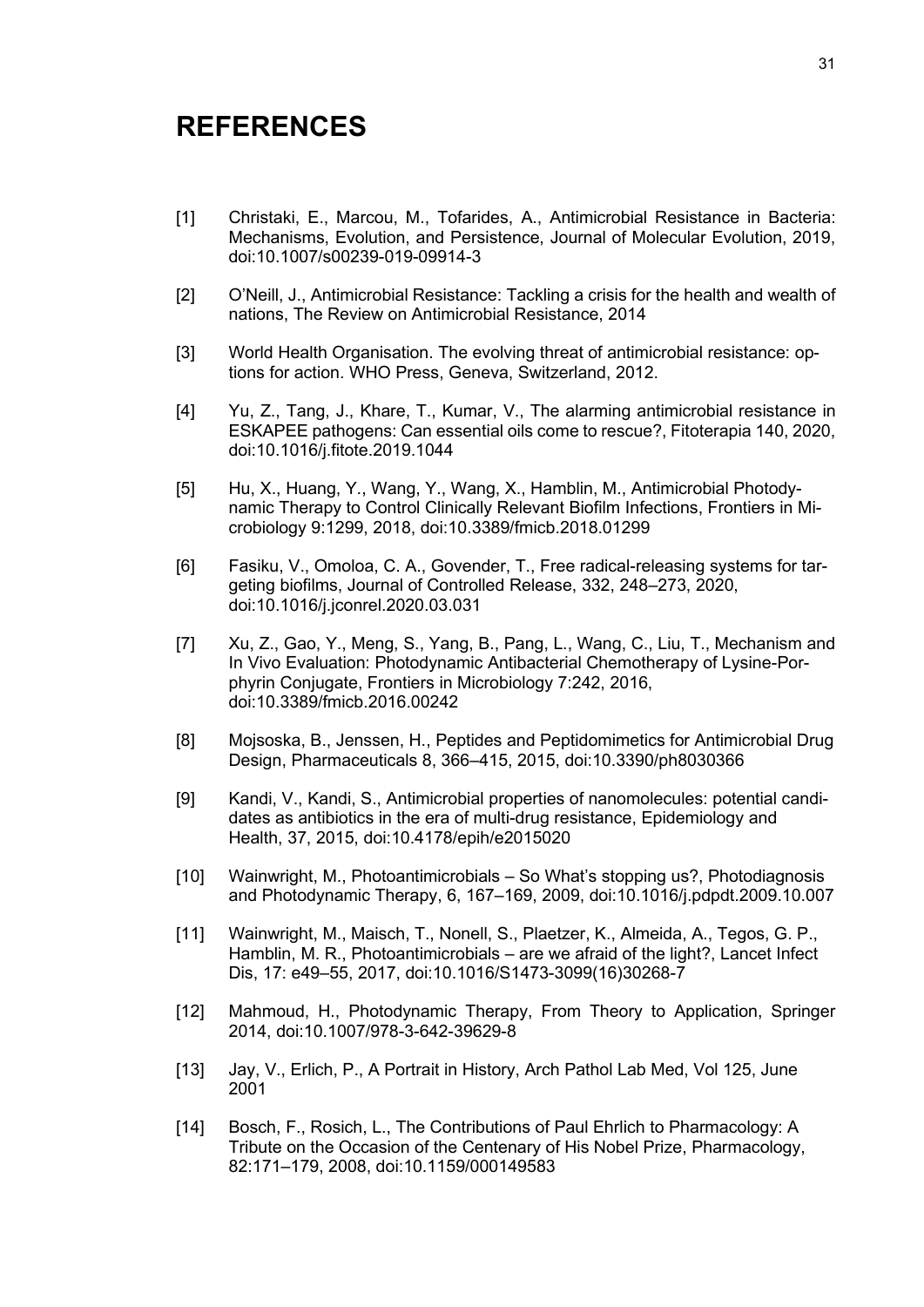- [15] Sobotta, L., Skupin-Mrugalska, P., Piskorz, J., Mielcarek, J., Porphyrinoid photosensitizers mediated photodynamic inactivation against bacteria, European Journal of Medicinal Chemistry 157, 72-106, 2019, doi:10.1016/j.ejmech.2019.04.057
- [16] Nonell, S., Flors, C., Singlet Oxygen, Applications in Biosciences and Nanosciences, Comprehensive Series in Photochemical and Photobiological Sciences – Volume 13, Royal Society of Chemistry, 2016
- [17] Atkins, P., Friedman, R., Molecular Quantum Mechanics, Oxford University Press, USA, 5<sup>TH</sup> edition, 2010
- [18] Borden, W., Hoffmann, R., Stuyver, T., Chen, B., Dioxygen: What Makes This Triplet Diradical Kinetically Persistent?, Journal of the American Chemical Society, 139, 9010‒9018, 2017, doi:10.1021/jacs.7b04232
- [19] Bregnhøj, M.,The Electronic Transitions of Molecular Oxygen, Springer Theses, Recognizing Outstanding Ph.D. Research, 2019
- [20] Shaikh, S., Nazam, N., Rizvi, S., Ahmad, K., Baig, M., Lee, E., Choi, I., Mechanistic Insight into the Antimicrobial Actions of Metallic Nanoparticles and Their Implications for Multidrug Resistance, International Journal of Molecular Sciences, 20, 2468, 2019, doi:10.3390/ijms20102468
- [21] Roberts, J., Steward, R., Caserio, M., Organic Chemistry, methane to macromolecules, W. A. Benjamin, INC, 1971
- [22] Tipler A., Llewellyn A., Modern Physics, Sixth Edition, W. H. Freeman and Company 2012
- [23] George, L., Hiltunen, A., Santala, V., Efimov, A., Photo-antimicrobial efficacy of zinc complexes of porphyrin and phthalocyanine activated by inexpensive consumer LED lamp, Journal of Inorganic Biochemistry, 183, 94-100, 2018, doi:10.1016/j.jinorgbio.2018.03.015
- [24] Nyamu, S., Ombaka, L., Masika, E., Ng'ang'a, M., Antimicrobial Photodynamic Activity of Phthalocyanine Derivatives, Hindawi, Advances in Chemistry, 2018, doi:10.1155/2018/2598062
- [25] Garcia-Sampedro, A., Tabero, A., Mahamed, I., Acedo, P., Multimodal use of the porphyrin TMPyP: From cancer therapy to antimicrobial applications, Journal of Porphyrins and Phthalocyanines, 23, 1–7, 2019, doi:10.1142/S1088424619500111
- [26] Abrahamse, H., Hamblin, M. R., New photosensitizers for photodynamic therapy, Biochemical Journal, 473(4), 347‒365, 2016, doi:10.1042/BJ20150942
- [27] Nie, X., Jiang, C., Wu, S., Chen, W., Lv, P., Wang, Q., Liu, J., Narh, C., Cao, X., Ghiladi, R., A., Wei, Q., Carbon quantum dots: A bright future as photosensitizers for *in vitro* antibacterial photodynamic inactivation, Journal of Photochemistry and Photobiology B: Biology, 206, 111865, 2020, doi:10.1016/j.jphotobiol.2020.111864
- [28] Vázquez-Ortega, F., Lagunes, I., Trigos, Á., Cosmetic dyes as potential photosensitizers of singlet oxygen generation, Dyes and Pigments, 176, 108248, 2020, doi:10.1016/j.dyepig.2020.108248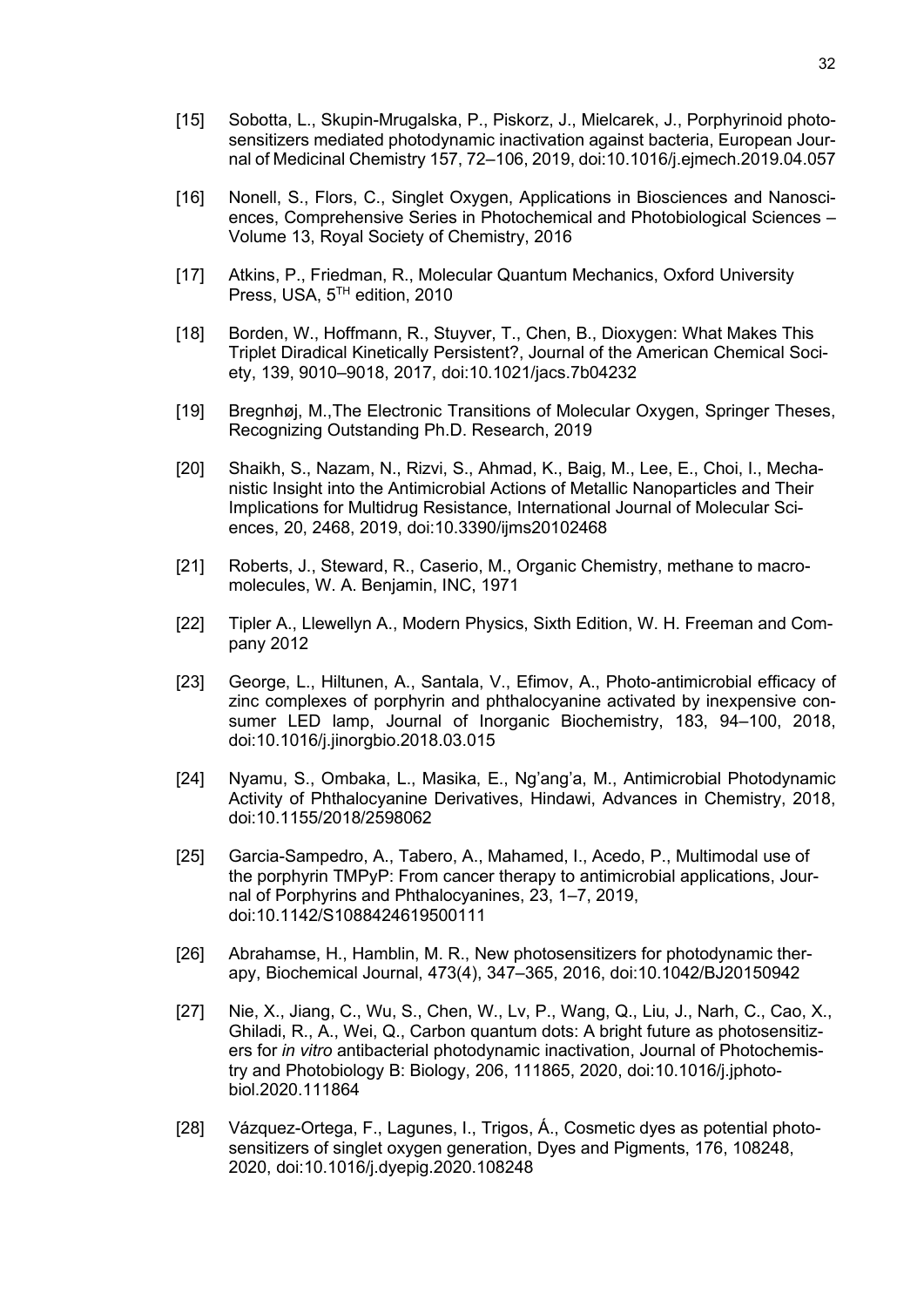- [29] Peddinti, B., Scholle, F., Ghiladi, R., Spontak, R., Photodynamic Polymers as Comprehensive Anti-Infective Materials: Staying Ahead of a Growing Global Threat, ACS Applied Materials & Interfaces, 10(31), 25955–25959, 2018, doi:10.1021/acsami.8b09139
- [30] Park, J.-H., Moon, Y.-H., Bang, I.-S., Kim, Y.-C., Kim, S.-A, Ahn, S.-G., Yoon, J.-H., Antimicrobial effect of photodynamic therapy using a highly pure chlorin e6, Lasers in Medical Science, 25(5), 705–710, 2010, doi:10.1007/s10103-010-0781-1
- [31] Bakay, E., Kolkiran, A., Topaloğlu, N., The effect of antibacterial photodynamic therapy with chlorin e6 on multidrug-resistant strain of Staphylococcus aureus, Medical Technologies National Congress, 2017, doi:10.1109/TIPTE-KNO.2017.8238113
- [32] Huang, L., Wang, M., Huang, Y.-Y., El-Hussein, A., Wolf, L., Chiang, L. Y., Hamblin, M. R., Progressive Cationic Functionalization of Chlorin Derivatives for Antimicrobial Photodynamic Inactivation and Related Vancomycin Conjugate, Photochemical and Photobiological Sciences, 17(5), 638-651, 2018, doi:10.1039/c7pp00389g
- [33] Omarova, E., Nazarov, P., Firsov, A., Strakhovskaya, M., Arkhipova, A., Moisenovich, M., Agapov, I., Ol'shevskaya, V., Zaitsev, A., Kalinin, V., Kotova, E., Antonenko, Y., Carbonaryl-Chlorin e6 as a Potent Antimicrobial Photosensitizer, PLos One, 10(11), e0141990, 2015, doi:10.1371/journal.pone.0141990
- [34] Song, L., Sun, L., Zhao, J., Wang, X., Yin, J., Luan, S., Ming, W., Synergistic Superhydrophobic and Photodynamic Cotton Textiles with Remarkable Antibacterial Activities, ACS Applied Bio Materials, 2019, doi:10.1021/acsabm.9b00149
- [35] Huang L., Krayer M., Roubil JG., Huang YY., Holten D., Lindsey JS., Hamblin MR., Stable synthetic mono-substituted cationic bacteriochlorins mediate selective broad-spectrum photoinactivation of drug-resistant pathogens at nanomolar concentrations, Journal of Photochemistry and Photobiology B: Biology, 141, 119‒27, 2014, doi:10.1016/j.jphotobiol.2014.09.016
- [36] Zhang, Y., Zheng, K., Chen, Z., Chen, J., Hu, P., Cai, L., Iqbal Z., Huang, M., Rapid killing of bacteria by a new type of photosensitizer. Applied Microbiology and Biotechnology, 101(11), 4691–4700, 2017 doi:10.1007/s00253-017-8133-8
- [37] Villacorta, R., Roque, K., Tapang, G., Jacinto, S., Plant extracts as natural photosensitizers in photodynamic therapy: in vitro activity against human mammary adenocarcinoma MCF-7 cells, Asian Pacific Journal of Tropical Biomedicine, 7(4), 358‒366, 2017, doi:10.1016/j.apjtb.2017.01.025
- [38] Gonçalves, M., da Mota, A., Deana, A., de Souza Cavalcante, L., Tempestini Horliana, A., Pavani, C., Motta, L., Fernanders, K., Mesquita-Ferrari, R., da Silva, D., de Barros Motta, P., Prates R., Bussadori, S., Antimicrobial photodynamic therapy with Bixa orellana extract and blue LED in the reduction of halitosis – a randomized, controlled clinical trial, Photodiagnosis and Photodynamic Therapy, 101751, 2020, doi:10.1016/j.pdpdt.2020.101751
- [39] Lan, M., Zhao, S., Liu, W., Lee, C., Zhang, W., Wang, P., Photosensitizers for Photodynamic Therapy, Advanced Healthcare Materials, 8, 1900132, 2019, doi:10.1002/adhm.201900132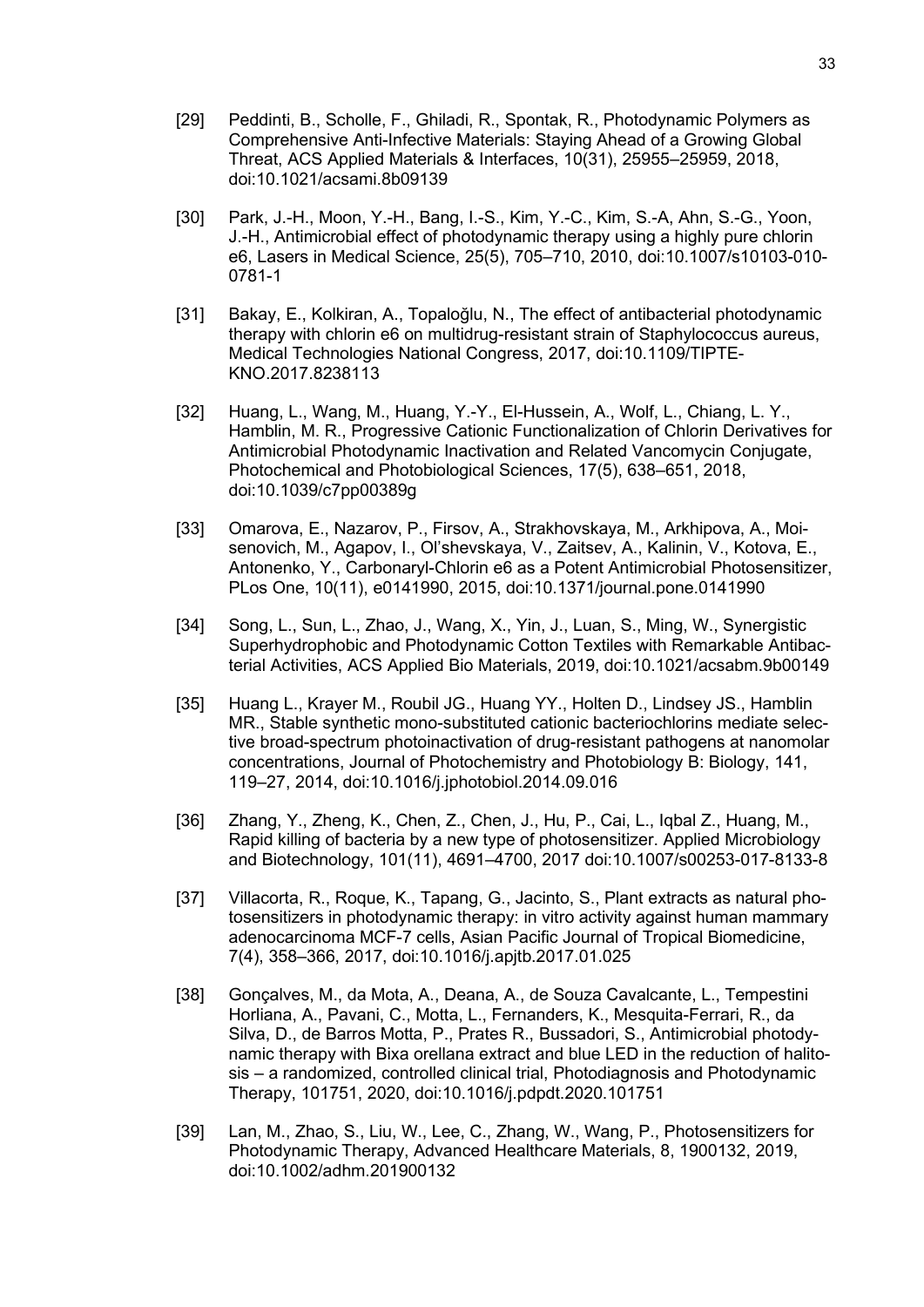- [40] Gang, S., Antimicrobial Textiles, Woodhead Publishing Series in Textiles: Number 180, 2016
- [41] Morais, D., Guedes, R., Lopes, M., Antimicrobial Approaches for Textiles: From Research to Market, Materials, 9, 498, 2016, doi:10.3390/ma9060498 31
- [42] Windler, L., Height, M., Nowack, B., Comparative evaluation of antimicrobials for textile applications, Environment International, 53, 62–73, 2013 doi:10.1016/j.envint.2012.12.010
- [43] ACTICOATTM, Smith & Nephew, https://www.smith-nephew.com/key-products/advanced-wound-management/acticoat/, Accessed on 20.4.2020
- [44] Crabyon©, SWICOFIL AG, https://www.swicofil.com/commerce/brands/various/crabyon, Accessed on 20.4.2020
- [45] Sanitized®, SANITIZED AG, https://www.sanitized.com/, Accessed on 20.4.2020
- [46] BioCote ®, BioCote Ltd, https://www.biocote.com/treatable-materials/textilesfabrics/, Accessed on 23.4.2020
- [47] DIN EN ISO 10993-3, Biological evaluation of medical devices Part 3: Tests for genotoxicity, carcinogenicity and reproductive toxicity, Beuth-Verlag, Berlin, 2014
- [48] DIN EN ISO 10993-10, Biological evaluation of medical devices Part 10: Tests for irritation and skin sensitization, Beuth-Verlag, Berlin, 2010
- [49] DIN EN ISO 10993-5, Biological evaluation of medical devices Part 5: Tests for in vitro cytotoxicity, Beuth-Verlag, Berlin, 2009
- [50] DIN EN ISO 15797, Industrial washing and finishing procedures for testing of workwear, 2017, https://www.iso.org/standard/65152.html, Accessed on 20.4.2020
- [51] DIN EN ISO 6330, Domestic washing and drying procedures for textile testing, 2012, https://www.iso.org/standard/43044.html, Accessed on 20.4.2020
- [52] THE EUROPEAN PARLIAMENT AND THE COUNCIL OF THE EUROPEAN UN-ION, 2012. REGULATION (EU) No 528/2012 OF THE EUROPEAN PARLIA-MENT AND OF THE COUNCIL of 22 May 2012 concerning the making available on the market and use of biocidal products
- [53] THE EUROPEAN PARLIAMENT AND THE COUNCIL OF THE EUROPEAN UN-ION, 2014, Regulation (EU) No 334/2014 of the European Parliament and of the Council of 11 March 2014 amending Regulation (EU) No 528/2012 concerning the making available on the market and use of biocidal products, with regard to certain conditions for access to the market
- [54] Paul, R., Functional Finishes for Textiles Improving Comfort, Performance and Protection, 2015
- [55] Grethe, T., Haase, H., Natarajan, H., Limandoko, N., Mahltig, B., Coating process for antimicrobial textile surfaces derived from a polyester dyeing process,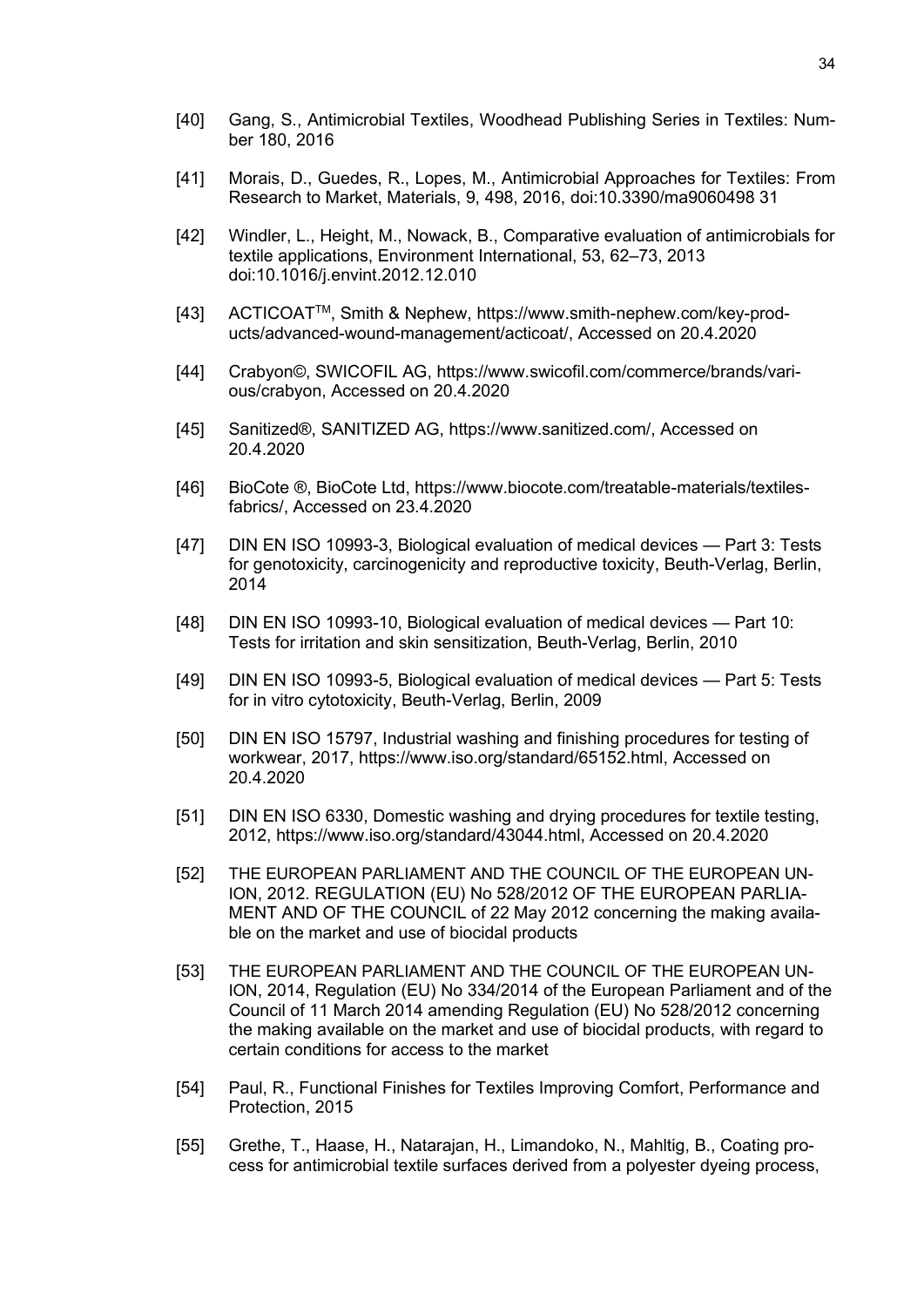Journal of Coatings Technology and Research, 12(6), 1133-1141, 2015, doi:10.1007/s11998-015-9709-9

- [56] Xing, Y., Yang, X., Dai, J., Antimicroial finishing of cotton textile based on water glass by sol-gel method, Journal of Sol-Gel Science and Technology 43(2), 187‒192, 2007, doi:10.1007/s10971-007-1575-1
- [57] Bonnett R., Krysteva M., Lalov I., Artarsky S., Water disinfection using photosensitizers immobilized on chitosan, Water Research, 40(6), 1269-1275, 2006, doi:10.1016/j.watres.2006.01.014
- [58] Krouit M., Granet R., Branland P., Verneuil B., Krausz P., New photoantimicrobial films composed of porphyrinated pipophilic cellulose ester, Bioorganic & Medicinal Chemistry Letters 16 1651-1655, 2006, doi:10.1016/j.bmcl.2005.12.008
- [59] Krouit M., Garnet R., Krausz P., Photobactericidal plastic films based on cellulose esterified by chloroacetate and a cationic porphyrin, Bioorganic and Medicinal Chemistry 16, 10091-10097, 2008, doi:10.1016/j.bmc.2008.10.010
- [60] Sherrill J., Michielsen S., Stojiljkovic I., Grafting of Light-Activated Antimicrobial Materials to Nylon Films, Journal of Polymer Science: Part A: Polymer Chemistry, Vol. 41(1), 41‒47, 2003, doi:10.1002/pola.10556
- [61] Bozja J., Sherrill J., Michielsen S., Stojiljkovic I., Porphyrin-Based, Light-Activated Antimicrobial Materials, Journal of Polymer Science: Part A: Polymer Chemistry, Vol. 41(15), 2297‒2303, 2003, doi:10.1002/pola.10773
- [62] Fadavi, F., Abdulkhani, A., Hamzeh, Y., Bacher, M., Gorfer, M., Bandian, D., Rosenau, T., Hettegger, H., Photodynamic Antimicrobial Cellulosic Material Through Covalent Linkage of Protoporphyrin IX onto Lyocell Fibers, Journal of Wood Chemistry and Technology, 1-18, 2019, doi:10.1080/02773813.2018.1500605
- [63] Krouit, M., Granet, R., Branland, P., Verneuil, B., Krausz, P., New photoantimicrobial films composed of porphyrinated pipophilic cellulose esters, Bioorganic & Medicinal Chemistry Letters, 16(6), 1651–1655, 2006, doi:10.1016/j.bmcl.2005.12.008
- [64] Hettegger, H., Gorfer, M., Sortino, S., Fraix, A., Bandian, D., Rohrer, C., Harreither, W., Potthast, A., Rosenau, T., Synthesis, characterization and photobactericidal activity of silanized xanthene-modified bacterial cellulose membranes, Cellulose, 22, 3291‒3304, 2015, doi:10.1007/s10570-015-0715-y
- [65] Carpenter, B., Scholle, F., Sadeghifar, H., Francis, A., Boltersdorf, J., Weare, W., Argyropoulos, D., Maggard, P., Ghiladi, R., Synthesis, Characterization, and Antimicrobial Efficacy of Photomicrobicidal Cellulose Paper, Biomacromolecules, 16(8), 2482–2492, 2015, doi:10.1021/acs.biomac.5b00758
- [66] Grammatikova N., George L., Zafar A., Candeias N., Durandin N., Efimov A., Zinc phthalocyanine activated by conventional indoor light makes a highly efficient antimicrobial material from regular cellulose, Journal of Materials Chemistry B, 28, 2019, doi:10.1039/C9TB01095E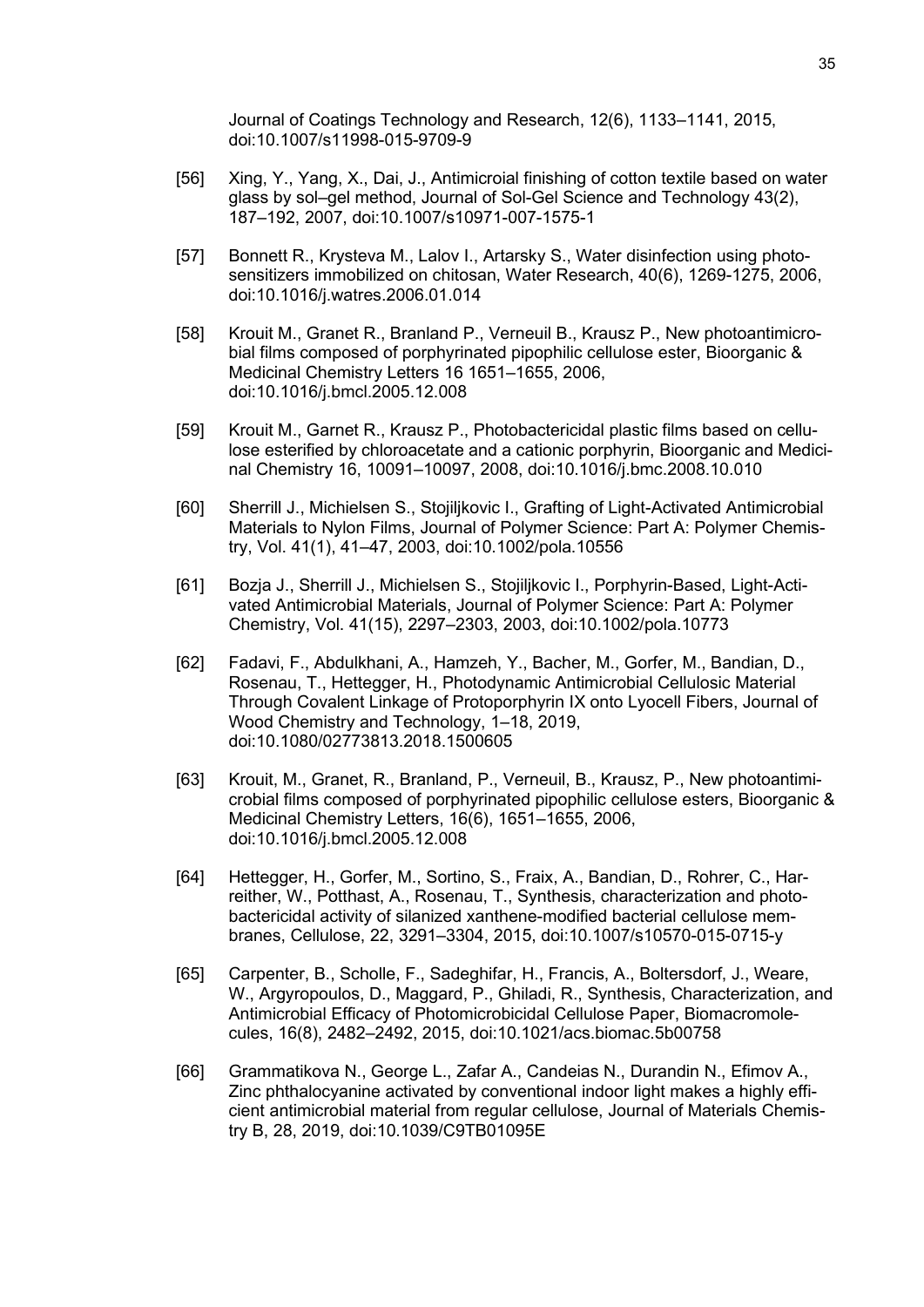- [67] Pelton, R., TrAC Trends in Analytical Chemistry, 28, 925–942, 2009, doi:10.1016/j.trac.2009.05.005.
- [68] Pelton, R., Nordic Pulp and Paper Research Journal, 8, 113–119, 1993, doi:10.3183/NPPRJ-1993-08-01-p113-119.
- [69] Su, J., Garvey, C., Holt, S., Tabor, R., Winther-Jensen, B., Batchelor, W., Garnier, G., Journal of Colloid and Interface Science, 448, 88–99, 2015, doi:10.1016/j.jcis.2015.02.008.
- [70] Chen, W., Chen, J., Li, L., Wang, X., Wei, Q., Ghiladi, R., Wang, Q., Wool/Acrylic Blended Fabrics as Next Generation Photodynamic Antimicrobial Materials, ACS Applied Materials & Interfaces, 2019 doi:10.1021/acsami.9b09625
- [71] Wald-Dickler, N., Holtom, P., Spellberg, B., Busting the Myth of "Static vs Cidal": A Systemic Literature Review, Clinical Infectious Diseases, 66(9), 1470‒4, 2018, doi:10.1093/cid/cix1127
- [72] American Association of Textile Chemists and Colorists, AATCC Technical Manual, Volume 83, 2007
- [73] Log and Percent Reductions in Microbiology and Antimicrobial Testing, Microchem Laboratory, https://microchemlab.com/information/log-and-percent-reductions-microbiology-and-antimicrobial-testing, Accessed on 24.4.2020
- [74] Mahltig, B., Grethe, T., Haase, H., Antimicrobial Coatings Obtained by Sol-Gel-Method, In: Klein, L., Aparicio, M., Jitianu, A., editors, Handbook of Sol-Gel Science and Technology, Springer International Publishing, Switzerland, pp. 1–27, 2016, doi:10.1007/978-3-319-19454-7\_102-1
- [75] Hajo, H., Lisa, J., Laura, K., Claudia, K., Boris, M., Comparison of methods for determining the effectiveness of antibacterial functionalized textiles, PLoS ONE 122(11), e0188304, 2017, doi:10.1371/journal.pone.0188304
- [76] WHAT WE DO, ISO, https://www.iso.org/what-we-do.html, Accessed on 27.4.2020
- [77] ASTM International, https://www.astm.org/, Accessed on 27.4.2020
- [78] About, AATCC, https://www.aatcc.org/about/, Accessed on 27.4.2020
- [79] The Japanese Industrial Standards Committee, https://www.jisc.go.jp/eng/, Accessed on 24.4.2020
- [80] Bacillus subtilis subsp. spizizenii Nakamura et al. (ATCC® 6633™), ATCC, https://www.lgcstandards-atcc.org/products/all/6633.aspx?geo\_country=fi, Accessed on 24.4.2020
- [81] Staphylococcus aureus subsp. aureus Rosenbach (ATCC® 25923™), ATCC, https://www.lgcstandards-atcc.org/products/all/25923.aspx?geo\_coun try=fi#generalinformation, Accessed on 27.4.2020
- [82] Listeria monocytogenes (Murray et al.) Pirie (ATCC® 19115™), ATCC, https://www.lgcstandards-atcc.org/products/all/19115.aspx?geo\_country=fi, Accessed on 24.4.2020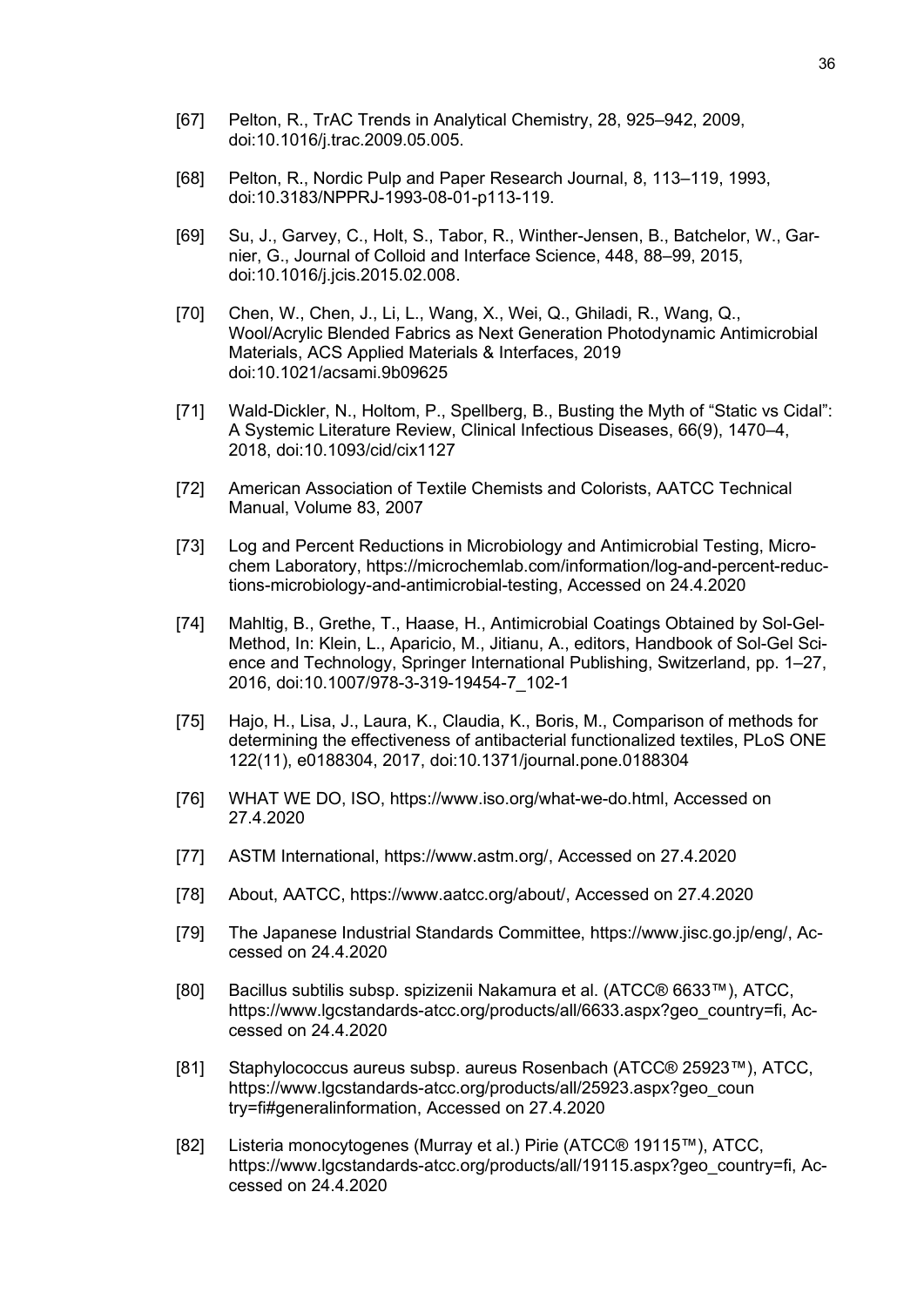- [83] Klebsiella pneumoniae subsp. pneumoniae (Schroeter) Trevisan (ATCC® 4352™), ATCC, https://www.lgcstandards-atcc.org/products/all/4352.aspx?geo\_country=fi, Accessed on 27.4.2020
- [84] Escherichia coli (Migula) Castellani and Chalmers (ATCC® 11229™), ATCC, https://www.lgcstandards-atcc.org/products/all/11229.aspx?geo\_country=fi, Accessed on 27.4.2020
- [85] Staphylococcus warneri, DSMZ-German Collection of Microorganisms and Cell Cultures GmbH, https://www.dsmz.de/collection/catalogue/details/culture/DSM-20316, Accessed on 24.4.2020
- [86] BL21(DE3) Competent Cells, ThermoFisher Scientific, https://www.thermofisher.com/order/catalog/product/EC0114#/EC0114, Accessed on 24.4.2020
- [87] Kim, M.-S., Oh, G.-W., Jang, Y.-M., Ko, S.-C., Park, W.-S., Choi, I.-W., Kim Y.- M., Jung, W.-K., Antimicrobial hydrogels based on PVA and diphlorethohydroxycarmalol (DPHC) derived from brown alga Ishige okamurae: An in vitro and in vivo study for wound dressing application, Materials Science and Engineering: C, 107, 110352, 2020, doi:10.1016/j.msec.2019.110352
- [88] Aspergillus niger van Tieghem (ATCC® 6275™), ATCC, https://www.lgcstandards-atcc.org/products/all/6275.aspx?geo\_country=fi, Accessed on 26.4.2020
- [89] Talaromyces varians (Smith) Samson et al. (ATCC® 10509™), ATCC, https://www.lgcstandards-atcc.org/products/all/10509.aspx?geo\_country=fi, Accessed on 26.4.2020
- [90] Trichoderma viride Persoon : Fries (ATCC® 28020™), ATCC, https://www.lgcstandards-atcc.org/products/all/28020.aspx?geo\_country=fi, Accessed on 26.4.2020
- [91] Chaetomium globosum Kunze : Fries (ATCC® 6205™), ATCC, https://www.lgcstandards-atcc.org/products/all/6205.aspx?geo\_country=fi, Accessed on 26.4.2020
- [92] AATCC 147, Antibacterial activity assessment of textile materials: parallel streak method. American Association of Textile Chemists and Colorists, 2004, Durham
- [93] DIN EN ISO 20645, Textile fabrics Determination of antibacterial activity Agar diffusion plate test, Beuth Verlag, Berlin, 2004
- [94] JIS L 1902 Antimicrobial Fabric Test, Michrochem Laboratory, http://microchemlab.com/test/jis-l-1902-antimicrobial-fabric-test, Accessed on 26.4.2020
- [95] TM 90 Antibacterial Activity: Agar Plate, AATCC Online Services, https://members.aatcc.org/store/tm90/793/, Accessed on 24.4.2020
- [96] Kimiran E., Sanli Yurudu, N., The Evaluation of Antibacterial Activity of Fabrics Impregnated with Dimethyltetradecyl (3-(Trimethoxysilyl) Propyl) Ammonium Chloride, IUFS Journal of Biology, 67(2), 115‒122, 2008, doi:10.18478/iufsjb.33902
- [97] JIS L 1902 Antimicrobial Fabric Test, Microchem Laboratory, https://microchemlab.com/test/jis-l-1902-antimicrobial-fabric-test, Accessed on 27.4.2020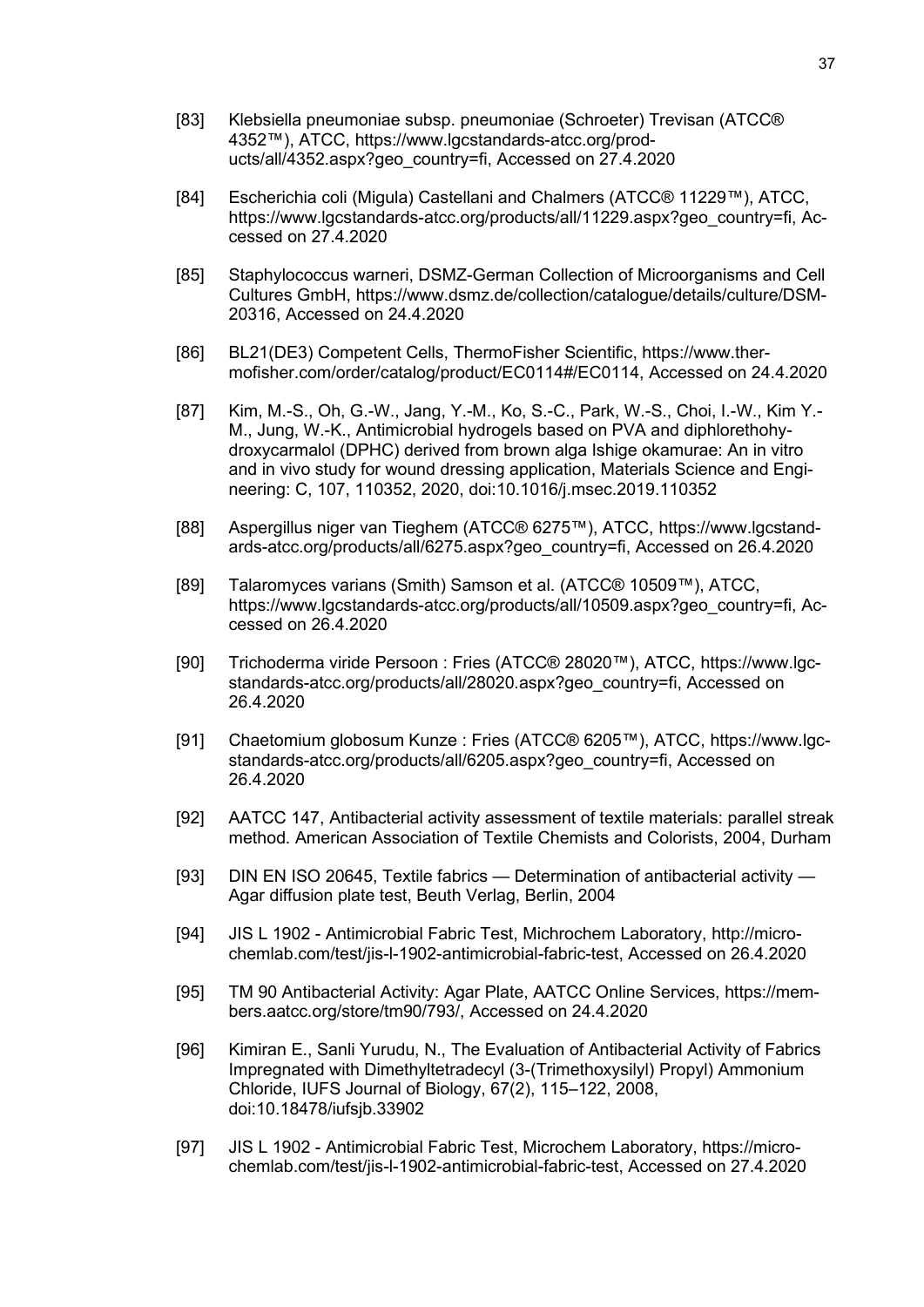- [98] Pinho, E., Magalhães, L., Henriques, M., Oliveira, R., Antimicrobial activity assessment of textiles: standard methods comparison, Annals of Microbiology, 61, 493‒498, 2011, doi:10.1007/s13213-010-0163-8
- [99] Zone of Inhibition Test for Antimicrobial Activity, Microchem Laboratory, https://microchemlab.com/test/zone-inhibition-test-antimicrobial-activity, Accessed on 24.4.2020
- [100] Varesano A., Vineis C., Aluigi A., Rombaldoni F., Tonetti C., Mazzuchetti G., Antibacterial Efficacy of Polypyrrole in Textile Applications, Fibers and Polymers, 14(1), 36‒42, 2013, doi:10.1007/s12221-013-0036-4
- [101] ASTM E2149 10, ASTM, https://www.astm.org/DATABASE.CART/HISTORI-CAL/E2149-10.htm, Accessed on 26.4.2020
- [102] Guzińska, K., Kaźmierczak, D., Dymel, M., Pabjańczyk-Wlazło, E., Boguń, M., Anti-bacterial materials based on hyaluronic acid: Selection of research methodology and analysis of their anti-bacterial properties, Materials Science and Engineering: C, 2018, doi:10.1016/j.msec.2018.08.043
- [103] Abate, M., Zhou, Y., Guan, J., Chen, G., Ferri, A., Nierstrasz, V., Colouration and bio-activation of polyester fabric with curcumin in supercritical CO2: Part II – Effect of dye concentration on the colour and functional properties, The Journal of Supercritical Fluids, 104703, 2019, doi:10.1016/j.supflu.2019.104703
- [104] Hilgenberg, B., Prange, A., Vossebein, L. Testing and regulation of antimicrobial textiles, Elsevier, 2016, doi:10.1016/B978-0-08-100576-7.00002-X
- [105] Mosmann, T., Rapid Colorimetric Assay for Cellular Growth and Survival: Application to Proliferation and Cytotoxicity Assays, Journal of Immunological Methods, 65, 55‒63, 1983, doi:10.1016/0022-1759(83)90303-4
- [106] Singh, G., Beddow, J., Mee, C., Maryniak, L., Joyce, E., Mason, T., Cytotoxicity Study of Textile Fabrics Impregnated With CuO Nanoparticles in Mammalian Cells, International Journal of Toxicity, 36(6), 478–484, 2017, doi:10.1177/1091581817736712
- [107] Xiao, J., Chen, J., Ren, F., Yang, C., Xu, M., Use of 3-(4,5-dimethylthiazol-2-yl)- 2,5-diphenyl tetrazoliumbromide for rapid detection of methicillin-resistantStaphylococcus aureusby resonance light scattering, Analytica Chimica Acta, 589(2), 186‒191, 2007, doi:10.1016/j.aca.2007.02.073
- [108] Grethe, T., Haase, H., Natarajan, H., Limandoko, N., Mahltig, B., Coating process for antimicrobial textile surfaces derived from a polyester dyeing process, Journal of Coatings Technology and Research, 12, 1133–1141, 2015, doi:10.1007/s11998-015-9709-9
- [109] Mahltig, B., Darko, D., Günther, K., Copper Containing Coatings for Metallized Textile Fabrics, Journal of Fashion Textile Engineering Copper Containing Coatings for Metallized Textile Fabrics, 3(1), 1‒10, 2015, doi:10.4172/2329- 9568.1000118
- [110] Textiles Determination of antiviral activity of textile products, ISO, https://www.iso.org/obp/ui/#iso:std:iso:18184:ed-2:v1:en, Accessed on 24.4.2020